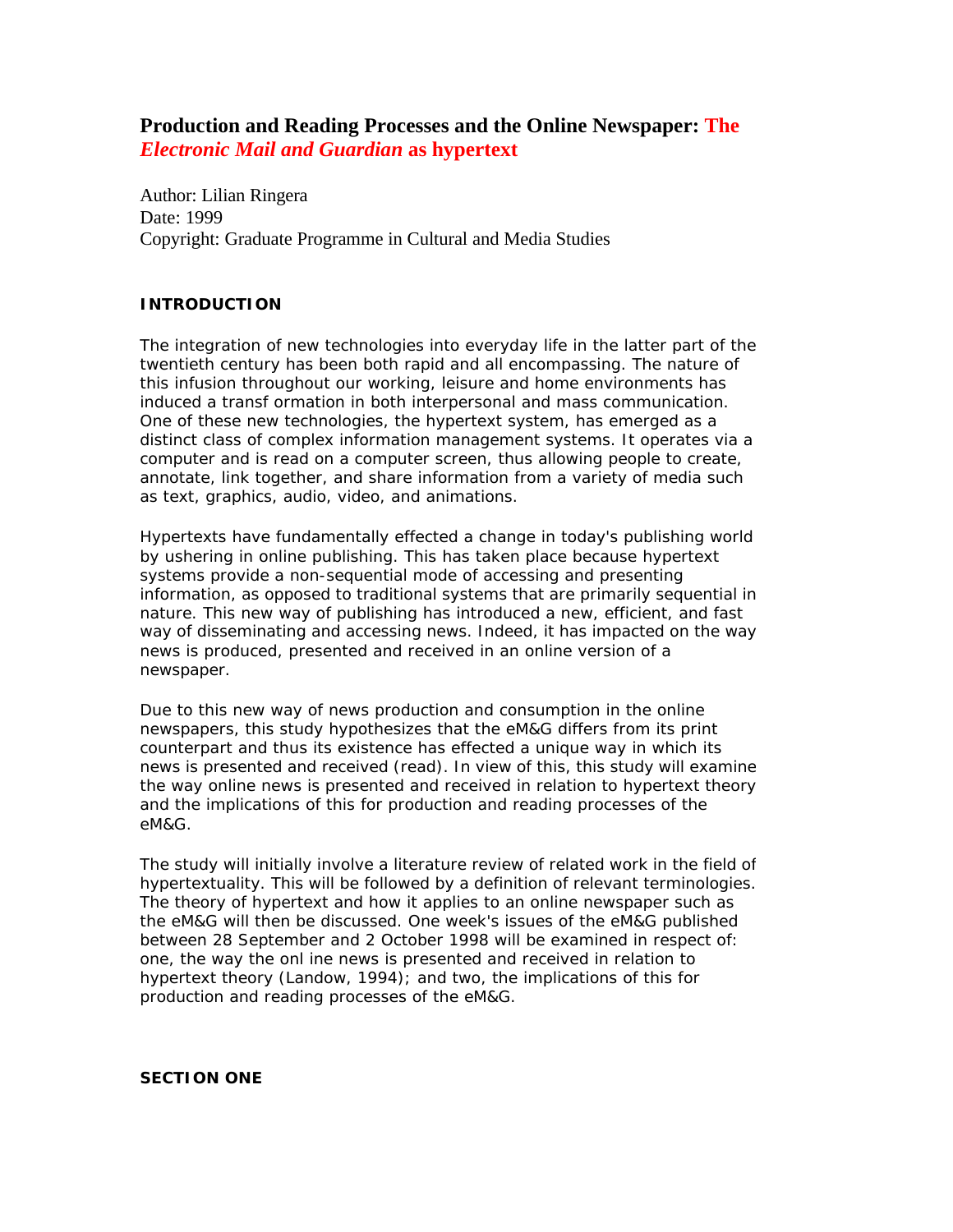# **1. THE THEORY OF HYPERTEXT**

According to Theodor Nelson (quoted in Landow 1997: 3) who coined the word hypertext in the 1960s, hypertext is "text that branches and allows choices to the reader, best read at an interactive screen. ...a series of text chunks connected by links which offer the reader differen t pathways." Landow indicates that in computing today, hypertext is defined as "text composed of blocks of words (or images) linked electronically by multiple paths, chains, or trails in an open-ended, perpetually unfinished textuality described by the terms link, node, network, web, and path." Landow and Delany (1991: 3) define hypertext as "the use of the computer to transcend the linear, bounded and fixed qualities of the traditional written text. ...[it is] composed of blocks of text and the electronic links that join them." This is the definition of hypertext adopted for this study.

Landow (1997: 2) draws parallels between poststructuralist concepts of the open text and computer hypertext. Three poststructuralist literary theorists, Michel Foucault (19 76), Roland Barthes (1982), and Jacques Derrida (1987), describe text in terms shared by the field of computer hypertext. According to Barthes (quoted in Landow, 1997: 3), in an ideal text,

the networks ... are many and interact, without anyone of them being able to surpass the rest; ... it has no beginning; it's reversible; we gain access to it by several entrances, none of which can be authoritatively declared to be the main one; the codes it mobilises extend as far as the eye can reach, they are indeterminable...; the systems of meaning can take over this absolutely plural text, but their number is never closed, based as it is on the infinity of language.

Michel Foucault (quoted in Landow, 1997: 3) on the other hand, conceives of texts in terms of networks and links. He says that the "frontiers of a book are never clear-cut" because "it is caught up in a system of references to other books, other texts, other sentences: it is a node within a network...[a] network of references".

Derrida (quoted in Landow, 1997: 34) conceives of texts as constituted by discrete reading units, what Barthes calls 'lexias'. Derrida recognizes that a new, freer, richer form of text depends upon these discrete reading units. He describes text as the 'mourceau' ; a bit, piece, morsel, fragment; musical composition; snack, mouthful. This mourceau is always detached, with the resultant effect of releasing the grasp or hold of a controlling context.

#### Alec McHoul and Phil Roe (1998:

http://abbott.com.emr.ca/guide/guide.02.html) suggest the following definition of hypertext: "a term which is sometimes extended to include hypermedia in general, [it] refers to software capabilities which allow readers supposedly non-linear forms of access to information via personal computers and terminals." According to them, a typical hypertext document would open with a top-level menu or home page which might include conventional texts, audio recordings, still pictures and/or video samples; indeed information of any kind which can be stored digitally. They further indicate that on selecting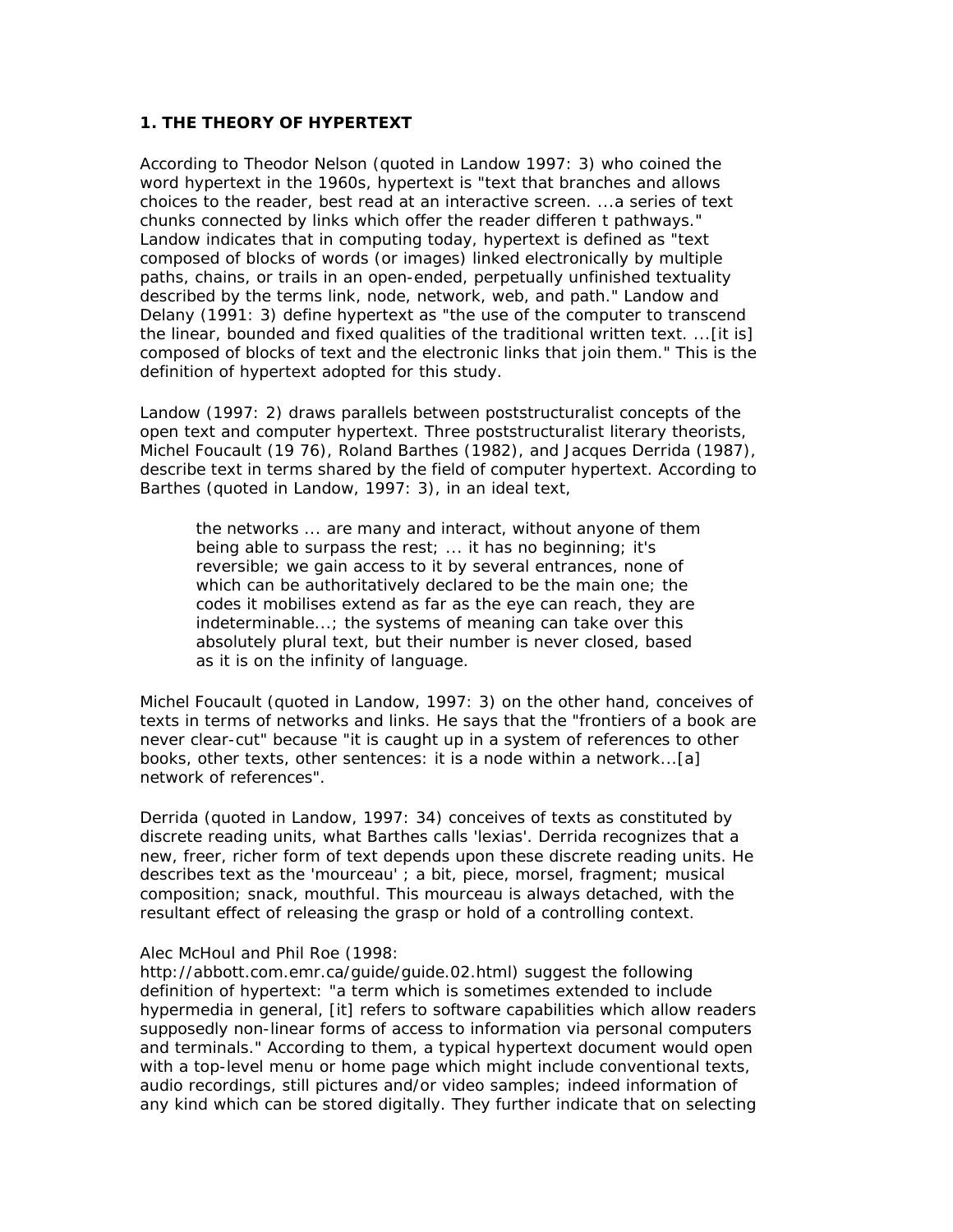highlighted or coloured words or phrases, or specially boxed graphic frames, a hypertext reader is led to a further screen containing more words and images which explain or expand the initially chosen item, and so on - potentially indefinitely. Each verbal or graphic point can be thought of as a node in a grid of nodes, such that the path traversed in any particular session of reading will be open to the interests discovered by the reader as s/he passes through the grid. Hypertext documents can be distributed on disk or CD, or else posted on mainframes and accessed through file-transfer-protocol (FTP) routines or network software such as MOSAIC, Netscape, Metacrawler or Internet Explorer .

#### According to Burbules (1996(a):

http://www.ed.uiuc.edu/facstaff/burbules/ncb/ paper/rhetorics.html:1), the essential features of hypertexts are nodes and links, the blocks of text from which hypertext documents are composed. The blocks of text are connected together by associative links, where 'associative links' refer to linking blocks of text (lexia/nodes) which focus upon a central theme. Bolter (quoted in Landow and Delany 1991: 109) aptly explains association thus: "association is not really prior to writing, as the term 'prewriting' suggests. [It] is always present in any text: one word echoes another; one sentence or paragraph recalls others earlier in the text and looks forward to still others." For instance, linking between the 'news' and 'sports' section of the *eM&G* or linking between a main story in the newspaper and that story's related or background articles, are forms of associative linkages.

A node is an integrated and self-sufficient unit of information, small relative to the document. According to Keep, McLaughlin, and Robin (1995: http://jefferson. village.virginia.edu/elab/hf10095.html) nodes can consist of a single concept (a paragraph), idea (several paragraphs), or a chapter. In an online newspaper, a node can be a news article, or its 'related article'. It can also be a diagram or picture that is used to demonstrate or explain something the news article addresses. In addition, a node can be an advertisement.

The link makes subtle implications through associations. According to Burbules (1996 (a): http://www.ed.uiuc.edu/facstaff/burbules/ncb/ paper/rhetorics.html: 3) links are made from certain points, and lead to certain points and not others. Certain values are embedded in these decisions. Links therefore create significations: "they are not simply the neutral medium of passing from one point to another". A reader choosing which links to click on and follow will therefore be required to put these issues into consideration. The link is the fundamental structural unit of hypertext since it first and foremost allows the non-linear organisation of text. It is the feature that allows a dialogue within the work itself, but more significantly, it also allows any work to no longer be discrete as we link across documents and, eventually, networks. A fundamental role of the link in hypertext is that it allows any document to contain multiple reading pathways. Landow (1994: 69) remarks that the link also enables the reader to navigate from one text to another, creating her/his path in the network.

#### Keep, McLaughlin and Robin (1995:

http://jefferson.village.virginia.edu/elab/hf10049.html) inform us that a path is a sequence of nodes and links taken while navigating the network and can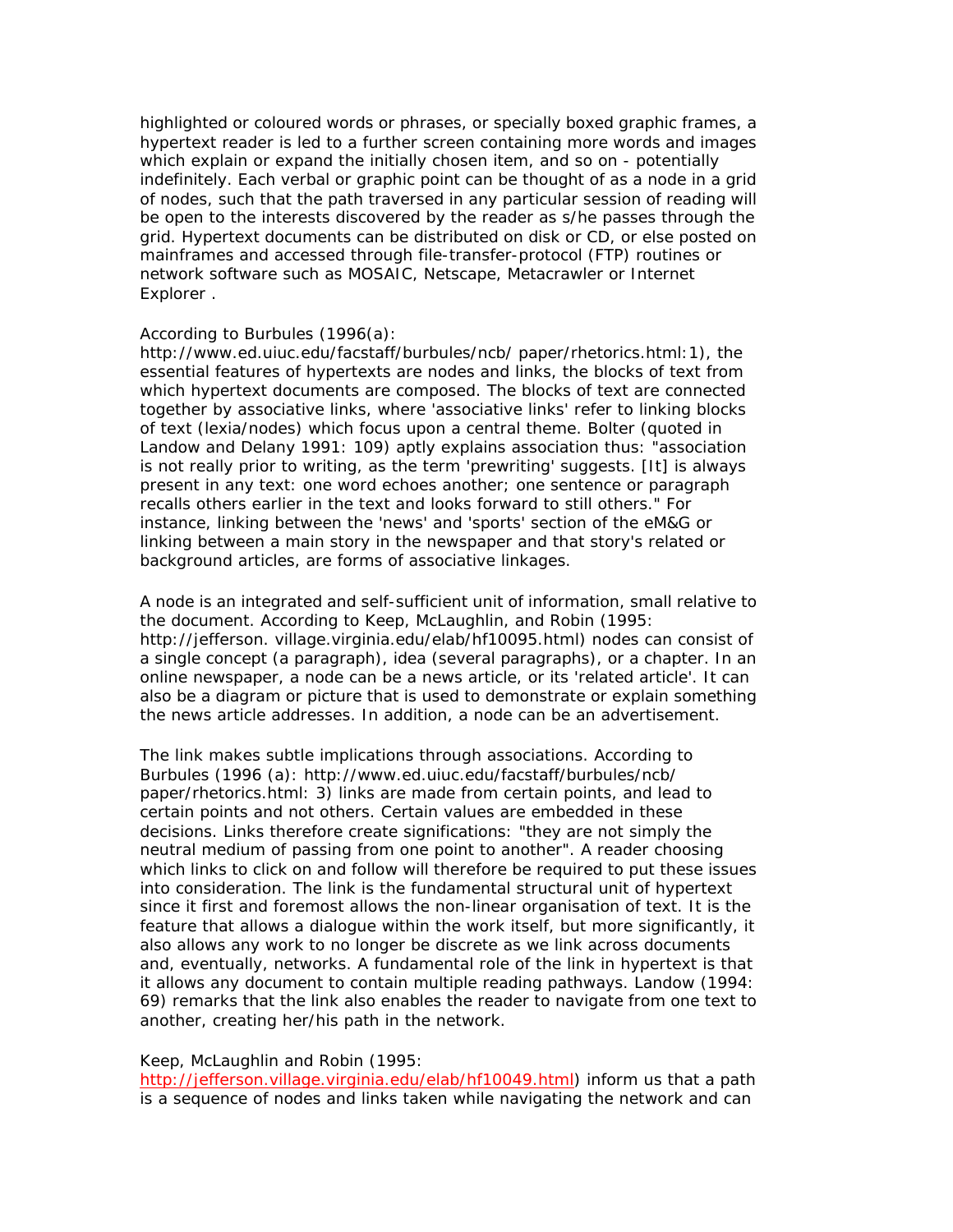be seen as a storyline in fiction and newspaper articles. Readers accessing hypertexts have a choice of reading paths and thus shape their reading experience. In addition, they may be granted certain authorial functions: the ability to add nodes, links, use filters, and so on. The *eM&G* does partially offer these authorial functions by providing space to comment on articles in the chat forum and through e-mail. The readers do not comment on the article itself extending it by adding information, or reducing its size by removing some information. So their comments do not essentially affect the article, as is the case in an ideal hypertext environment.

Bolter (in Landow and Delany, 1991: 111-112) speaks of connections of a hypertext as being organised into paths that make operational sense to author and reader. Each topic (node or article in the *eM&G* for example) may participate in several paths (its 'related' or 'background articles' for instance), and its significance will depend upon which paths the reader has travelled in order to arrive at that point. In hypertext this is called 'decentring' of text. It actually breaks hierarchies and privileges in texts because no one text is more significant than others. A reader randomly picks on where to begin reading the text, and any of the many entry points can be a beginning point.

Decentring gives readers a degree of navigational control unknown in linear texts. Landow and Delany (1991: 18) argue that this control means that "anyone who uses hypertext makes her/his own interests the de facto organizing principle (or centre) for the investigation at the moment." According to Landow (1997: 38), this permits the individual reader to choose his or her own centre of investigation and experience, since s/he is not locked into any kind of particular organization or hierarchy (Landow, 1997: 38). A reader of the *eM&G* will therefore open the newspaper of the day and decide whether to begin with the 'news', 'sports', 'business' or any other information nodes available to her or him. Once inside a 'news' or 'business' or 'sports' node in the *eM&G*, the reader further decides whether to read the 'related articles' at the end of the first article, or to complete the main stories before diverting to 'related articles'. Related articles can take the reader even further into the labyrinth of the *eM&G* network - to stories connecting the reader to web sites of other African countries and the world at large. It is up to the reader to decide what paths to follow.

According to Bolter (in Landow and Delany, 1991: 111-112), in print only a few paths can be suggested or followed, while on the other hand, in an electronic version the texture of the text becomes thicker, and its paths can serve many functions. Bolter indicates that paths can express cyclic relationships among topics that can never be hierarchical. In the electronic med- ium, he observes, hierarchical and associative thinking may coexist in the structure of the text. In the medium of print, the writer may use an index to show alternatives, but these alternatives must always contend with the fixed order of the pages of the book or newspaper. As such, the canonical order of a newspaper is defined by its pagination. All other suggested orders remain subordinate.

Bolter (in Landow and Delany 1991: 112) maintains that a hypertext has no canonical order. Landow (1997: 36) echoes this notion by stating that hypertext does not permit a tyrannical, univocal voice. This is because as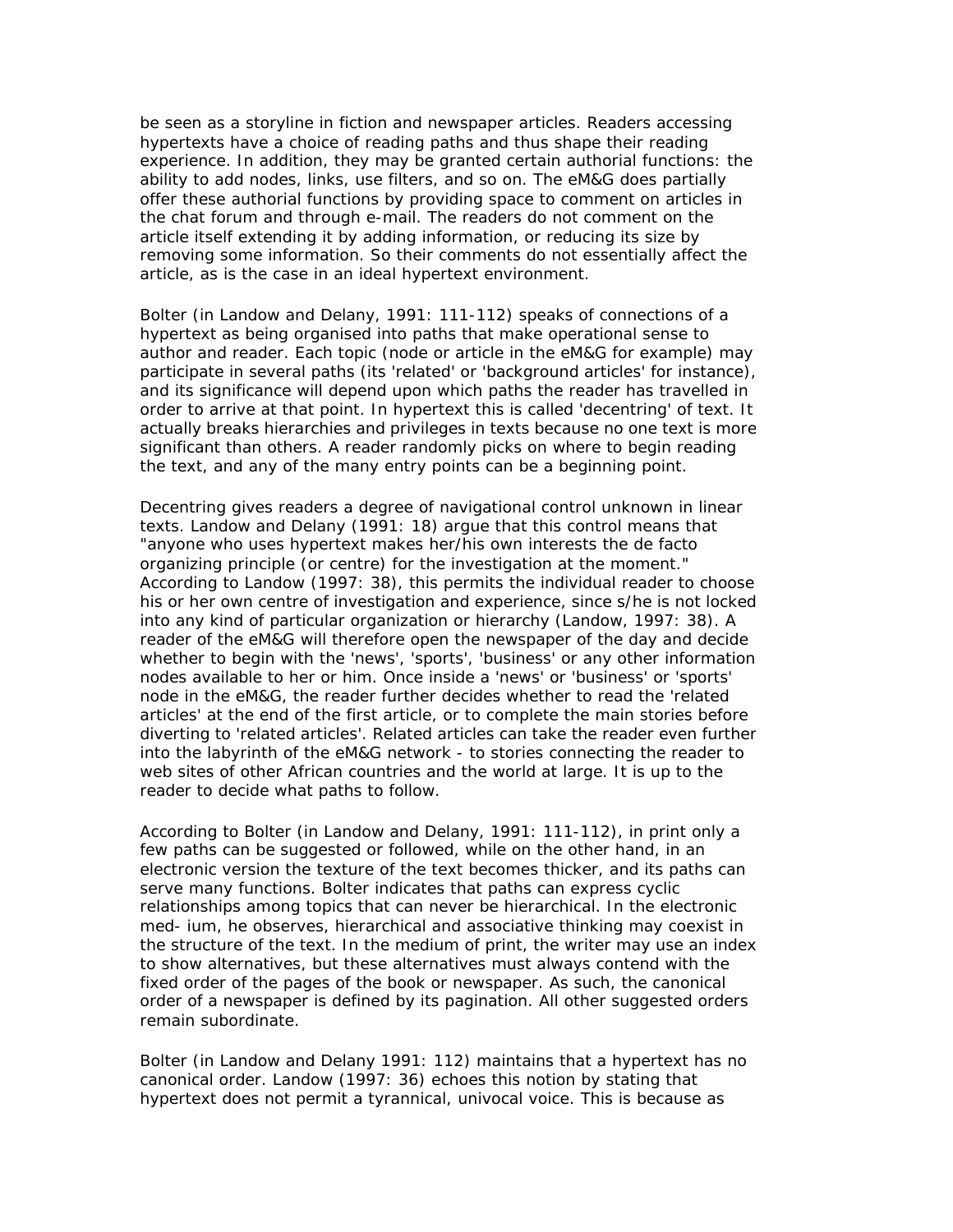Bolter (in Landow and Delany 1991: 112) asserts, "every path defines an equally convincing and appropriate reading, and in that simple fact the reader 's relationship to the text changes radically. A text as a network has a univocal sense - a multiplicity without the imposition of a principle of domination."

Landow (1997: 64) observes that multiple links to individual blocks of text provide a non-linear arrangement of the text. This kind of arrangement, he states, adds an element of randomness to the reader's text, so that individual reading units take on a life of their own as they become more self-contained, since they become less dependent on what comes before or after in a linear succession. In the *eM&G* for instance, this means although the various files such as 'news', 'sports', and 'business' make up the newspaper, each can be accessed independent of and apart from the others.

Landow (1997:25) develops the notion of a random text by further contending that the presence of multiple reading paths shifts the balance between reader and writer, thereby creating Barthes's writerly text. The presence of multiple paths also creates "a text that exists far less independently of commentary, analogues, and traditions than does printed text." Landow argues that this kind of democratisation not only reduces the hierarchical separation between the main text and the annotation, which now exists as independent texts, reading units, or lexias, but also blurs the boundaries of individual texts. This has implications not only for our conceptions of authors and authority of texts we read, but also for both authors and authorial property, in copyright issues.

Hypertexts can be characterised as either exploratory hypertexts or constructive hypertexts (Joyce, quoted in Eyman, 1995: 1). According to Landow and Delany (1991: 21), in constructive or interactive hypertext systems, the reader can actively link between and among texts rather than merely following predetermined links. They posit that a fully interactive system "allows users to edit, add or delete blocks of text, and also to modify the links between blocks." Constructive hypertexts are thus open in that readers may connect to what is already written and add to it or delete it.

Exploratory or passive hypertexts serve as navigational devices that assist the user in finding and collating information. They close off all avenues but the ones already inscribed. Landow and Delany (1991: 21) say of passive hypertexts: "By a passive system we mean one that is designed by experts to present a particular subject-matter effectively - an encyclopedia, classical art, an income-tax code - and is then 'locked' against modificati on by users." The *eM&G* is written in exploratory hypertext format since it does not allow readers to comment and build on the already existing text, as a constructive hypertext could.

In the *eM&G*, there is no strict editorial control in terms of movement because a reader can navigate through the various files with some amount of independence choosing the paths s/he wants to follow. Nevertheless, in an ideal hypertextual situation, constructive hypertexts would be recommended because they offer the reader the full opportunities of a true hypertext arena - a web of staggering possibilities, hidden layers of meaning, sudden turns,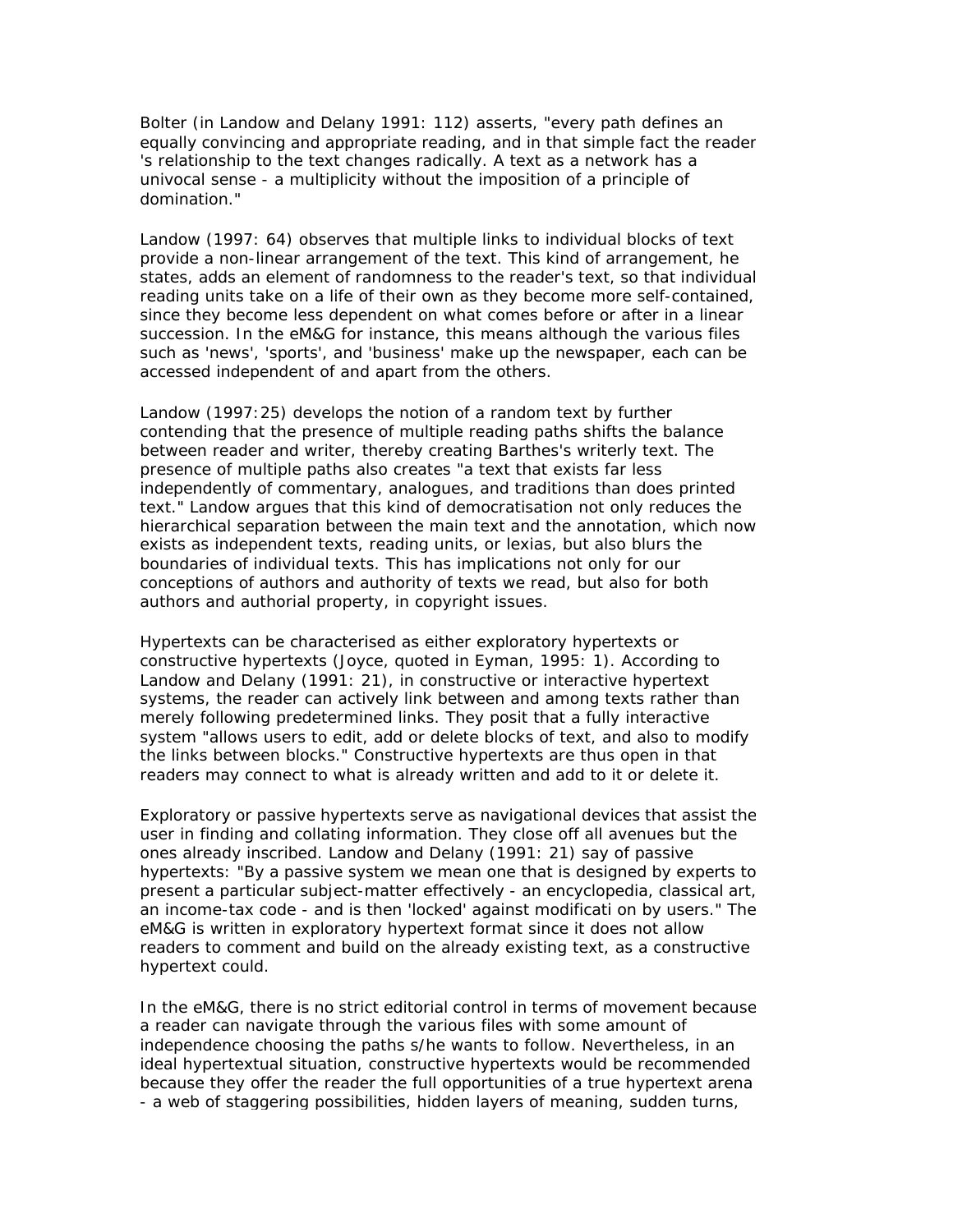and dramatic surprises (Deemer, 1994 (a),

http://www.teleport.com/~cdeemer/review.html:1). For the *eM&G* to fully empower its readers, the newspaper must strive to develop to the level where readers cannot only comment but also add to and/or delete the news articles. This will liberate the news articles from the tentacles of the various gatekeepers within the newspaper-publishing worl d.

Hypertexts do not function in terms of pages that a reader can read from the beginning to the end, but rather, of files and their links. Reading these nonsequential texts calls for an active reader; one who chooses how to enter, move within, and exit the text. Landow (1997: 5) indicates that in an advanced hypertext system where readers are allowed to annotate texts, hypertext requires and creates an active reader. According to Yankelovich, Meyrowitz, and van Dam (quoted in Landow, 1997: 5), the active reader links together information, creates paths through a corpus of related material, and creates notes that point readers to either bibliographic data or the body of the referenced text. Readers can browse through linked, cross-referenced, annotated texts in an orderly but non-sequential manner.

This non-sequential way of handling and reading text introduces a new process of reading, where it is the reader, not the author, who directs how the news text will be consumed (read). This new process not only greatly challenges the traditional ways of looking at texts, but also, as this study suggests, those of the production and reading processes of online newspapers such as the *eM&G*.

Landow (1997: 2) points to the parallels between computer hypertext and critical theory, where critical theory promises to theorize hypertext and hypertext promises to embody and thereby test aspects of theory, particularly those concerning textuality, narrative, and the role or functions of reader and writer. In hypertext, Landow sees a laboratory in which critical theorists can test their ideas. In explaining that hypertextuality embodies poststructuralist concepts of the open text, Bolter (in Landow, 1997: 2) points out that "what is unnatural in print becomes natural in the electronic medium and will soon no longer need saying at all, because it can be shown."

Landow (1997: 42-43) postulates that the paradigm underlying hypertext is the network. He states that hypertext blurs the boundaries between individual documents by linking these documents together (Landow, 1994: 18) into a 'metadocument', a borderless text that cannot shut out any other document. It weaves a document into a web of other documents. The Web thus forms a global metadocument composed of tens of thousands of interconnected pages woven into a network with a vast number of navigable paths. This network is fluid, ever-evolving, new paths forming, old paths disappearing. According to Landow and Delany (1991: 110), this network has profound implications that redress some of print culture's distortions since it destroys the notion of intellectual separation between documents, that a document is a complete, unique statement. The World Wide Web (WWW or Web) returns us to a more oral notion, that of the ongoing conversation, one that spans the globe millions of users sitting around a global camp fire swapping tales.

Miles (1998: http//cs.art.rmit.edu.au/projects/media/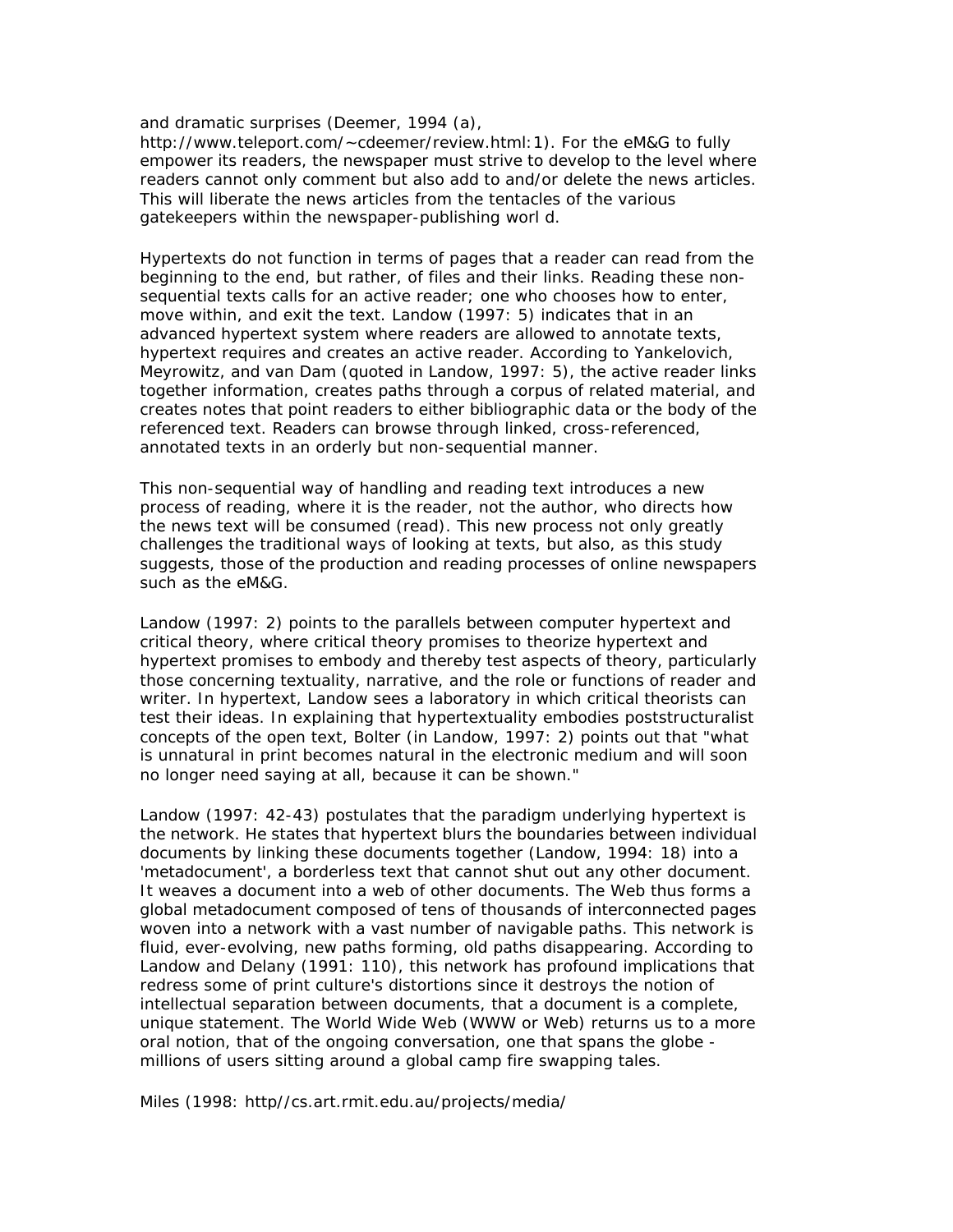hypertext/online-hypertext/critical-theory.html) echoes Landow's (1997: 33) view that hypertext theory [...] looks to literary and critical theory and is explicitly interdisciplinary in its endeavour. According to Miles, hypertext relies on various poststructural theories/theorists [Barthes, Derrida, Foucault] to engage with, describe, promote, or criticise hypertext. In all these approaches, hypertext emerges as a technology of reading and writing. Miles (1998: http://cs.art.rmit.edu.au/projects/media/ hypertext/online-hypertext/critical-theory.html maintains that

traditional or classical text is understood to aspire to or represent values such as clarity, authorial intentionality, singular argument and meaning, regularity of tone or voice. Poststructuralism demonstrates these values to be implicit and always already active in all texts. These values have become the qualitative and formal basis of what poststructuralist theory thinks hypertext might or should be.

Miles (1998: http://cs.art.rmit.edu.au/projects/media/ hypertext/online-hypertext/the-canon.html) further postulates that poststructural theorists described qualities they believed evident in print based text, not hypertext. However, hypertext theory initially relied on the theories of text, probably a reflection of early hypertext's reliance on print (even the Web was first of all - though briefly, only text). In addition, early hypertext theory appropriated poststructural literary theory to legitimate itself. The more contemporary view of the relation of hypertext to poststructuralism is probably more reasonably described as complimentary, where hypertext makes literal and visible the claims of poststructural theory. Hypertext theory explicitly looks to reader response theory and deconstruction to provide it with the terminology and terrain to extol the virtues of hypertext.

Certain of these virtues as provided by Miles (1998:

http://cs.art.rmit.edu.au/projects/media/

hypertext/online-hypertext/the-canon.html) include: multiple narratives, writing and dialogue, multiple pathways, plurivocal, and marginalia. These terms are celebrated by poststructuralism and can be applied to the online newspaper. According to Miles, traditionally, texts are understood to be singular in their approach to narrative. This means embodying a singular narrative line, or a single set of events that constitute the narrative (linear and causal structure that all discourse requires) of the text. However, because hypertext is digitally based, it is possible to randomly access it, and so a strict form of linearity becomes unnecessary. In addition, it becomes feasible to offer several narratives, several stories or versions, of whatever the text is about, and these versions may simply provide different ways of characterising the material, or could in fact offer contesting versions or opinions on, or around, the material. Miles therefore concludes that for hypertext theory, the point is very simple in that the effort in many forms of critical practice (and fiction) to embody these various possibilities has always been stymied by the linearity of the page but can now be realised in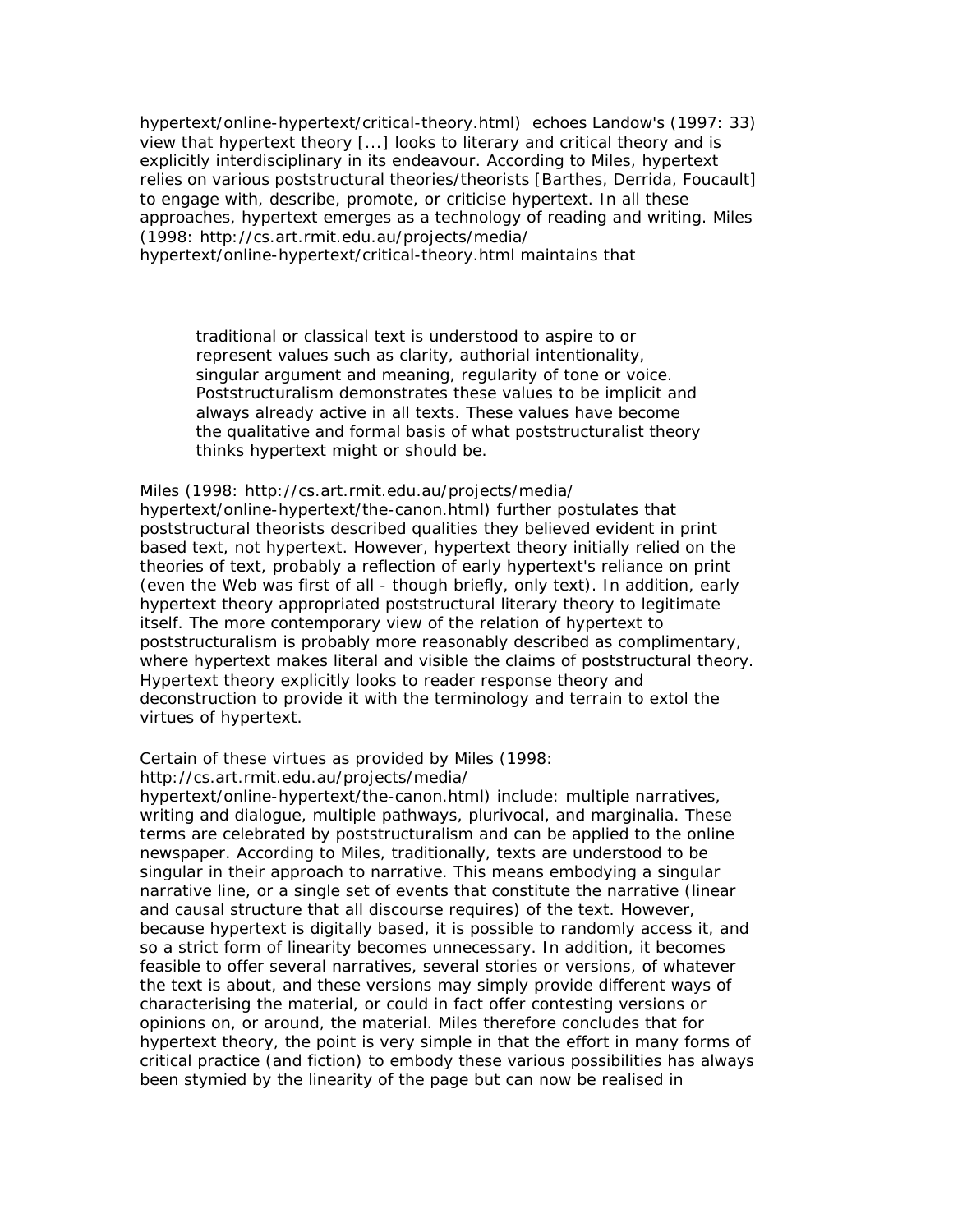#### hypertext.

Some modes of critical theory have emphasised the way in which all writing performs a dialogue: one, with the texts that surround and contextualise the individual work; and two, in the writing itself (between writer and text, and between text and writer). This dialogue, according to Miles (1998: http://cs.art.mit.edu.au/projects/media/

hypertext/online-hypertext/writing-and-dialog.html), is something that the specific forms of writing in print culture conceal, or even actively repudiate, yet remain fundamental to what it is to write. Hypertext is understood to provide a formal system that does in fact allow such a dialogue. This is by virtue of the link (the fundamental structural unit of hypertext), which allows a dialogue within the work itself, but more significantly allows any work to be no longer discrete as we link across documents and eventually, networks. Clearly the link also allows any document to contain multiple reading pathways, so that "the linearity of the page gives way to the immanent movement of the argument of story" (Miles, 1998:

http://cs.art.rmit.edu.au/projects/media/hyper- text/onlinehypertext/writing-and-dialog.html).

#### According to Miles (1998: http://cs.art.rmit.edu.au/

projects/media/hypertext/on- line-hypertext/multiple-pathways.html), the page, whichever way we look at it, has quite strict dimensions. Words and sentences also need a rather strict formal linearity, whichever way we look at them. In view of this, we develop books that privilege a beginning, middle and end. Our dominant forms of fiction, and academic writing, strongly support this model. On the other hand, many of our works also provide mechanisms to counter this linearity - tables of content, indexes and footnotes are all various ways to provide alternative pathways through a text. We also have a history of writing that in many of its creative aspects has explored this formal linearity. Hypertext is able to make these alternative (and apparently lesser) pathways 'central' to the text itself. Hypertext therefore opens up text so it no longer requires a single and dominant centre, but can actively allow the reader to meander through a web of text.

Traditional forms of writing have tended to emphasise a consistency of tone and writing style that is a product of print technology. At its heart, there is a certain protestant suspicion of textuality in our development of black print on white paper arranged in highly regular patterns across consecutive pages. Miles (1998: http://cs.art.rmit.edu.au/projects/media/ hypertext/online-hypertext/plurivocal.htm), indicates that this singularity of writing style or voice is the exception rather than the rule, of our communicative competencies. In any given day, he points out, we may speak as mother, father, child, brother, or sister, spouse, employee, teacher and student, to name just a few, and each requires, often literally, a different voice and style. Indeed, in our usual practice we easily shift amongst these voices and contexts simultaneously. Just think of a conversation with friends while at a party and then answer your mobile phone to find your mother ringing you. Hypertext writing, through all its formal properties, is able to utilise and incorporate these different voices, these different ways of writing. Hypertext theory seeks to validate the inclusion of these diverse tones (or tongues) and that the document becomes not only a palimpsest of what has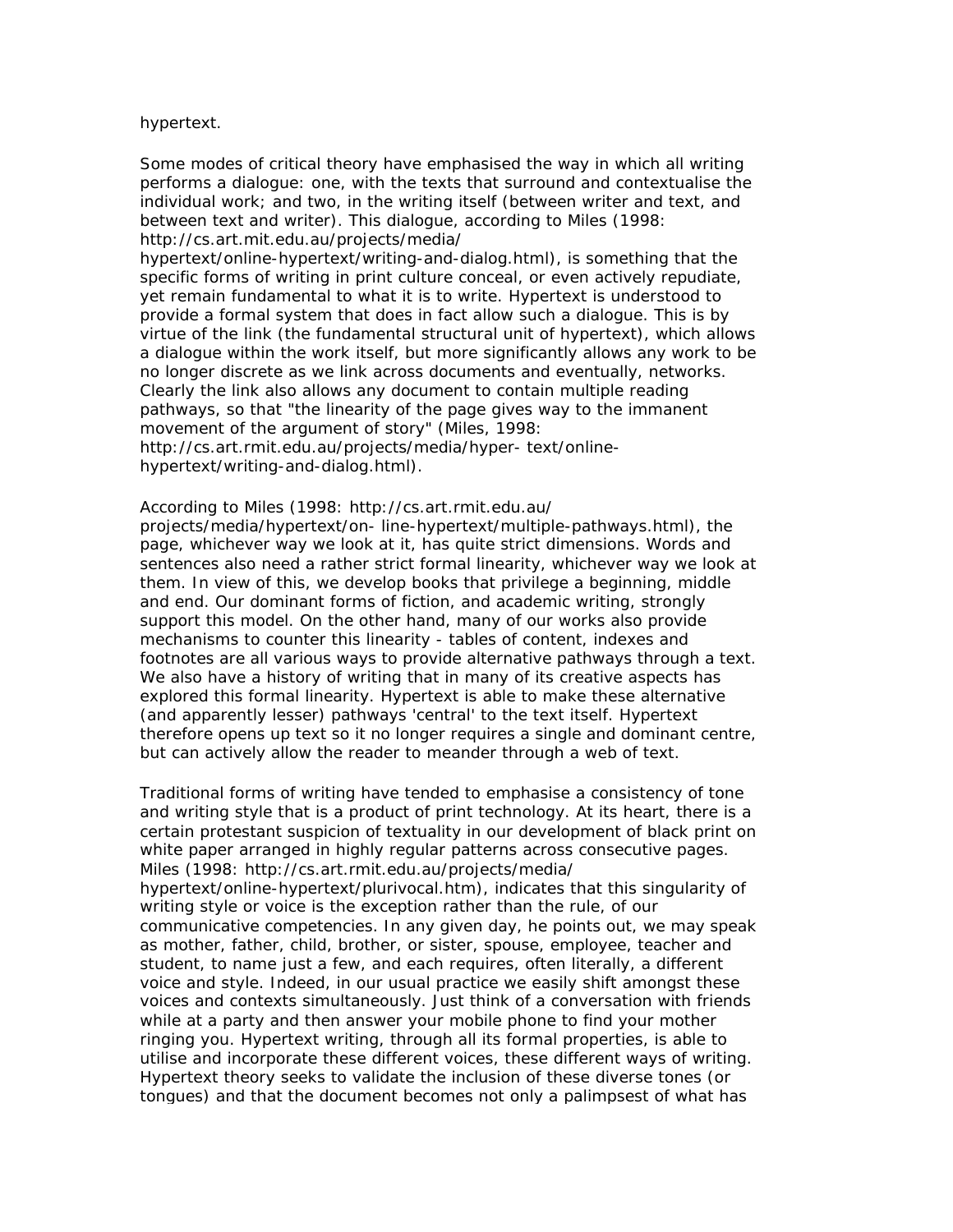gone before or after the writing, but becomes a plural arena of a ll those writings that are implicit but excluded in all writing.

Marginal notes (marginalia) such as footnotes or indexes in newspapers, almost asides in traditional writing, can contain extremely important material, and regularly point to other reference s that the particular work is citing in a particular manner. Miles (1998: http://cs.art.rmit.edu.au/projects/media/ hypertext/online-hypertext/marginalia.html) argues that these citations are evidence of the way in which writing relies upon other writing, and is formalised in discourses of authority where explicit and even indirect citation is required to be formally noted. Hypertext allows for what is apparently minor (quoted work, other texts, other ideas) to have an authority that is otherwise excluded, and also allows these parts of the text to develop their own links through the work. Furthermore, Miles notes that hypertext can, in theory, link into the very work that the footnote/index otherwise merely indicates, in the process not so much softening the role of the marginal but dissolving it altogether. Here the relation between a principal text and the footnote/index disappears "as the link performs an a ction that has the effect of producing an object that is neither one nor the other, and privileges neither" (Miles 1998: http://cs.art.rmit.edu.au/projects/media/ hypertext/online-hypertext/marginalia.html).

The characteristics of hypertext discussed above, namely, decentring of texts which provides the reader a degree of navigational control; lack of canonical order which empowers the marginalia (thus no text dominates another); multiple links which provide a non-linear arrangement of the text, multiple narratives, as well as multiple reading paths, hence making the texture of the text thicker; and the ability to create dialogue within the text itself and with texts that surround and contextualise the individual text - are new possibilities that hypertext is opening to both the literary and publishing world. It is clear that in hypertext technology fundamental changes are inevitable in the way reading and writing, production, dissemination, accessing and reception of information is being done and will be done in future. A brief survey of the history of technology and media at this stage will help place in perspective the media world upon which hypertext's wind of change is blowing.

# *SECTION TWO*

### **2. TECHNOLOGY AND MEDIA**

### **2.1 TECHNOLOGY**

### **2.1.1 Implications of new technology for the media**

The computer and all its associations play a major role in effecting a transformation in our attitude towards technology and our interpretation of the society in which we live. As Anthony Smith (1998:

http://www.wmin.ac.uk/media/ technowhore/theory/medhurst/ch5.html: 1) rightly observes, the computer plays a strategic role in the reorganisation of all the institutions in which it arrives. It is not a silent visitor but an active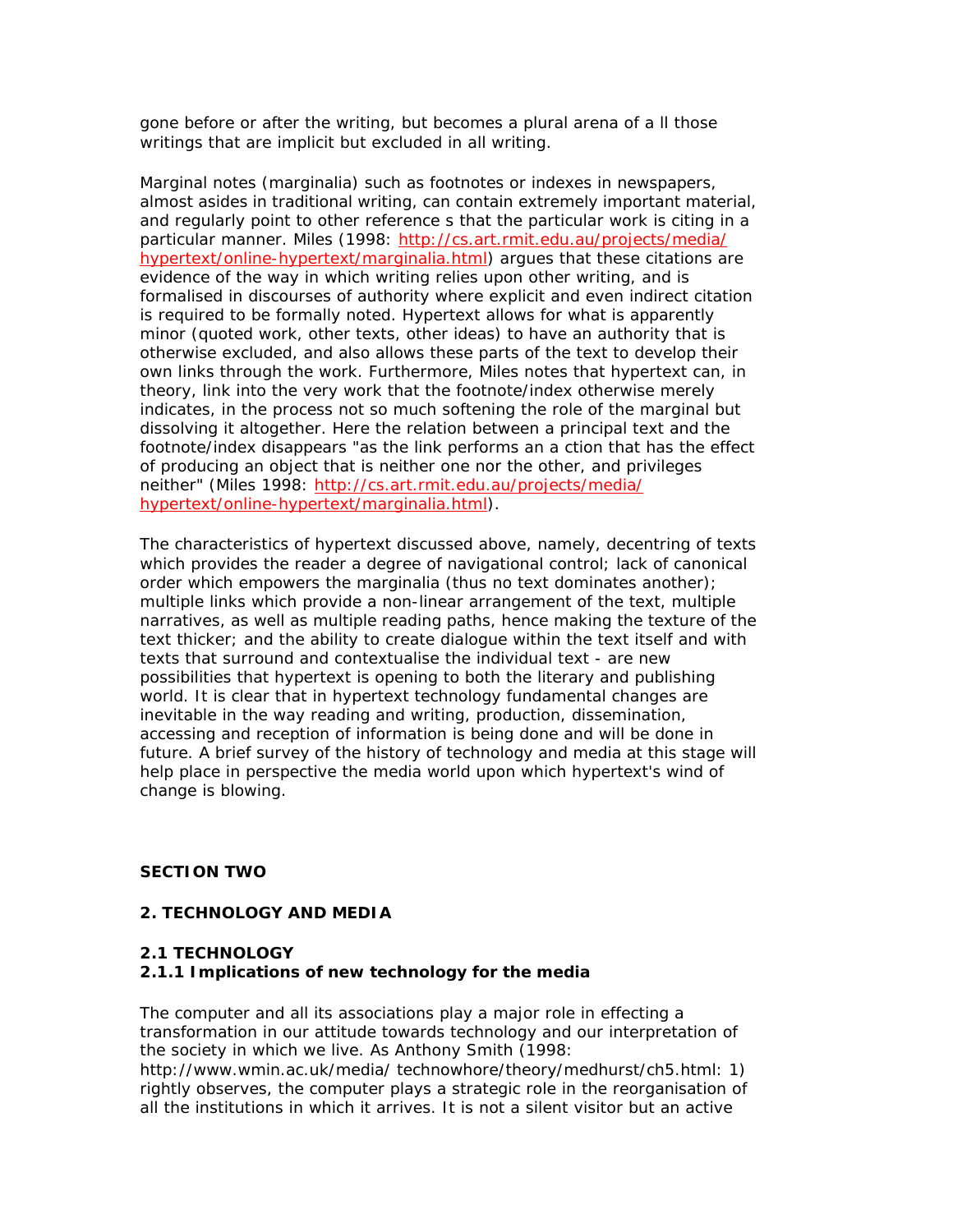agent of change, bringing with it the inexorable sense of its own modernity. In Smith's view, to resist electronic technology is as futile as trying to turn back the tides, since it has already swept over us in ways we have yet to realise. Smith (1998: http://www.wmin.ac.uk/media/technowhore/theory/ medhurst/ch5.html: 1) maintains that "the crux of the matter is not whether to accept or reject this new world but, who is going to use it a nd how."

#### In McLuhan's (quoted in Smith, 1988:

Http://www.wmin.ac.uk/media/technowhore/theory/medhurst/ch5.html:1 concept of the 'Global Village', communication technologies eradicate the physical distance between disparate people, creating an electronic meeting place, and making real time communication between distant parties possible. McLuhan felt that while print detribalised us, electronic media are retribalising us, and reconstituting an oral tradition which shifts us away from the visiondominated, linear, sequential print paradigm.

#### It was McLuhan (quoted in Smith, 1988:

Http://www.wmin.ac.uk/media/technowhore/theory/medhurst/ch5.html:1) http://www.wmin.ac.uk/media/techno-whore/theory/medhurst/ch5.html:1) who first called attention to the transforming powers of the media. His view is that technology changes the user of a particular technology. He posits that the effects of technology do not occur at the level of opinions or concepts, but alter sense ratios or patterns of perception steadily and without any resistance. In *Understanding Media*, McLuhan (quoted in Smith, 1988: Http://www.wmin.ac.uk/media/technowhore/theory/medhurst/ch5.html:1) claims that we cannot learn anything of importance about a medium by looking only at its content - it is how they are used that counts - "because our conventional response to all media is the numb stance of the technological idiot." The 'content' of a medium, he remarks, "is like the juicy piece of meat carried by the burglar to distract the watchdog of the mind".

To avoid this numbness, McLuhan argues, we must refocus our attention on the ways in which the technological characteristics of the medium itself reshape our lives not just by giving us new tools to play with, but by reshaping our consciousness on a fundamental and subliminal level. Hypertext, as information technology, has not only effected such changes, it has fundamentally changed forever our way of reading and writing texts.

According to Landow (1997:273), technology always empowers those who posses it, those who make use of it, and those who access it. Landow observes that a fully implemented embodiment of a networked hypertext system "creates empowered readers, ones who have more power relative both to the texts they read and to the authors of these texts than readers of print materials have." The pattern of relative emp o werment (reader-author; student/teacher; teacher/ institution), that hypertext embodies seems to support the idea that the logic of information technologies which tend toward increasing dissemination of knowledge, implies increasing democratization and decentralization of power. The ability of hypertext to free users to follow links wherever they please and to read a text without the prompting of the author are examples of the notions of democratisation and decentralisation of power. Landow (1994: 11) succinctly puts in perspective the power of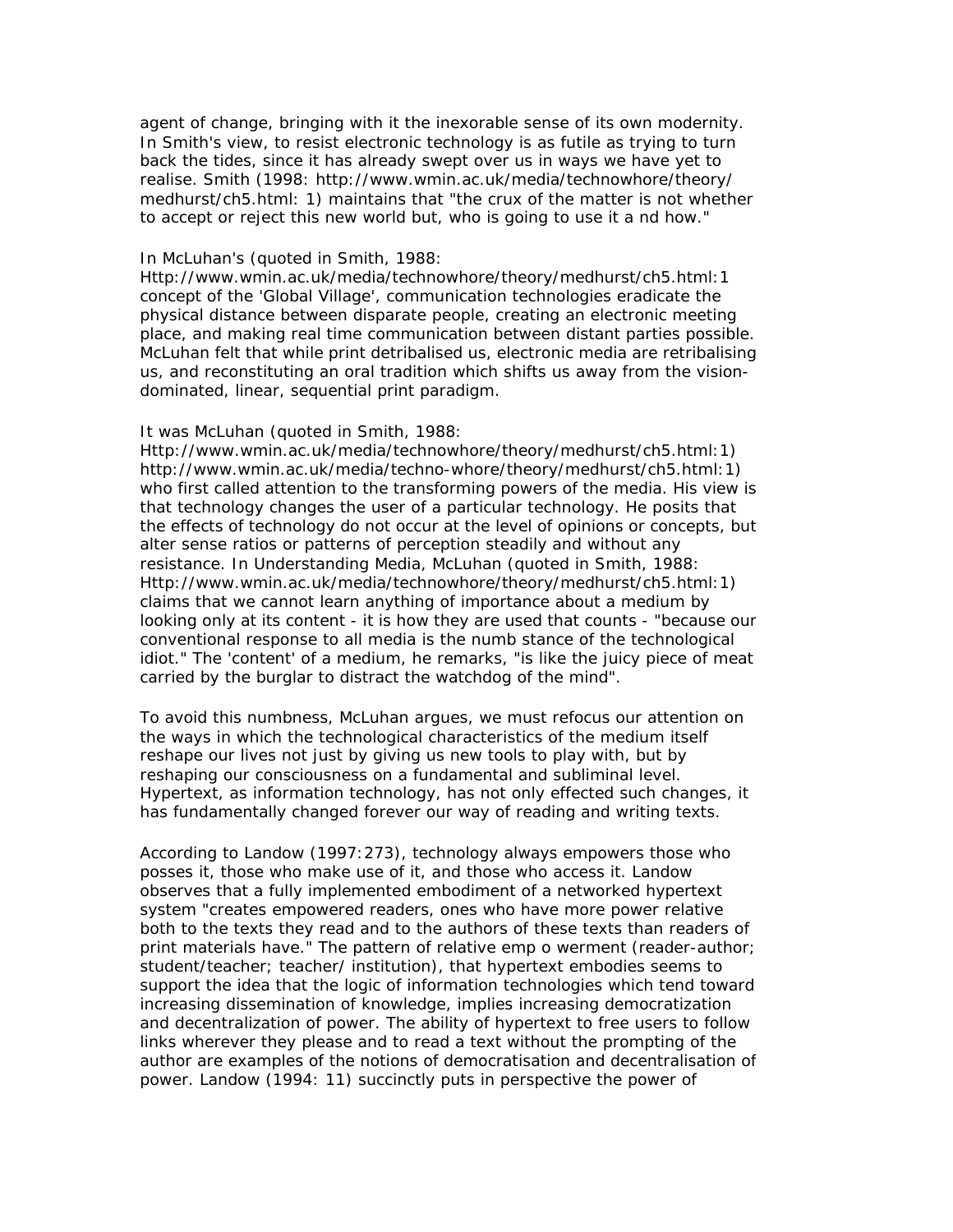digitalised technology in our world today when he says:

The great and defining power of digital technology lies in its capacity to store information and then provide countless virtual versions of it to readers, who then can manipulate, copy, and comment upon it without changing the material seen by others. When combined with electronic networks, digitalised information technology produces a new kind of information medium in which reading, writing, and publication take on new characteristics.

# **2.2 MEDIA**

# **2.2.1 The history of print media**

According to Fidler (quoted in Stromnes, 1998: 256), after 1920, newspapers were forced to redefine their role with the introduction of a new, far more powerful mass medium - broadcast radio. Like the Internet today, the development of low-cost radio receivers and electronic broadcast media created a great deal of anxiety as well as excitement. In those days, like today, people argued that printed newspapers were doomed by electronic media. In the early years however, broadcast radio had little impact on print publishers.

Furthermore, Fidler notes that during the 1930s and 1940s, newspapers provided more background information and analysis than before to counter the challenge posed by radio which advertisers had turned to. Advertisers realised that broadcast radio could deliver a large national audience. As such they spent a lot of money on radio exposure. As a result of the perceived threat from radio, many publishers revamped their formats and content to broaden their newspaper appeal. They begun to experiment with special sections, departments and packages targeted at specific groups. Weekend magazines, women's sections, children's pages and comics flourished. This enriched newspapers and they survived the challenge brought by the electronic media.

Shortly after World War Two, Fidler (quoted in Stromnes, 1998: 256) observes, newspapers were faced with yet another new and even more powerful electronic medium, television. Television rapidly displaced radio as the customer preferred media. Once again, Fidler says, predictions of the death of print media were rife, although it never happened. Today, however, print media professionals concede that no future redesigning, content improvement, or advanced colour press can be expected to displace electronic media. According to Fidler (quoted in Stromnes, 1998: 256) a revolution brought on by the explosion in consumer on-line and Internet services is unfolding for traditional publishers. Consumers and publishers are exposed to a large amount of information and other content that can be easily accessed. With this vast amount of information comes many opportunities and competition. It is in view of this that the WWW, which operates hypertextually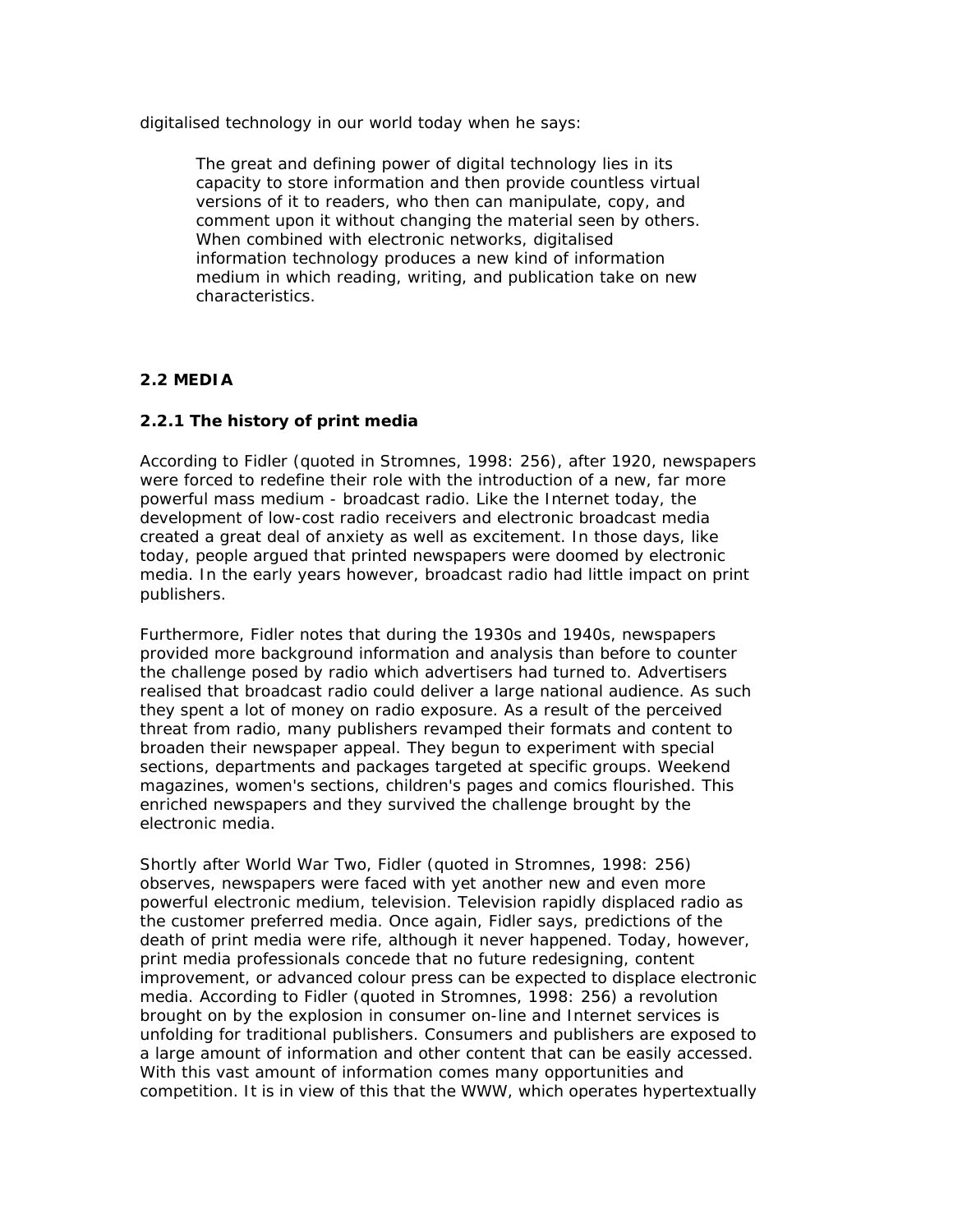, has been seen as a new threat to traditional media.

### **2.2.2 The history of electronic publishing**

For many years newspapers had attempted to take advantage of the shift to a digital medium. Paul (quoted in Stromnes, 1998: 256) argues that the first main change was in the shift from hot (print) to cold type (electronic) production systems which swept the newspaper industry worldwide, particularly in the later part of the twentieth century. This allowed newspapers to compile databases of the text that flowed through the production system, and the by-product was the electronic news archive. Newspapers saw the potential of reselling access to information that had initially run in discardable paper form. In view of this, a number of companies began to experiment with a product called 'videotext' in the early 1980s.

According to Stromnes (1998: 151), the intent of videotext was to provide subscribers with electronic access to news, weather, sports, and a variety of services provided by the local newspaper. The concept of videotext was somewhat similar to the Web-TV model of today. The big difference is that Web-TV has access to databases around the world, whereas videotext had access only to the local newspaper database. Since its inception in the USA, the videotext was viewed as a logical extension of traditional printed newspapers. The benefits of these services included the ability to provide news and information in a timely, thorough and more personal fashion. Publishers perceived the benefits of these services as an asset. The assumption was that videotext would become an up-to-the-minute newspaper, capable of providing a wealth of information not typically found in mainstream media. This, however, proved to be wishful thinking (Fidler, quoted in Stromnes, 199 8 : 151). In the mid 1980s, videotext failed because of lack of reader interest (Hollander, quoted in Stromnes, 1998: 257). This ensued because people saw videotext as an advertiser supported electronic newspaper, not an interpersonal communication medium ( Fidler, quoted in Stromnes, 1998: 257).

Paul (quoted in Stromnes, 1996: 256) points out that after the failure of the videotext project, several years passed before newspapers aggressively started trying other electronic publishing avenues such as Bulletin Board Systems (BBS) and the commercial on-line services. He observes that by the beginning of the 1990s, three major on-line services - Prodigy, CompuServe and America Online - began attracting a modest base of subscribers in the USA. Around 1993, most ne- wspapers in the USA, motivated by a fear of being left behind, began experimenting with electronic publishing (Paul, quoted in Stromnes, 1996: 256). All three online services provided e-mail, chat forums, Internet access, file transfers, and electronic versions of popular newspapers and magazines.

Philo (quoted in Stromnes, 1998: 257) informs us that Bulletin Board Systems (BBS) first started in Chicago in the late 1970s, and slowly developed in the rest of the USA. These systems presented an extremely efficient way for consumer, commercial and non-profit interest groups to share information. As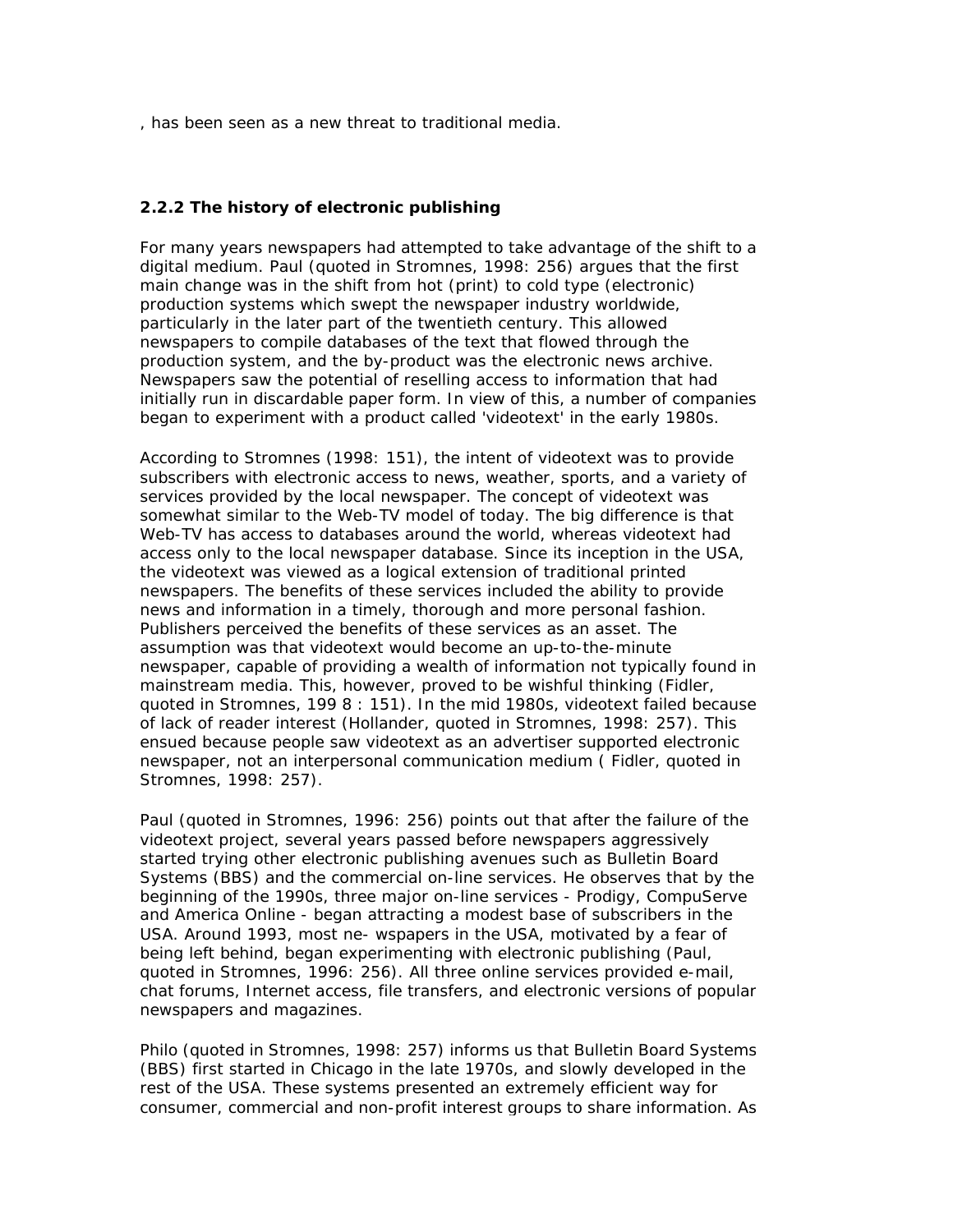such, they provided an interactive information service which enabled customers, via a personal computer and modem, to share information on related interests, exchange advice, and socialise using PC based BBS software.

Another early form of electronic publishing was the CD-ROM technology which became popular in the early 1990s. According to Landow (1994: 9), CD-ROM technology promises near-instant access to large bodies of visual information because it is an application that provides large amounts of read-only memory. Used mainly by libraries and researchers, CD-ROM technology gives the user immediate access to the full texts of newspapers, magazines and encyclopaedias.

# **2.2.3 Electronic publishing on the Internet**

It was not until 1995 that the Web started being used seriously by academics, publishers and the business fraternity, for reading, writing and publishing, particularly in the USA. According to Philo (quoted in Stromnes, 1998: 258) the key assets offered by this new medium include increased connectivity, portability, and accessibility to both wider and narrower market segments. He states that connectivity provides unprecedented opportunities for reader involvement, the creation of electronic communities, and electronic commerce. In addition, by experimenting with interactive services to enhance reader engagement with the franchise, newspapers are keeping user's attention to their Web.

Generally, newspaper advertisements are limited because there is only so much space available. With Web technology, there is no space limitation, so a company can construct a message that is several layers deep, with animated graphics, sound, even full motion video. What this basically points to is the myriad of opportunities that the shift from paper to electronics opens to users. How individuals access, view, sort, and most significantly, pay for material needed, has radically changed.

As an alternative medium to print however, electronic newspapers do have some disadvantages. According to Crosbie (quoted in Stromnes, 1998: 257) print newspapers were seen as easier to use compared to their electronic counterparts. After all, he observes, once a person subscribes to the print newspaper, it is on the doorstep each day. To get newspapers electronically, however, the consumer has to boot up a computer, dial an Internet service provider, run a browser program such as Netscape, and visit a Uniform Resource Locator (URL) day after day, to get the newspaper's site.

Additionally, Crosbie (quoted in Stromnes, 1998: 257) points out that to retrieve what the consumer is looking for, s/he has to wait as each page, photo and graphic, downloads at various speeds while tying up the household telephone line, and paying an access charge for this privilege. However, as more convenient and efficient ways of using new technologies are discovered,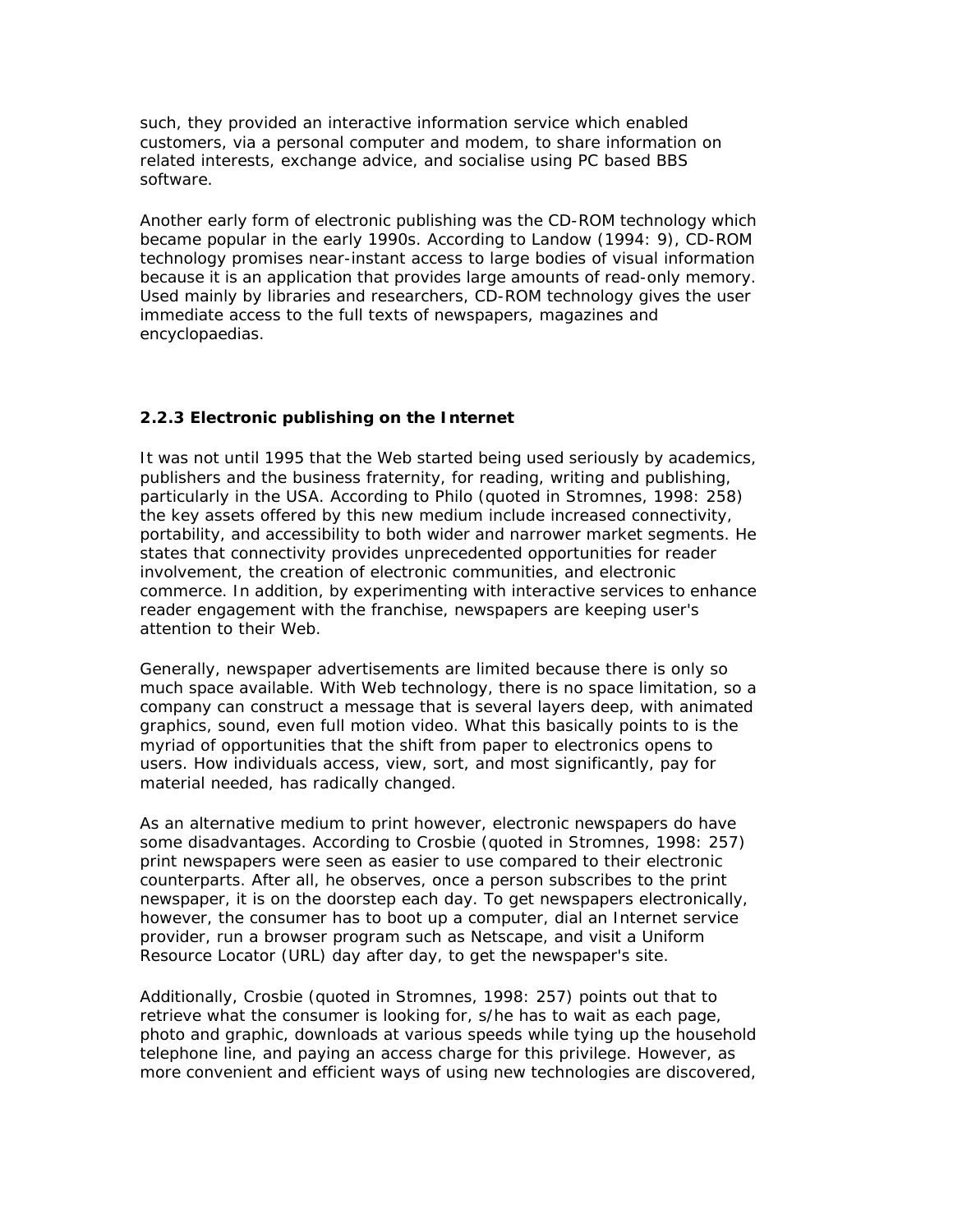these shortcomings will be overcome.

# **2.2.4 Electronic newspapers**

The electronic newspaper today is comparable to television in the 1940s and 1950s in that it is a medium trying to find itself (Elderkin, quoted in Stromnes, 1998: 258). According to Elderkin, newspapers are becoming electronic in stages, each proceeding stage becoming more powerful and sophisticated than the previous one. The first of these stages is the electronic database newspapers being accessed through the Web. Though no-one can predict the next stage(s), Elderkin (quoted in Stromnes, 1998: 258) and Negroponte (quoted in Stromnes, 1998: 258) think that these may include broadcast newspapers (newspapers broadcast to a receiving device over the airwaves), and virtual newspapers where a user would use a virtual reality headpiece to look at the newspaper. Since these stages are many years into the future, Elderkin contends that in the near future, notepad computers and laptops will be used increasingly to carry text. These small size units can potentially carry an entire library of information. The print industry could eventually evolve into this format.

According to D'Amico (quoted in Stromnes, 1998: 259), though electronic newspapers could eventually take over from print, they will never truly replace print until they are fully portable via a laptop. A portable electronic newspaper will enable the user to carry it on the train, plane, bus, or to the bathtub. Since portable laptops are already in the market, in order to keep pace with technological developments in the field and maintain circulation, newspapers have to provide informatio n in laptop form.

D'Amico (quoted in Stromnes, 1998: 259) identifies the shift in focus from mass-producing goods and services (traditional newspapers) to customising products such as personalised newspapers as another unique aspect of Internet publishin g. D'Amico's view is that in order to provide these customised goods and services at affordable rates, Web newspapers need to be in a learning relationship with the customer, so that the newspaper over time learns more about customer preferences, and gets better at providing them. Landow (1994: 24) observes that contemporary journalism already relies upon networked digital technology, and so hypertext researchers have created prototypes for individual customizable electronic newspapers capable of delivering to the individual subscriber either paper or electronic versions suited to their interests. In Landow's, (1994: 24) view, the system determines these interests either by the reader's conscious decisions or by assessing the reader's preferences and configuring his or her 'paper' according to them.

Hollander (quoted in Stromnes, 1998: 259) notes that electronic newspapers offer an opportunity to bring (connect) people together in ways similar to talk radio. Newspapers can take advantage of talk radio's instant communication and interaction by offering a similar forum on the Web. He proposes that newspapers should also investigate sound and video, which have become significant issues for newspapers. Associated Press (AP), for instance, is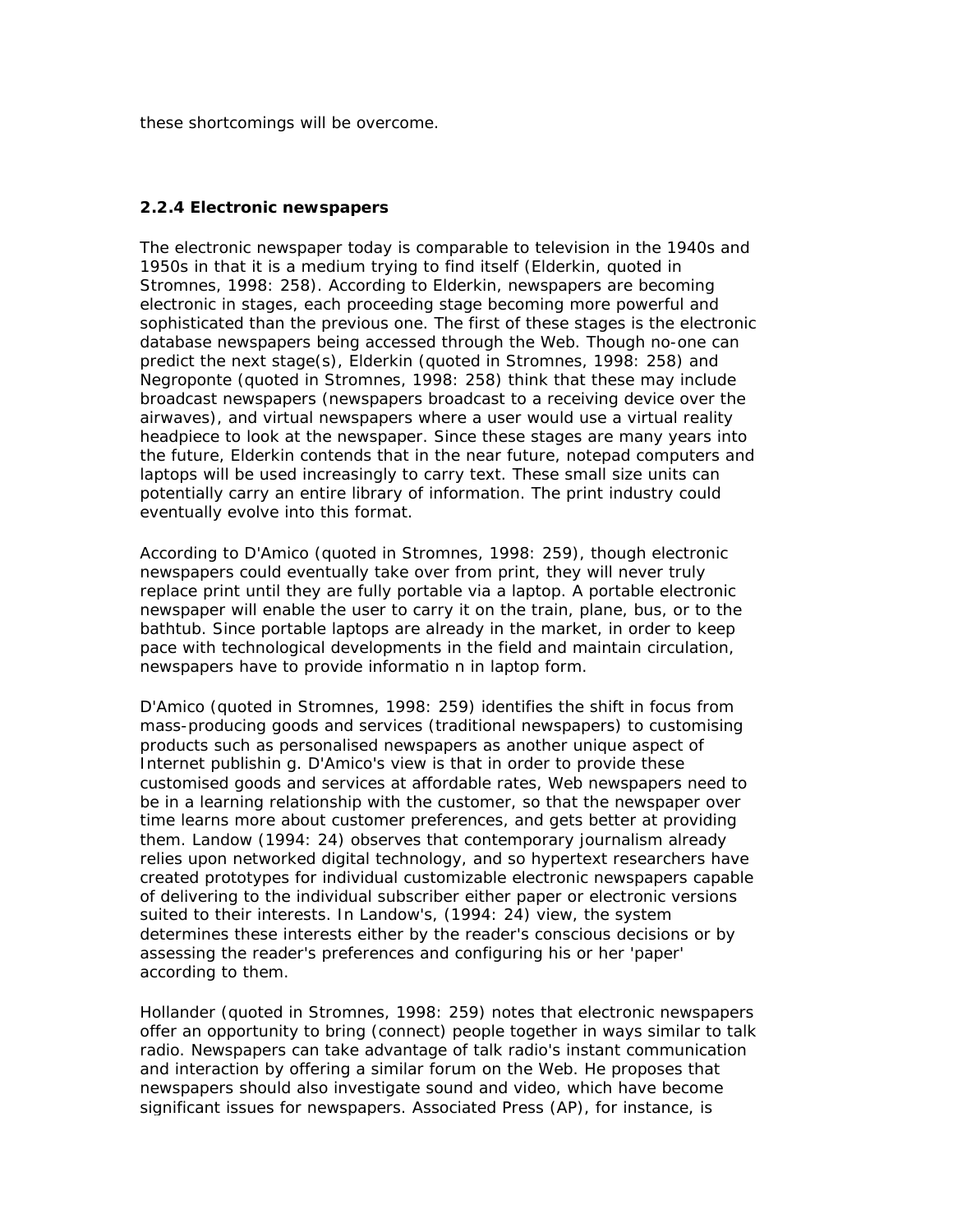beginning to supply stories with audio and video to consumers.

# **2.2.4.1 South African online newspapers**

A major online "world of news from South Africa" http://www.inc.co.za/), is the Independent Online. The news on this site is updated twice daily - at night and at midday - with material from the *Cape Times*, *Cape Argus*, *Business Report*, *The Star*, and the Natal Newspapers, *Mercury* and the *Daily News.* The *Saturday Star* and *Sunday Independent* material is included on weekends.

This web site is powered by Apple Internet Server Solution and owned by Independent Newspapers. The layout of the Independent Online is of course different from that of the *eM&G*, but since this is an overview and not a comparative study of the various online newspapers in South Africa, I will not delve into these differences. Suffice it to say that just like with the *eM&G*, the Independent Online has space for comments or feedback by readers through the 'guest book' and via e-mail.

Newspapers under the Independent Online umbrella cover the Cape region, Gauteng, and Kwazulu-Natal. Hence they are regional and generally smaller than the *eM&G*. They have some features that the *eM&G* does not have. For instance, the *Saturday Star* has a 'reference' where the number of accesses to their home page since August 7 1996 is given. It sources its news stories from Reuters.

Under the auspices of http://www.24.com some Afrikaans language newspapers are published online courtesy of Nasionale Pers http://livenews.24.com/afrikaans/ die-burger/die-burger.asp). The papers covered here include *Die Burger, Beeld*, the *Natal Witness*, and *Die Volksblad*. News on agriculture is provided in *Agri24*, while financial news is provided in the *Fin24* . The Kalahari.net is a commercial Internet marketing and shopping site. It is apparent that this is a very rich information site catering for any information a person would be interested in.

The24.com and Independent Online newspapers contain South A frican, African and world news in sports, motors, politics, science and technology, business and finance, to name just a few. Most of these newspapers have a link where readers are asked to send their comments on articles to the editor either via letters to the editor, chat forums or through e-mail. Consequently, to some extent these newspapers are interactive.

# **2.2.4.2 The Electronic Mail & Guardian (the eM&G)**

The *Electronic Mail & Guardian*, best known as the *eM&G* is first cousin to the *Weekly Mail & Guardian*, founded in 1985 by a group of retrenched journalists from the deceased *Rand Daily Mail.* The *eM&G* is a pan-African electronic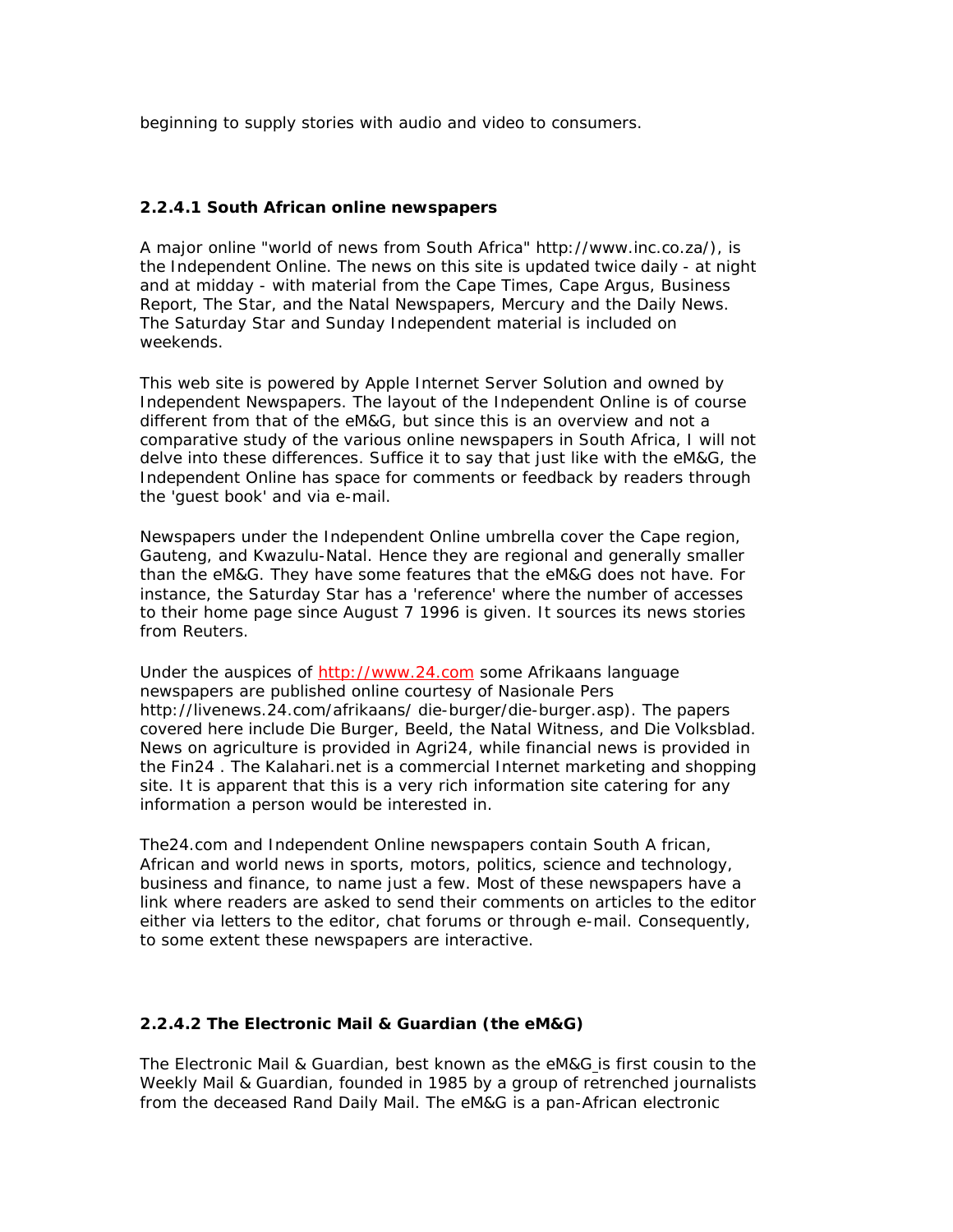newspaper, published every day, Monday to Friday. According to the eM&G homepage, "it is aimed at readers serious and not so serious" http://www.mg.co.za/mg/services/mgoview.htm#guide).The *eM&G* specialises in breaking hard news, has a daily entertainment guide, daily features from the rest of Africa, a dai ly guide to what's new on the Internet in Africa, in addition to what is covered in the *Weekly Mail & Guardian (M&G )* http://www.mg.co.za/mg/services/mgoview.htm#guide).

#### According to the *eM&G* website

http://www.mg.co.za/mg/services/mgoview.htm#guide).The *eM&G*, the first online newspaper in Africa, was founded in 1994 as a service to readers abroad. It began life as an e-mail subscription product that allowed readers abroad to receive their *Mail & Guardian* newspaper hours before it reached subscribers in Johannesburg. It expanded into a searchable online archive (published in partnership with Sangonet, the country's oldest Internet Service Provider). A World Wide Web (WWW) site was added, which in turn progressed from producing a weekly mirror of the printed newspaper to generating its own daily news and entertainment.

In a Centre for Cultural and Media Studies (CCMS) MA class discussion held in April 1998, students argued that the *eM&G* is a newspaper meant for intellectuals. In addition, students said in the same seminar that the newspaper influences the way people think and helps them form opinions. The students further felt that the *eM&G* is unique in that it takes grassroots issues and points them out to the attention of policy makers, hence a newspaper which addresses current issues as they impact on people in society. For these reasons, the newspaper was said to hold a unique position in society.

The notion that the *eM&G* is an 'intellectual' newspaper, places it in a category that sets it aside from other newspapers. It means that it is read by a certain class of people. Indeed, the *eM&G's* early shareholders were liberal professionals, academics and business leaders. During the apartheid days these shareholders contributed a few thousand rands each as a gesture towards maintaining a tradition of critical journalism in an increasingly harsh political climate (ht tp://www.mg.co.za/mg/ services/mghistory.html: 2).

Today, the *eM&G* readership has broadened to include South Africans abroad, would-be tourists, foreigners with special interest in Africa, or South Africans who prefer their news delivered fast and free of charge (http://www.mg.co.za/mg/ services/mgoview.htm#guide:1). It is clear the readership is made up of people who are in the upper class segment of society because they are the ones who have access to computers. An "extremely argumentative bunch" (http: / /www.mg. co.za/mg/services/mgoview.htm#guide:1) that will engage in an Internet discussion forum has to be educated, working class, or University students. A

journalist working for a newspaper with this kind of readership must therefore be skilled, probably holding some training in journalism.

The *eM&G* sources its news from its own reporters, correspondents all over the world, and news agencies such as African Eye News Service (http://www.mg.co.za/mg/services/goview.htm#Web), among other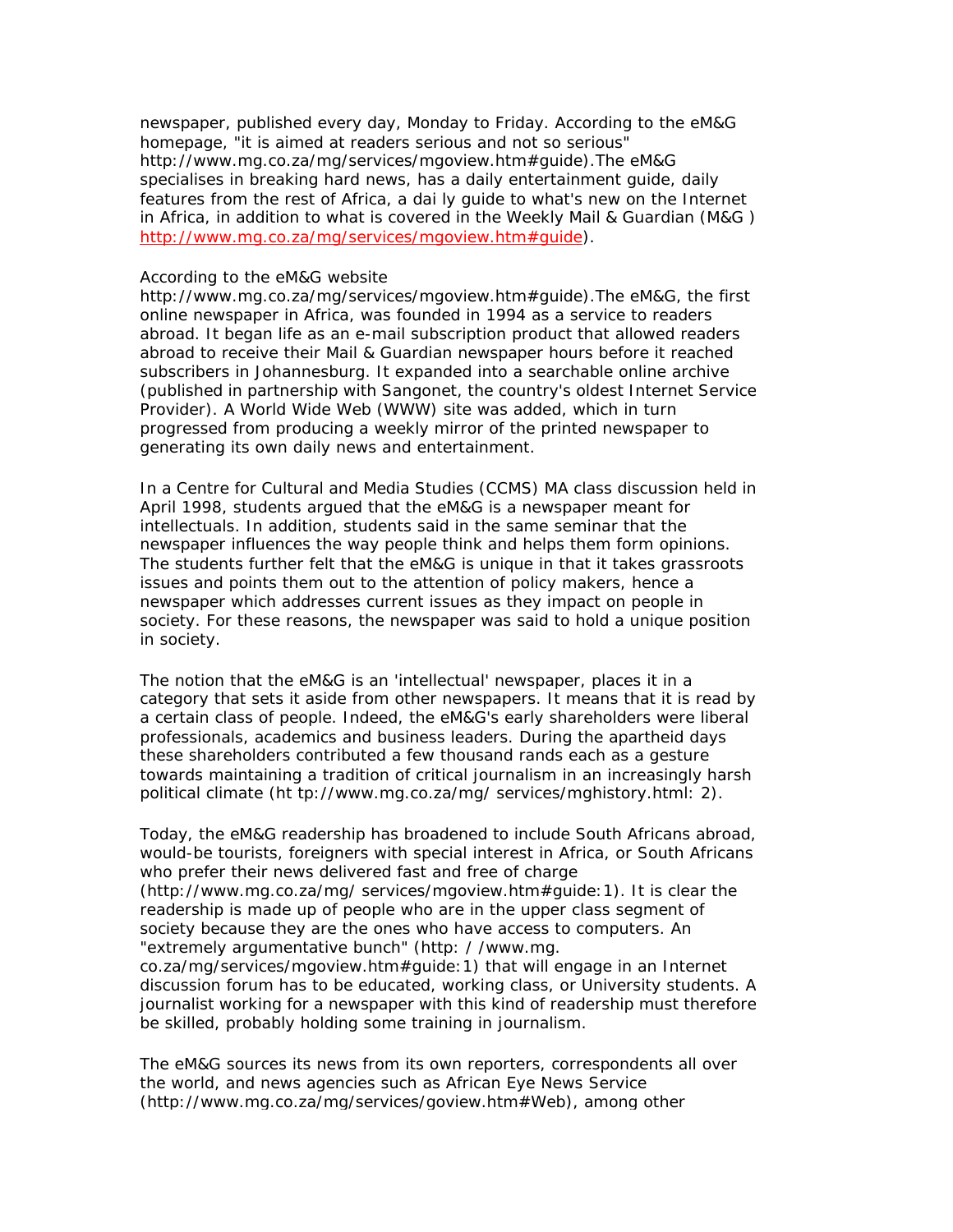international news agencies.

Advertising sales for the *eM&G* are handled by Oracle Online, a subsidiary of Multi-choice (the *eM&G's* largest shareholder

(http://www.mg.co.za/mg/services/goview.htm#Web:1), and one of the best-known advertising sales operations in the country. According to the *eM&G* website http://www.mg.co.za/mg/services/goview .htm#Web), Oracle sells banner advertising on the *eM&G* as part of a 'network' of several of the largest sites in the country. Oracle's advertising model is based on a sophisticated US-developed system called Double-Click. It is a system which not only allows for 'rotating ' banners which change each time a reader returns to a page, but also can monitor exactly how many times a particular advertisement has been 'served' from a given page. Advertising online is expensive. As such, mainly business firms will tend to advertise in the *eM&G*.

The *eM&G* website http://www.mg.co.za/mg/services/mgoview.htm#guide) informs us that with time, the *eM&G* has evolved into a separate product run by a separate company in its o wn right, with its shareholder the Internet Service Provider, M-Web. M-Web is part of the Multichoice group and one of the largest players in the dial-up subscriber market. Circulation was just under a million page accesses in the second quarter of 1998.

According to Stephen Quinn (1998: 51), researchers have tended to classify news organisations into 'A' and 'B' categories, where the former are willing to spend time and money reporting complex stories. 'B' organisations constitute the rest. 'A' organisations display a richer vision of the complex issues of the community, nation and the world, and they are willing or able to devote resources to reporting them. In South Africa, the most likely candidates for category 'A' are newspapers such as the *eM&G* and *24.com* . Many small newspapers however, can come together, as is the case of Independent Online newspapers, and get into the Internet as a group. This is cheaper than having each newspaper going online individually.

In research done in Australia in 1997 by Quinn (1998: 51), he found that, based on the 'A' and 'B' categorisation, the most likely newspapers to devote resources on the Internet would be the quality press in the major capital cities. Additionally, the research indicated that the availability of Internet resources and training, and the frequency of Internet use among reporters in quality metropolitan dailies was much higher than in regional dailies. This observation can be applied to the *eM&G* because it is basically an urban produced online newspaper. It is also true to state that the *eM&G* mainly caters for an urban population who have more access to technology. Facilities for training are obviously available in urban areas. The rural folk are disadvantaged because facilities that enable them to utilise new technology are more easily available in towns. For example, according to a survey carried out in 1998 by Web User Survey (WUS) (in Stromnes, 1998: 260), Internet access in South Africa currently stands at 1.8 million users. In a country with a population of about 40 million, this number of users is very low. I am sure that out of the 1.8 million users, probably less than one percent are based in rural areas. Therefore when we celebrate the empowerment potential of hypertexts, we must bear in mind that the majority of the population is left out. This has implications for news dissemination and the democratisation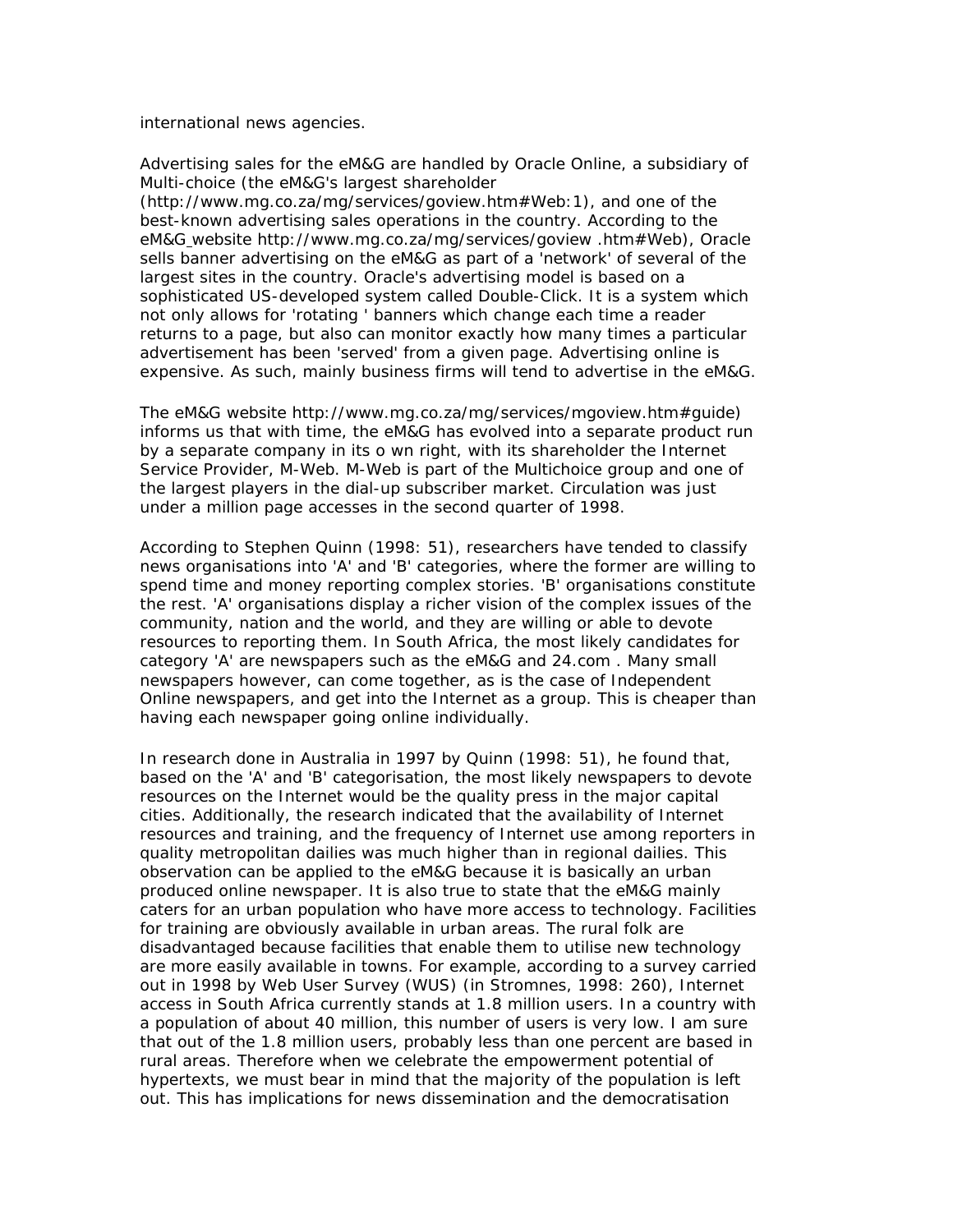that comes with hypertexts.

The WUS also indicated that the Internet is mainly used by the top income earners, people earning more than R11 000 personal income. The average South African Internet user is approximately 35 years old. According to the survey, this Internet user is urban and educated, and accesses the Internet every day. If he has not spent money purchasing access to the Internet yet, he plans to do so shortly. According to the survey, the concept of paying in order to access an Internet site was acceptable, with 36% of users saying they would pay for usage and 24% stating that they would pay a monthly subscription fee.

The WUS figures do not depict a true picture of the South African Internet user scene. In educational institutions, for instance, students have access to Internet facilities and they use them. Therefore to say that the South African Internet user is 35 years old is not true. In the same vein, the income element is not representative of the true picture of the South African scene. There are many homes with computers that are accessed by school going children and unemployed people. As such, the *eM&G* is read by this category of people. The *eM&G* cannot therefore be said to be an elite newspaper. The problem however, can be said to be that it does not reach as many people as it should because of problems relating to availability and accessibility of facilities. The assumption by the WUS that the South African Internet user is male is absurd. Many women do use the Internet. Evidence from chat forums, for example, shows that many women contribute to ongoing debates.

In an ideal hypertext environment where readers can annotate and add to texts, it is difficult to determine the author of the article. In the eM&G, readers can comment on articles via the chat forum and e-mail, but no changes can be made on the actual body of the article. This raises the issue of copyright, which I believe in an advanced hypertext *eM&G* will become an interesting area of investigation. Such an investigation would involve finding out what an unmoderated news article will look like and how the original article eventually develops and changes with such development. An intriguing fact to find out would be: to whom is this article going to belong? Who will be its author?

# **2.2.4.3 Copyright and hypertext**

According to Keep, McLaughlin and Robin (1995: http://jefferson.village. virginia.edu/elab/ hf10027.html), intellectual property rights are currently enforced through trademark and copyright. Trademark protects names or graphic symbols associated with a product or manufacturer. Copyright protects the expression of intellectual labour itself, though not the ideas contained therein. Though specific laws vary by country, Keep et. al. argue, it is generally acknowledged that a work is protected upon creation. Copyrighted works may not be used without the copyright holder's permission, with some except- ions. The primary case is 'fair use', which allows relatively small passages to be used for scholarship or research. The copyright holder is not necessarily the author or creator of the work, since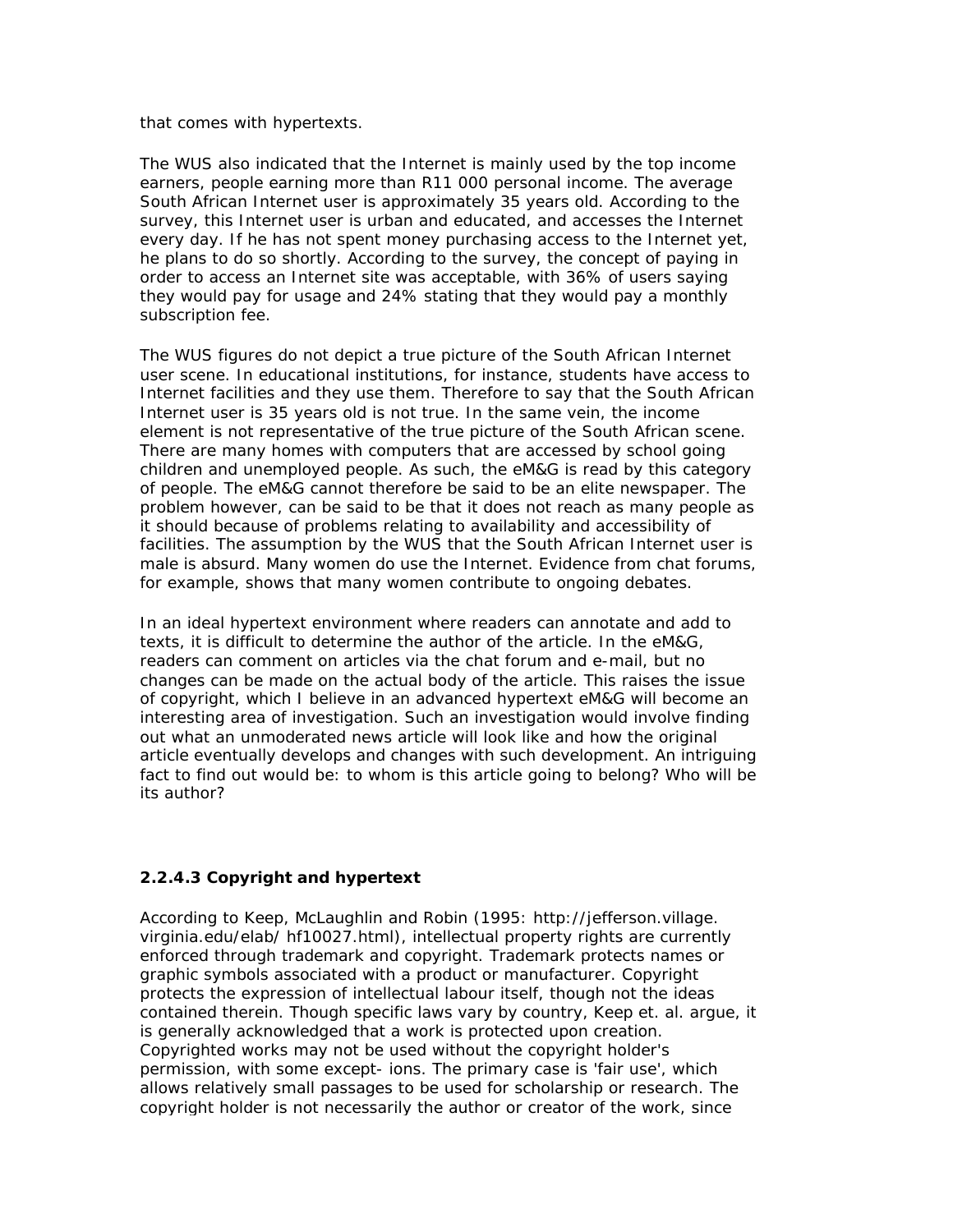copyright ownership may be transferred; in some cases (e. g. work for hire) this may be considered to have occurred automatically.

Application of intellectual property to electronic hypertext has remained intriguing so far, and there is no explicit precedent anywhere in the world today. Keep, McLaughlin and Robin (1995: http://jefferson.village.virginia.edu/elab/hf 10027.html), review six characteristics of digital works which might impact on copyright law. These are, ease of replication, ease of transmission, ease of manipulation, disappearance of work behind an interface, difficulty in distinguishing between classes of works (media), and potential of new classes of work. These characteristics change the sense of a separate, unique text that is the product - and hence the property - of one person, the author - a t rademark of print technology. Hypertext changes all this because it does away with the isolation of the individual text (Landow and Delany, 1991: 17). Landow (1997: 300- 306) argues in support of some form of electronic polling (similar to that used in th e music industry) to ensure authors get royalties in a hypertextual environment.

At the end of some of the eM&G pages there is evidence of copyright - the reader is warned that it is illegal to reproduce any of the *eM&G's* articles without permission from the editor. It is difficult to monitor or implement this warning in online newspapers because documents can be accessed and reproduced with ease in a free web site. In addition, the fact that transmission of such information is so easily done via a free superhighway of information; indeed, the fact that information can be so easily manipulated poses a challenge to matters of copyright. Hypertext has indeed brought to the fore challenges that are making scholars rethink authorial rights and hierarchy and power of texts. As Taylor and Saarinen (1994: http://www.wmin.ac.uk/media/technowhore/theory/medhurst/ch 5.html) declare,

Copyright laws were formulated to regulate the exchange of the printed text. During the epoch of print, authorship and ownership were in separably bound. Telewriting, by contrast, obscures the identity of the author. In a manner reminiscent of oral culture, the text is, in a certain sense, authorless. More, precisely, the proliferation of authors eludes the author's voice. In the absence of the author, it is no longer clear who owns the text

### *SECTION THREE*

### **3. PRODUCTION AND READING PROCESSES**

# **3.1 Introduction**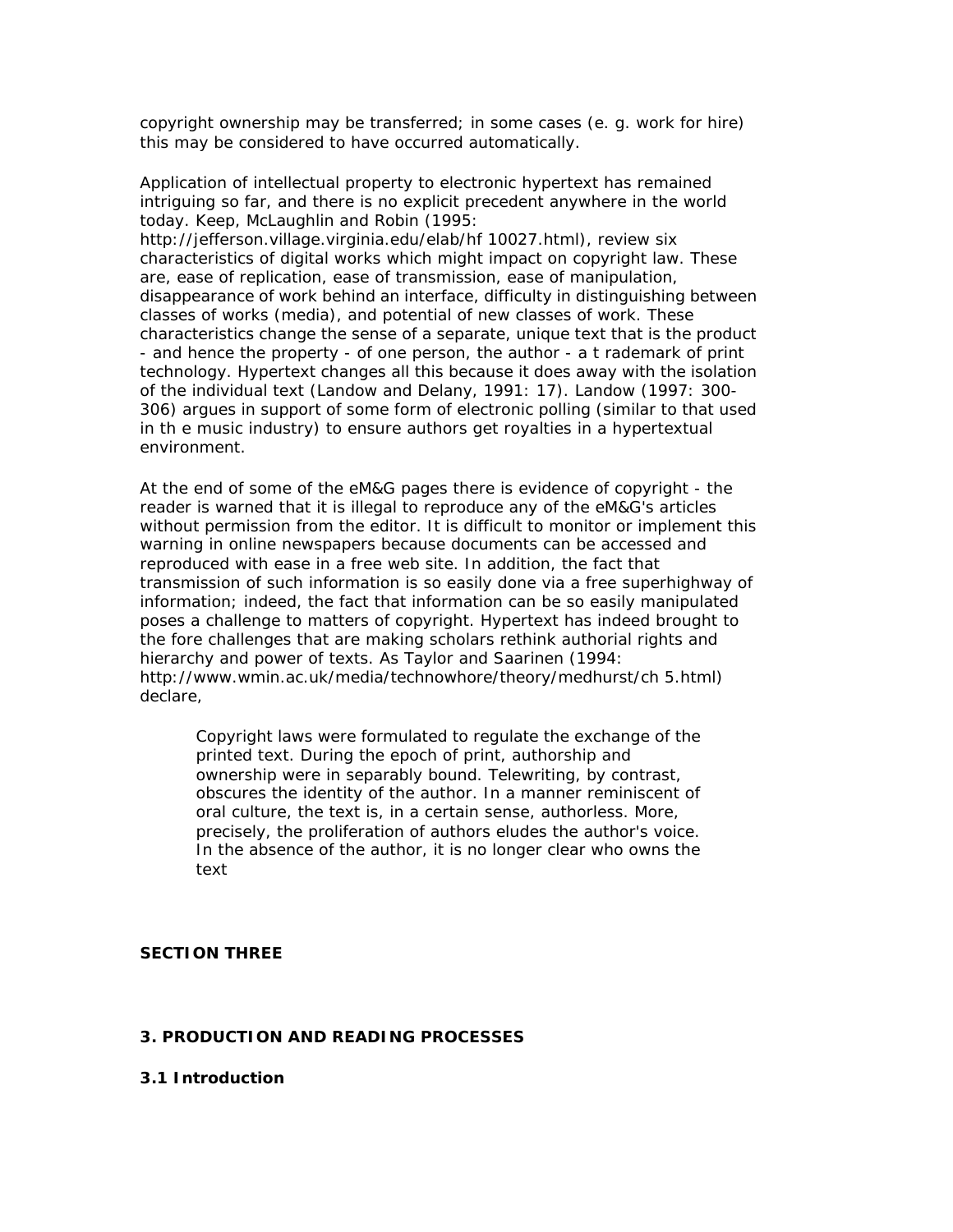As Landow (1997: 64) points out, hypertextuality radically changes the experiences that reading, writing and text signify. Hypertextuality according to Landow adds an element of randomness to the reader's text since the reading units (nodes) take on a life of their own and become less dependent on what comes before or after in a linear succession. These aspects impact on the nature of production and reading of the news text. As a result, the mode of production, and the experience of reading hypertext newspapers is very different from those of the print version. For instance, the former requires a more active and critical reader, who can assume an interactive reading role since the text branches and allows choices to the reader to select where to begin reading and how to follow up this reading process. These unique ways of doing things in hypertext are the issues that this section will interrogate. 'Production processes' refers to the non-linear process through which an online newspaper is produced, while 'reading processes' refers to reading hypertext as a discontinuous or multi-linear process.

# **3.2 Production processes**

The basic unit in today's online environment is a screen or frame on which an online newspaper is consumed (read). An online newspaper is produced in a non-linear way and is read on a screen. In other words, it is produced hypertextually. Hypertexts do not function in terms of pages, but rather, of files and their links. A beginning for the *eM&G* of 28 September 1998<sup>1</sup> (Appendix 1) can be called a 'diagram' of the major files and their links. Entry into the newspaper can be in any of the files - news, business, sports, M-Web, Looking for

<sup>1</sup>The layout and many features of the five issues of the *eM&G* selected for this study are the same. As such I will use the issue of 28 September 1998 as my main point of reference, although ot her issues are also referred to.

# a *PC?/ M-Web Mall Shop from your Desk , Archives* or *Specials.*

Once a reader goes to the 'first page' of each of the five issues of the *eM&G* selected for this study, the layout is the same (as that of Appendix 1) except for one area. At the *M-Web Mall* link, the words "shop from your desk" appear in the issues of 28 and 29 September, and 4 and 5 October 1998. In the issues of 30 October, 1 and 2 October 1998, instead of a *M-Web Mall* icon, there is a doll-like image of a girl, and the following words "Sly," written in large letters. Underneath "Sly" is written, "Urban Survival Guide". Alongside these words is written "She's kinda cute." On this first page, the day, date, and

A fundamental aspect of online production is the way the virtual image of a text is produced and read on a surface, the screen, behind which there always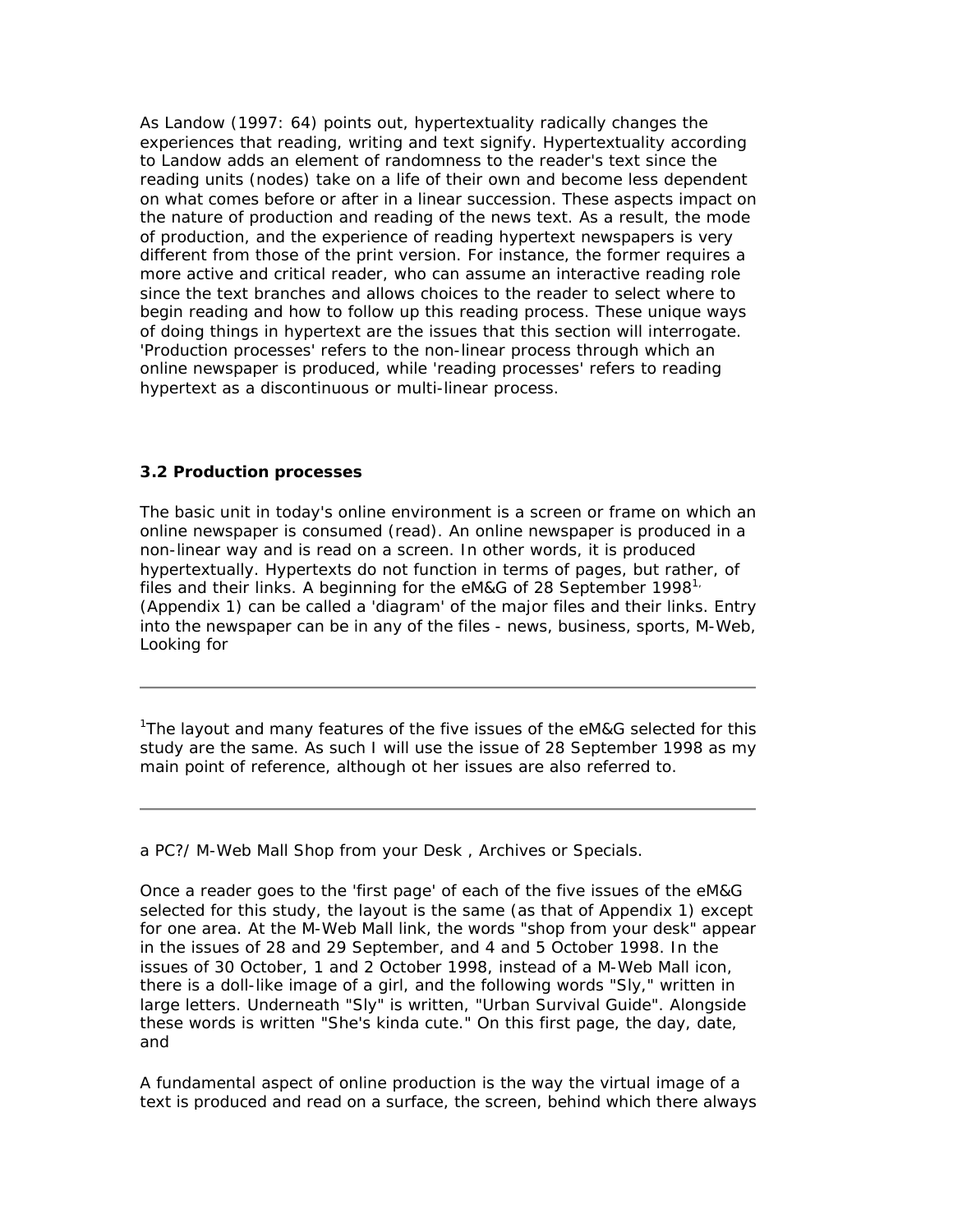exists an unbounded field of other texts. According to Landow and Delany (1991: 38) the textual universe would include a larger visual component graphics, images and animations that are as easy to link as other texts. For instance in the *eM&G*, these would be the sections on *Specials - Madam & Eve, Cyberspace today , Africa Features, Entertainment, Business, Sport, Home* and *Contents* (Appendix 1), and *Archives* (back issues up to 1996 - (Appendix 2)). Text is thus produced and experienced as Barthesian networks (Landow and Delany, 1991: 38), providing dynamic graphic maps or web views.

In the same way that hypertext has broad implications for literary practice and education, it also has implications for online newspapers. The online newspaper is produced in an information medium that allows for the creation of electronic links between passages of text, or to annotate (level not yet reached in the *eM&G*. Based on the fact that the online newspaper is a digital product Berger (1997: http://journ.ru.ac.za/staff/berger-misait.html: : 7) provides a distinct picture of what a digitalised newspaper entails. He notes that while a print newspaper is made up of atoms, hence laborious to copy and expensive to transport and tamper with, an Internet publication (hypertext newspaper) consists only of bites. These are digital codes that make it possible for instant copying into a replica millions of times over. In addition, information can be shunted around the globe and into space at near real-time speeds, and can be mixed and matched at will. A print newspaper has to be printed many times, transported around vast distances, and at best cut and pasted into a scrapbook. A digital publication like the *eM&G* on the other hand, can be copied in incomparable volumes, disseminated through networks of telephone lines or through the airwaves, be linked to other kinds of data - be they text, audio or visual - and be easily customisable.

The networking of bites is another powerful aspect of digital publishing. Berger (1997: http://journ.ru.ac.za/staff/berger-misait.html: : 8) posits that "there is a quantum leap in terms of how information can be utilised as a resource in terms of its archiving, flexibility, searchability, and its flow, compared to what was possible under the previous information technologies". Berger observes that traditionally, mass media (radio, television and newspapers) have been separate entities. They are now moving towards a point of intersection, where the digital data from the one are cross-linked to the digital data of another. Database publishing is therefore the way forward for media publishing in the twenty-first century. In the words of Berger, this means, for example, a newspaper company resolves to undertake the business of collecting and circulating information through a range of outlets rather than being confined to only putting that information down as ink and paper: "What makes the evolution into a multiple media, and also multimedia, possible is the common digital format that all the information is coming to share, be it in text, sound or image" Berger (1997: http://journ.ru.ac.za/staff/berger-misait.html: }: 9).

McHoul and Roe (1998: http://abbott.com.emr.ca/guide/guide.02.html) indicate that there is an implicit hierarchy in the way links and other certain aspects of the layout of a hypertext document are set out. The author of a hypertext document deliberately presents many layers of 'exposed' subtextual information and this influences the movement of the user. Keep,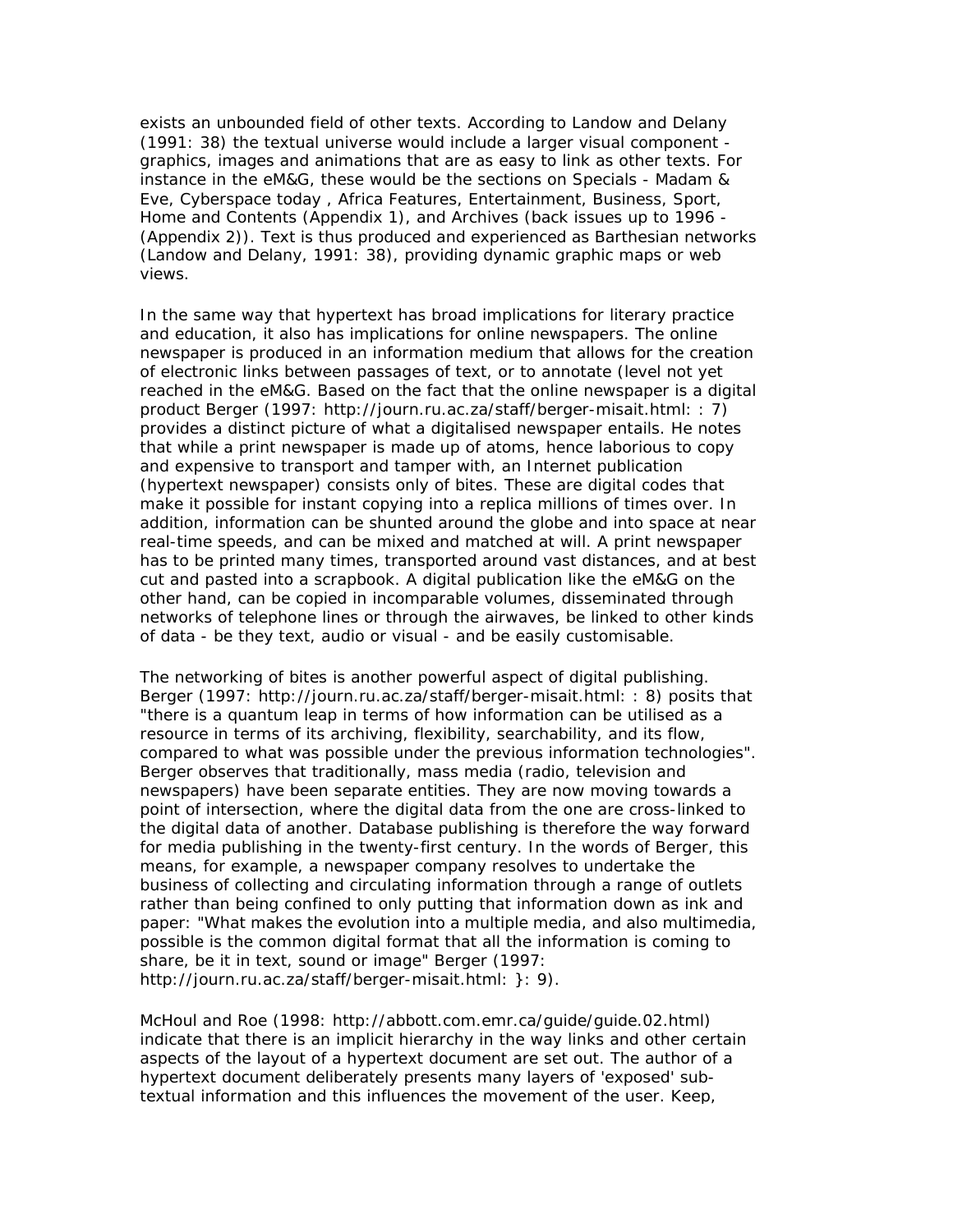#### McLaughlin and Robin (1995:

http://www.wmin.ac.uk/media/technowhore/theory/medhurst/ch2.html:2) further develop this notion by stating that electronic texts have different hierarchies and so the imposition of structural features such as link classes and node types results in new privileges and centres. An expansion link, for instance, has more authority than a reference or note ( index link in newspapers for instance) link. However, even though the latter is less authoritative, it uplifts the reference/note/ index (what is called marginalia) to the level of an independent block or unit of information. In print, marginalia always holds a subsidiary position in relation to the entire text, and is not part of the main text. The author's choice of one class of link over the others, therefore, impacts on the hierarchical information communicated to the user.

These production aspects can be demonstrated in the *eM&G*. In the issue of 28 September 1998 (Appendix 1, page 2) for instance, the main news story on the front page has a larger headline than that of the late flashes and news in brief next to it. The larger headline depicts what article is deemed significant by the editor. Another element of production that can be deduced on the first page of each of the five selected issues of the *eM&G* is with regard to the advertiser's symbol *M-Web Mall*. It is very prominent in that it is written in capital letters and imaged in a peculiar way. It keeps changing to other advertisements such as Looking for a *PC* ? and it flashes on and off. Then it tells you: "shop from your desktop."

The first page of the sports section (Appendix 1, Sports, page, 1) of any edition of the *eM&G*, has the word 'Sports' written in capital letters and in bold. The font size (type) is the second largest on the page, after the title ZA\*NOW. The sports articles' headings are in large font size, but not in capital letters, and they are bold. The layout of *news* sections of the five editions of the *eM&G* examined in this study are also done in a similar manner - bold headlines in large font sizes, quite conspicuous on the page (Appendix 1, News, page 2). At the lower part of every front page of the news sections of each of the five editions of the *eM&G* are the words "TODAY IN AFRICA" (Appendix 1, News, page 1). The words are in large bold capital letters. The main news start on the next page, leaving a whole one-third of the page blank. The news articles could have begun after the words "TODAY IN AFRICA" (like they have done on the sports section - see Appendix 1, Sports, page 1). Why is this space left blank?

At the end of the three sections n*ews, sports*, and *business* there follows a page with a summary of other sites one can visit while in the *eM&G* (Appendix 1, Business, page 6). For instance at the end of the *news, business* and *sports* sections of the five selected issues, the QUICK TOUR OF THE SITE is presented, written in bold capital letters. This has to do with the design that the producers of the eM&G have used. It is a simple one enabling readers to move from one news article (node) to another since the attached material is clearly identified. In addition, the nodes are co mplete in themselves and their relations to other nodes (related articles) are intelligible. This is significant if disorientation is to be avoided.

Some problems associated with hypertext's nonlinear form, namely: disorientation, cognitive overhead and missing context clues have been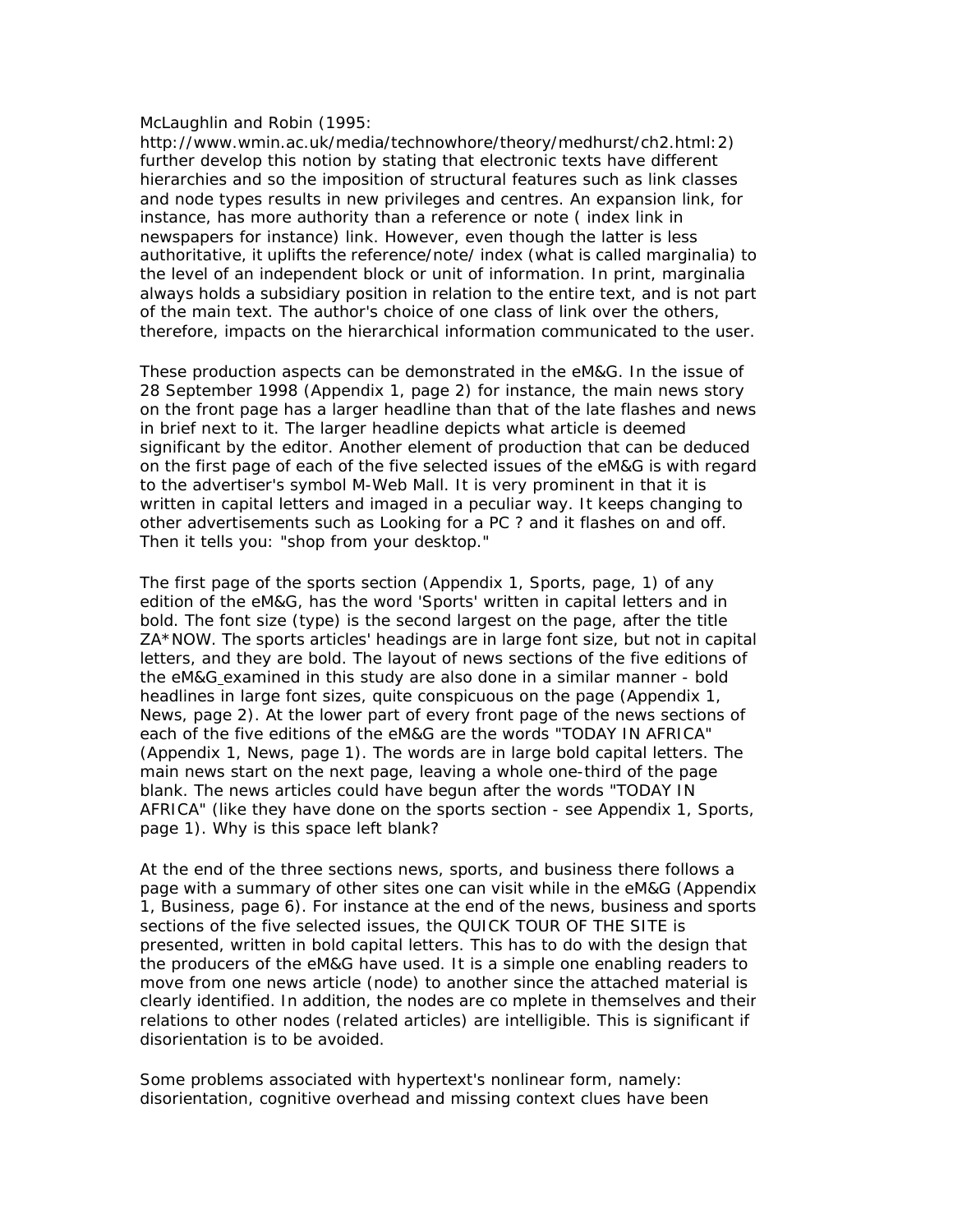associated with poor hypertext designs. The cause of disorientation in reading hypertext for instance, which has been defined by Keep, McLaughlin and robin [sic], 1995) as "the tendency to lose one's sense of location and direction in a non-linear document", can be traced in badly designed systems lacking sufficient context clues and navigation aids. It is vital then that hypertext systems have quick and easy methods to exit the system such as 'return to the "home" node', 'title page', and 'retrace one's path'. In addition to instilling quick and easy methods to exit the system, increasing the number and usefulness of navigational tools; providing link typing; and providing link classing could also be useful. In the *eM&G* , each news story is followed by news articles related to this story. The links represent relationships between news with the same theme, and the attached material is identified by giving the headings. This enables the reader to select a link or path that flows naturally and meaningfully in relation to the original news story.

Cognitive overhead, another problem identified by Keep et al, refer to "the additional effort and concentration necessary to maintain several tasks or trails at one time" ( Keep, McLaughlin and Robin, 1995: http://jefferson.village. virginia.edu/elab/hf10098.html). This can be minimised by a well-designed hypertext system, and as indicated above, this is minimal in the *eM&G.*

It is therefore clear from the above that it is the responsibility of the hypertext producer to ensure tools are provided to enable users to make sense of the hypertext environment they create. Burbules (1996: 7) succintly explains the significance of providing navigational tools. He argues that in a hypertext environment, the new inventions of knowledge will be heuristic: "useful ways of putting things together in the face of a morass of overwhelming information." He suggests three kinds of heuristics chronological sequence, causal relations and analogical similarity - as the kind of interpretive tools that the typical user of hypertext will need in order to find and access meaningful information related to the text s/he happens to be reading. Burbules also points out that the question of how the 'interface' is designed must be addressed since a hypertext will influence its usefulness and accessibility. He says, and this is crucial for the production of the online newspaper, that

[M]any readers will need to be able to call up for reference explanatory materials that make explicit to them the implicit structures of the hypertext system. Indexes, charts, maps, glossaries, concordances, search engines, and so on, become more than just guides to moving around a hypertext; they become crucial textual elements themselves, replete with their own interpretive assumptions, emphases, and omissions (Burbules, 1996: 7).

As indicated above, the *eM&G* has adopted a design that minimises disorientation and cognitive overhead by providing links that are organised according to the news articles and those events impacting on the news story in the recent past.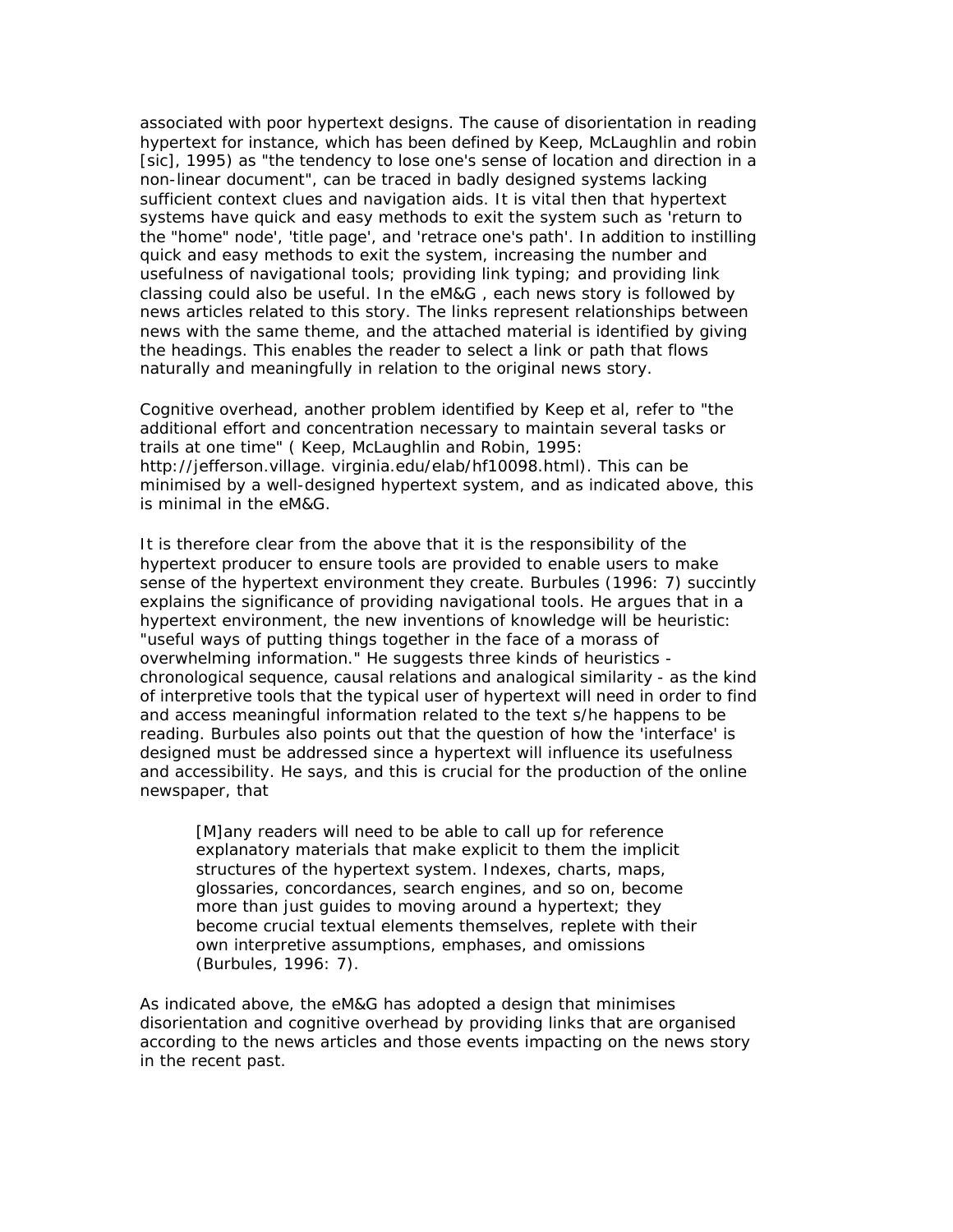# **3.3 Reading processes**

According to John Slatin (quoted in Delany and Landow, 1991: 154) reading is a sequential and continuous process. The reader is expected to begin at a clearly marked point whose appropriateness has been determined by the author. In addition, the reader is expected to proceed from that beginning to an ending which is clearly marked and determined by the author in accordance with her/his understanding of the subject matter and the reader. The reader's progress from the beginning to the end of the text follows a route which has been carefully laid out for the sole purpose of ensuring that s/he does, indeed, get to the end from the beginning, in the way the writer wants her/him to get there.

In *Reading* , Frank Smith (1985: 103) says that "any definition of reading should recognise the selective way in which we read all kinds of print, not striving mechanically to 'extract' all the information the author... provides for us, but deliberately seeking just the information that we need, like finding a route between two places on a map". Hypertext is changing this way of reading by multiplying, varying, and randomising access/entry into these paths on the map.

According to Slatin (quoted in Delany and Landow, 1991: 158), the rapidly evolving technological environment makes hypertext possible by permitting the embodiment of a very different set of assumptions about readers and reading, indeed, about thinking. These assumptions in turn form the basis for decisions made in the process of creating a hyperdocument. Thus reading the eM&G in hypertext is a discontinuous or non-linear process. Reading the print version of the *eM&G*, on the other hand, is a semi-sequential process. The reader can begin reading the first page story and at the end of the story on page one of the newspaper, s/he is instructed to go to page five where the story is continued. However, the reader can choose to go to page two or to the back page to read the other stories there before going to page five. Alternatively, the reader can read the second story on page one of the newspaper before proceeding to page five to continue with the first news story. This shows that reading the print version of the *M&G* is neither the same as reading a book, for example, nor is it the same as reading an online newspaper.

When reading a book, the process is more linear. The reader moves from the first page to the last one in a sequential manner. As in a conventional text, the reader's progress in the M&G (print version) is largely governed by the arrangement of the material. According to Landow (1994: 24), the newspaper exemplifies a document composed of discrete subjects, often grouped according to subject categories, such as local, international, sporting, entertainment, or business news. To read it, one follows the guidelines provided by the editor. As such, the burden of prediction, to decide how to read the news, falls more heavily upon the reader than on the writer. This situation, however, becomes considerably more complicated in hypertext. This is because in hypertext the reader must decide and choose which link to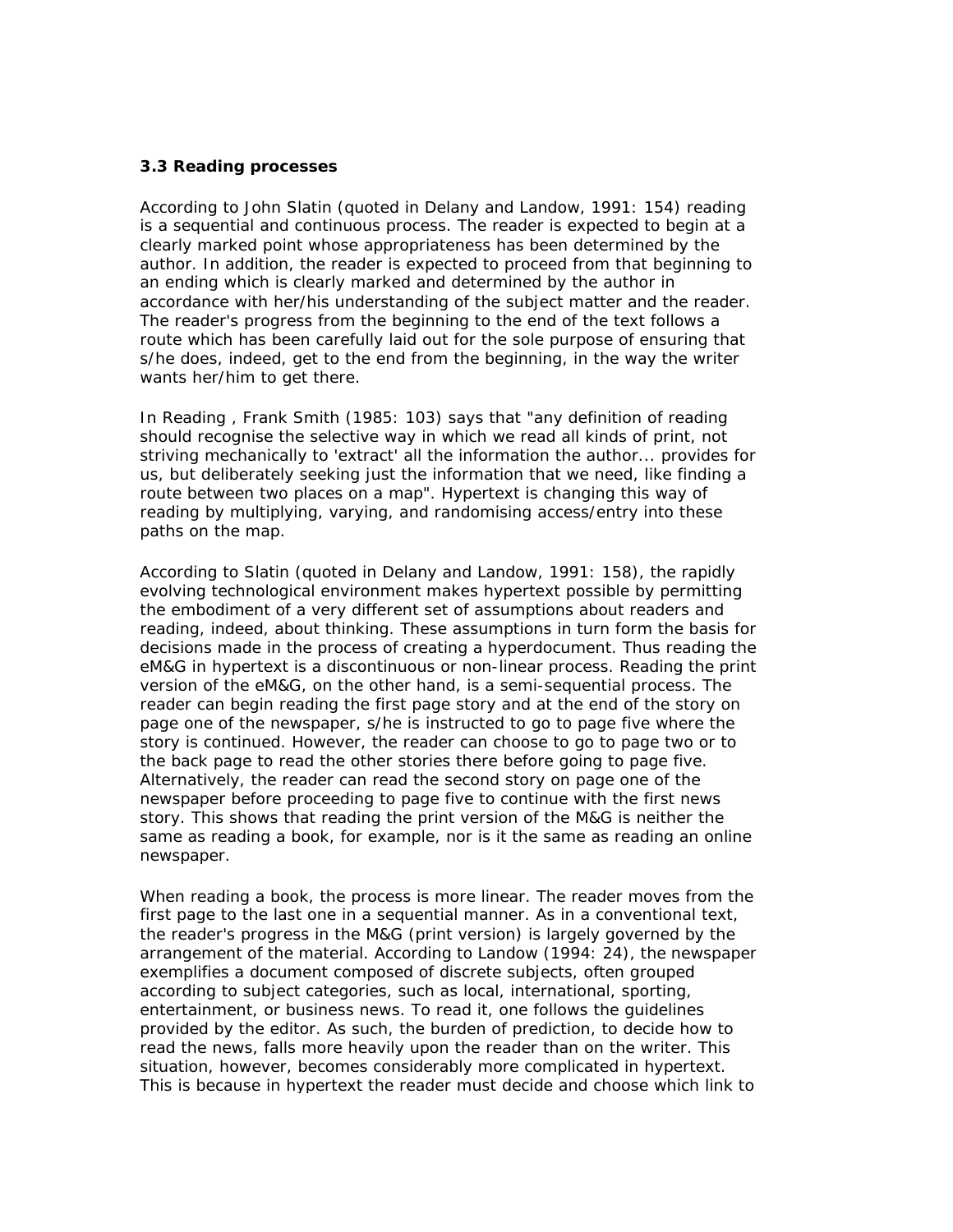#### follow.

Reading in hypertext allows the reader to begin at a point of her/his own choice. This point is chosen from a potentially very large number of possible starting points. The reader proceeds from the point of beginning by following a series of links connecting documents to one another, exiting not at a point defined by the author as 'The End' but rather when s/he has had enough. To make these decisions in an intelligent way the reader must be able to make reliable predictions about the consequences of particular choices. This means that a reader of the *eM&G* must have a certain level of education to be able to access it, navigate her/his way around it, and read it. The reader must not only be dexterous, but consciously aware of exactly what s/he is looking for. Due to the large size of material, a reader may get lost or become badly disoriented (Slat in in Delany and Landow, 1991: 158). The *eM&G* and *24.com* are very large and it is easy to get lost or become disoriented. However, relatively adequate tools have been provided to help the reader at least get to a previous document or go back to the beginning of the document being accessed. As Landow (1997: 4) charges, changing the ease with which one can orient oneself and pursue individual references within the context of an online newspaper transforms both the experience of reading and ultimately the na ture of that which is read. A well designed hypertext system helps achieve this.

How does the nature of that which is read change? As noted earlier in this study, because hypertext is digitally based, it is possible to access it randomly, thus eradicating a strict form of linearity. It therefore becomes feasible to offer several narratives or versions of whatever the text is about. When a reader 'A' gets into the *eM&G* of 28 September 1998 (Appendix 1), let us assume s/he enters at the entry point 'news' ( 'News, page 2). S/he goes into the article on the Lesotho invasion by South African troops titled 'Troops will stay in Lesotho - SADC'. At the end of this article, there is a link 'Monday's earlier reports' which the reader decides to go through before going to the second story on page one of the issue titled 'Cops killed First to hurt Slovo, daughter tells'. Monday's articles take this reader to issues relating to how Lesotho's internal problems began, how the SADC got involved, eventually leading the reader to articles going back two years ago. This reader is taken back to the political arena of Lesotho since 1996. It is up to the reader to decide whether to continue with this Lesotho history, or go back to page one and continue reading by going to the se cond news article.

The second reader 'B' gets into the same page of the *eM&G*, and after reading the Lesotho article, decides to go to the second story on that page, which is about the killing of First. At the end of this article, the background article takes the reader to the beginning of the South African struggle and the role of police were involved in killing the anti-apartheid people outside South Africa. These articles will take the second reader to discourses of the history of the South African struggle abroad and the role of the apartheid police in a smear campaign against innocent people. The enormity of the ingenuity of hypertext confounds the mind when one considers that as many as one hundred readers can access a certain issue of the *eM&G* at the same time. This issue may have about forty entry points, and each reader can choose the same or different entry points, but follow diverse paths. Each reader comes out with a different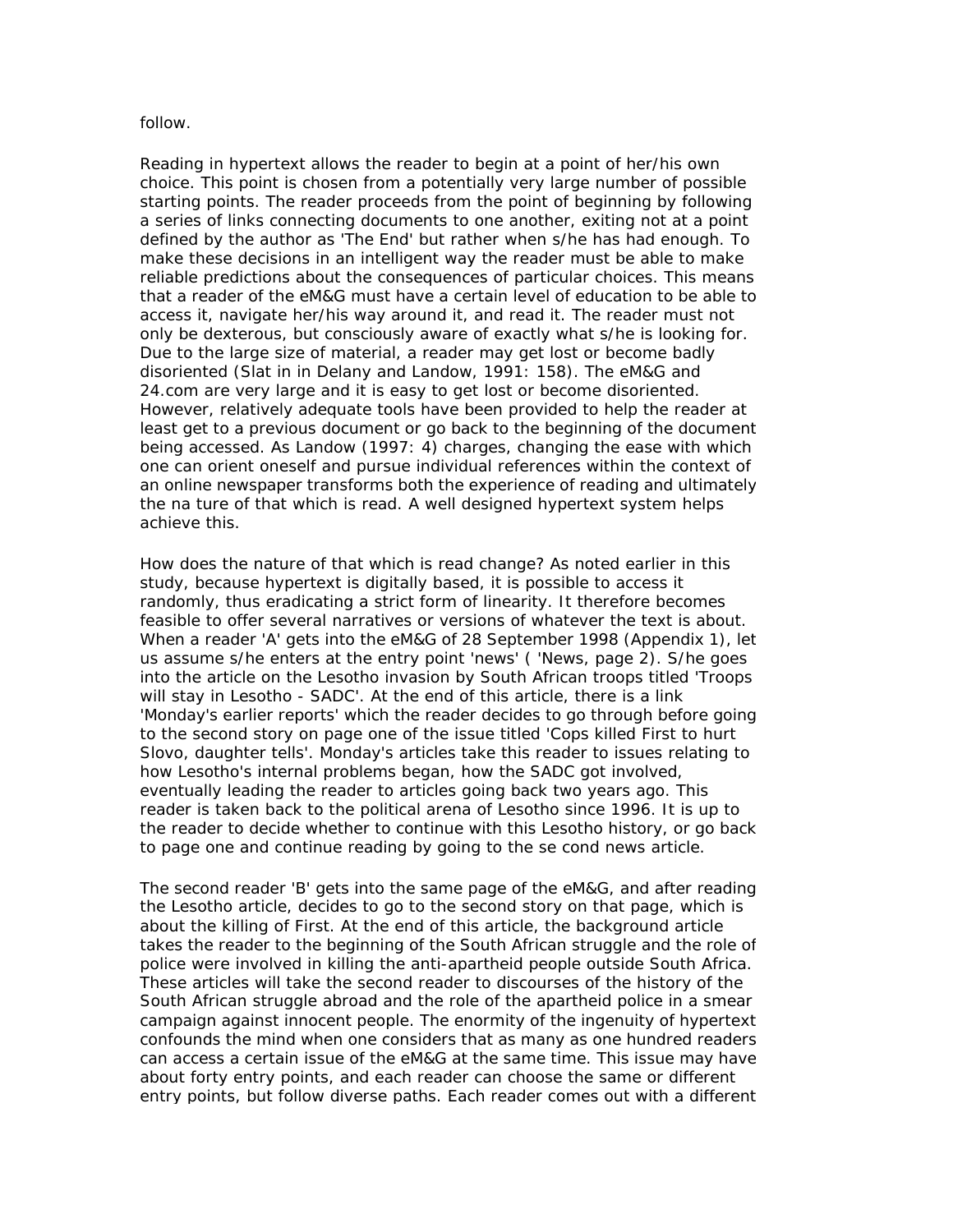overall 'text' of the news s/he consumed at that one seating. The experience and the 'text' may be different during the second seating. It is evident from the above that the path(s) that a reader chooses to follow in reading one issue of the *eM&G* does not only change the experience of reading, but also the nature of what is being read. Indeed, the nature of the 'story' that one reader comes out with is totally different from that of the other.

As Bolter (in Landow and Delany 1991: 111) indicates, it is true that the paths that the connections of hypertext organise make operational sense to the reader and author. Each topic may participate in several paths and its significance will depend upon which paths the reader has traveled in order to arrive at that topic. Each of these paths once gotten into, lead to other links that build on the topic, and so on. The paths develop into networks. This is why we say that in an electronic version, the texture of the text becomes thicker, and its paths can serve many functions. In print, only a few paths can be followed. Appreciating all this is a feature of critical reading. Because of the apparent exclusiveness of the reading environment created by hypertext, and because of the apparent neutrality of the associations it establishes, an awareness for critical reading needs to become a particular virtue of hyperreading (reading hypertextual material). Given such capabilities, reading in hypertext can provide readers with an enormous opportunity for discovery and synthesis. The reader born of this environment is thus a more critical and active one, as opposed to the more passive reader of the print newspaper. The former has the onus of deciding which nodes to open and paths to follow, generally making deliberate choices of what s/he wants to read.

A significant difference between reading text in the print version of the *M&G* and the hypertext *eM&G* is that most hypertext systems, though not all, allow readers to interact with the system to such an extent that some readers may become actively involved in the creation of an evolving hyperdocument. C oauthorship may take a number of different forms: brief annotations of or comments on existing material, creation of new links connecting material not previously linked, modification of existing material or the creation of new materials or both (Slatin in Delany and Landow, 1991: 159). In the case of the eM&G, other than choosing the path the reader wants to follow, s/he can in addition make comments on the news stories through the chat forum and e-mail. Adding to the actual article is not yet done in the *eM&G* . However, if this were possible, we would have a newspaper with no one reporter or author of news articles. This is because once an article is placed in the newspaper, many other readers can add to or subtract from it, eventually changing it quite substantially from the original article. At the end of the day, the article will be 'ownerless' or 'authorless' (Landow, 1997: 90-96). It is this state of affairs that has caused some theorists to celebrate the 'death of the author' (Landow, 1994: 39), a thought that is sending chills down the spines of literary theorists. This has implications for copyright issues which, as indicated in this study, are thorny and unclear in today's hypertext environment.

Hypertext's capacity for interactive reading therefore represents a radical departure from traditional relationships between readers and texts, and authors and readers. As Slatin (in Delany and Landow, 1991: 159) notes, the implications of this departure from traditional relationships between readers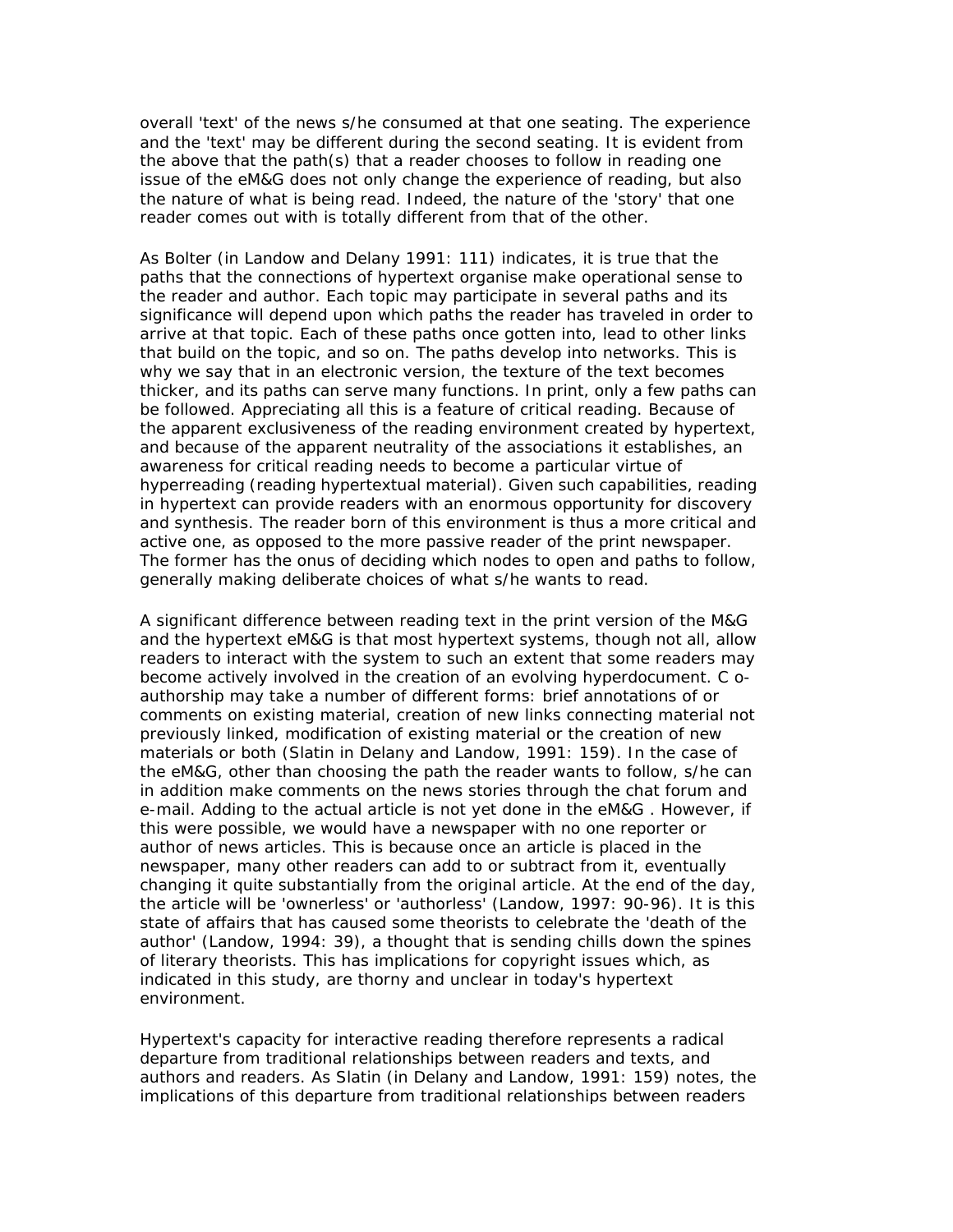and texts are enormous both for the creative arts and for education (and we can add media). This is because many theorists now agree that understanding comes about when the mind acts upon the material.

Some critics such as McHoul and Roe (1998:

http://abbott.com.emr.ca/guide/guide.02.html and Keep, McLaughlin and Robin (1995: http://www.wmin.

ac.uk/media/technowhore/theory/medhurst/ch2.html) have, however, perceived the nonlinear form of hypertexts and the possibilities that they embody as hindrances to a smooth reading experience. It can also be argued that the production of an online newspaper such as the *eM&G* influences the way the news will be read. As indicated in the previous section, the production of the *eM&G* via its layout and use of certain font sizes is done deliberately, with the intention of 'assisting' readers navigate through the various news nodes as effortlessly as possible. Let us see how the eM&G layout affects the reading of its news.

McHoul and Roe (1998: http://abbott.com.emr.ca/guide/guide.02.html) query the notion by pro-hypertext scholars such as Landow (1994, 1997) and Landow and Delany (1991) that hypertext frees the text and thus gives the reader more freedom to navigate within the text by determining her/his path of reading. They observe that there is an implicit hierarchy in the way links and certain other aspects of the layout of a hypertext document are set out. As such, when the author of a hypertext document presents many layers of 'exposed' sub-textual information, the movement of the reader although seemingly unrestricted and far freer can, in effect, be more restricted. Keep, McLaughlin and Robin (1995: http:

//www.wmin.ac.uk/media/technowhore/theory/medhurst/ch2.html:2) also argue that link classes and node types for example, result in new centres and privileges.

In reading the *eM&G* of 28 September 1998 (Appendix 1, News, page 1) therefore, the main news story on the front page has a larger headline than that of the news briefs next to it. The larger headline depicts what article is deemed significant (by the editor) in terms of the weight of the information it holds, and therefore what he expects the reader to take as a priority. The larger headline also attracts the reader's attention so that s/he is subtly manipulated to read the stories in a certain way - by beginning with the main articles, which have larger headings.

With regard to the advertiser's symbol *M-Web Mall* , it is very prominent in that it is written in capital letters and imaged in a way a reader is 'forced' to notice it. First of all, it flashes on and off, thus attracting a reader's attention. Then it tells you: "shop from your desktop." This could be seen as a curious statement, raising a reader's interest to 'discover' what this is all about. This could be perceived as a way of forcing the reader to go to the advertiser's page before reading the news - the manipulation that Keep, McLaughlin and Robin (1995) and McHoul and Roe(1998:

http://abbott.com.emr.ca/guide/guide.02.html )refer to. Knowing the way advertisers are aggressive, this could well be the case. In which event the concerns raised above about manipulating the reader in the way the editor chooses to layout his/her page are veritable. In view of this, the freedom that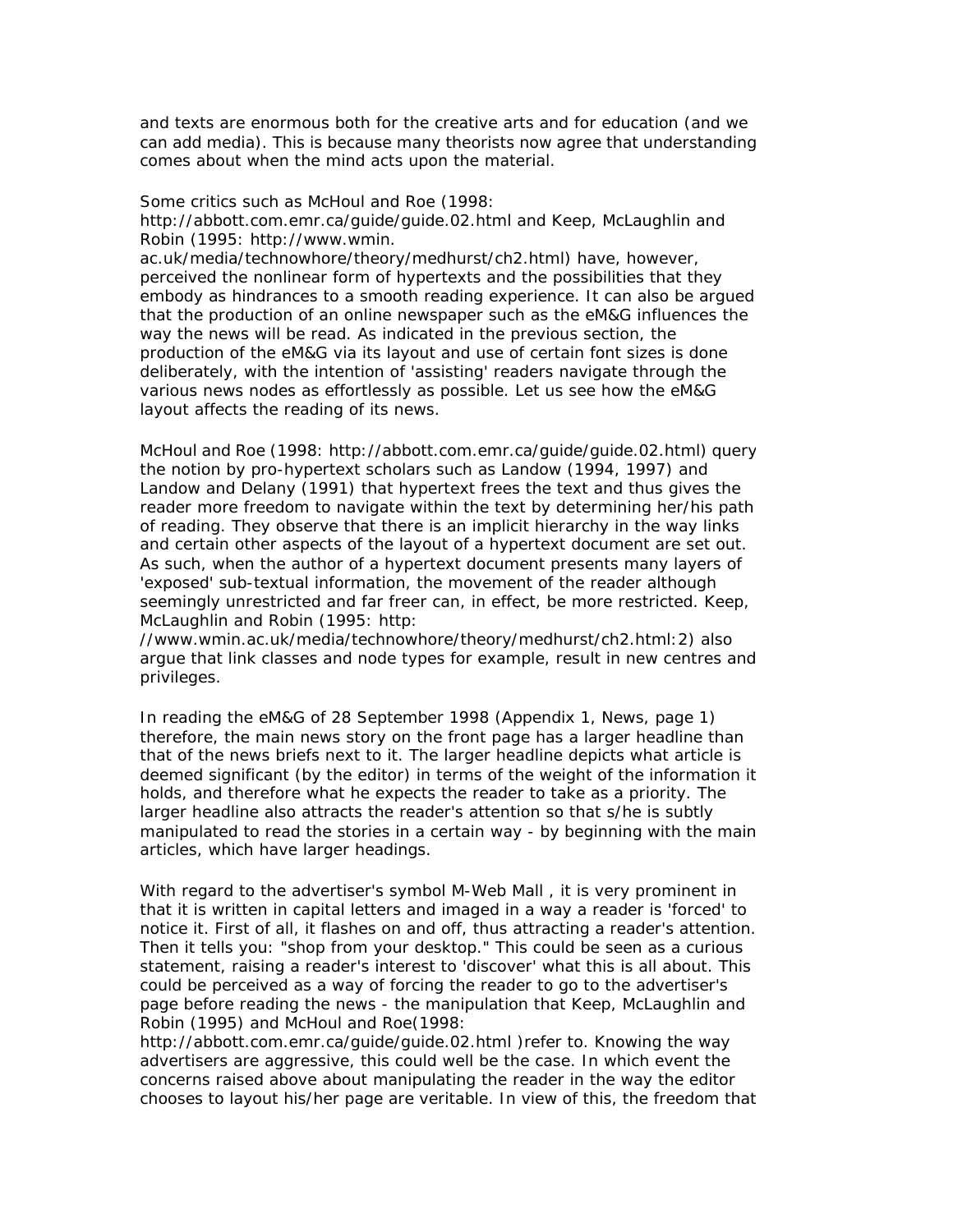Landow and Delany (1991) speak about is modified. However, according to the findings of this study, the extent of this manipulation is not significant enough to kill the reader's freedom to choose or create her/his reading path in the *eM&G* hypertext environment. This is because once inside the news articles themselves, the navigation tools are basic and minimal. This makes choices of paths to be followed by the reader less confusing. In the body of the news stories there are no flashing nodes for instance, and all news articles have the same font size for headings and the same fonts sizes for the body of the text. This uniformity creates a sense of 'a plain text', but at the same time, provides the balance necessary to allow a reader to read her/his news with a sense of minimum manipulation.

When a reader goes to the first page of the 'sports' section (Appendix 1, Sports, page 1) of any edition of the *eM&G* , s/he is drawn to the middle of the page. The word Sports is written in bold capital letters. The font size is the second largest on the page, after the title ZA\*NOW . The sports articles' headings are in large font size, but not in capital letters, and they are bold. This layout thus draws the eyes of the reader to the lower section of the page, and a reader has a tendency to look at the news stories before looking at the list of various 'sports' stories lined up for that edition (which are written in tiny letters). This is the kind of subtle manipulation that McHoul and Roe (1998: http://abbott.com.emr.ca/guide/guide.02.html) see as inevitable, although not explicit, in a hypertext document.

This kind of 'nudging' the reader to enter the news at a certain point via the layout and use of font sizes is also evident in relation to the news sections of the five editions of the *eM&G* examined in this study. The presence of TODAY IN AFRICA (Appendix 1, News, page 1) in large bold capital letters kind of 'tempts' the reader to click here to see what is the news in the rest of Africa. The fact that the main news starts on the next page does not help the case either, because there is a whole space left blank after the words TODAY IN AFRICA. The news articles could have begun here like they have done on the sportssection (Appendix 1, Sports, page 1).

As indicated in the previous section, at the end of the three sections *news*, *sports*, and *business* of the five editions selected for this study, there follows a page with a summary of other sites one can visit while in the *eM&G* (Appendix 1, *News* , page 8; *Business*, page 6; and *Sports* , page 5). For instance, at the end of the *news* section, there is the option to go to either the *business* or *sports* sections, or to the } QUICK TOUR OF THE SITE presented at the bottom of the last *news* page and written in bold capital letters. The reader can decide whether to continue by going to the general information page, or go on to the *business* or *sports* sections. Making all these decisions can be daunting for a reader who is not sure what exactly s/he is looking for. If one is reading the news in a leisurely manner, this is not a problem. But a reader who wants a quick glimpse of what is in the news must be aware of what s/he wants and where to find it. Otherwise reading an online newspaper can be intimidating because of the large amount of information available to the reader. This is why the argument that a hypertext reader needs extra skills to consume the online news is logical.

It is also evident from the above observations that the act of coping with the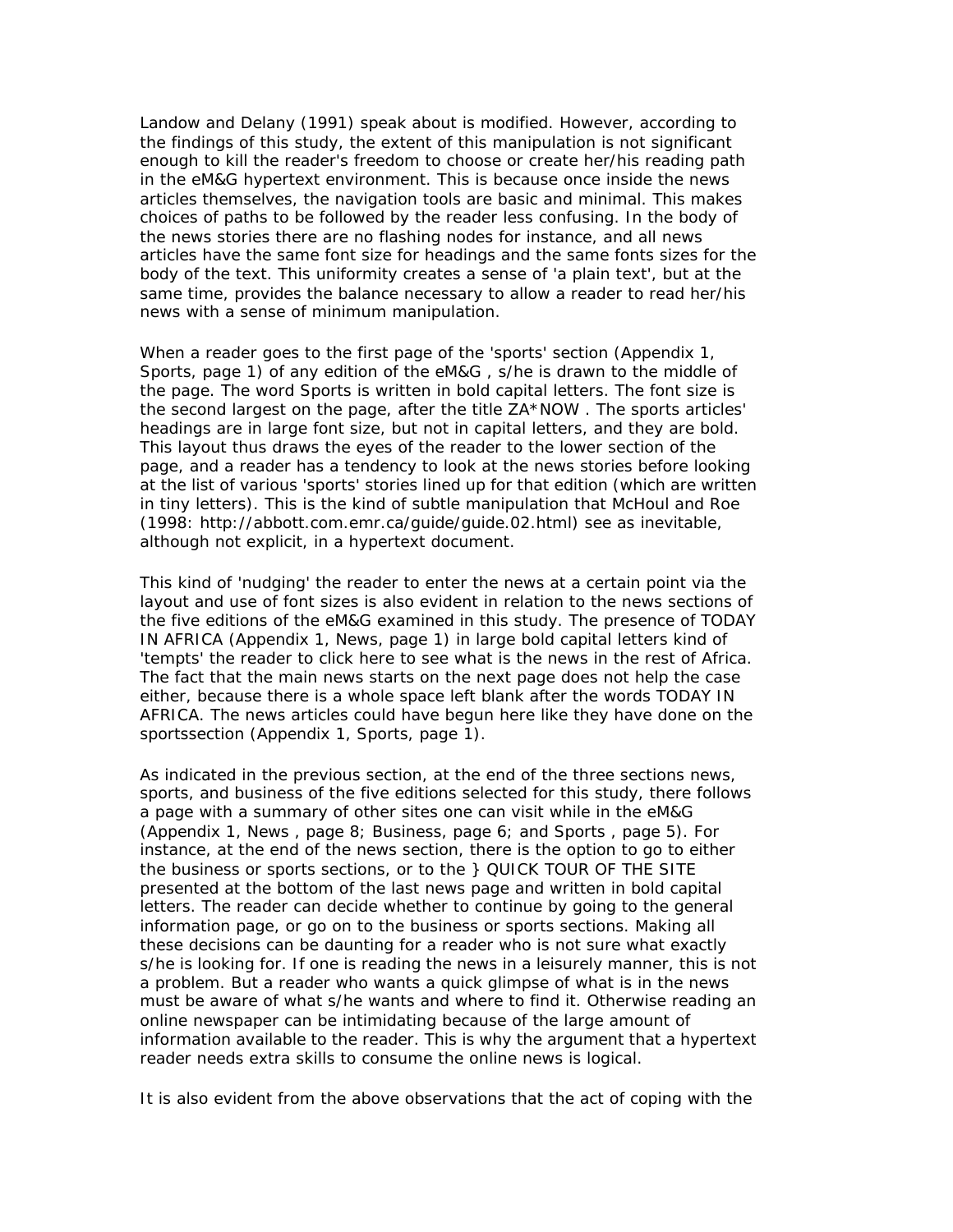physical movement via a hardware system in effect diverts the thought pro cesses away from the unrestrained wanderings associated with printed matter. In the electronic document, making decisions on the choice of links to follow and the various diversions open to the reader as s/he navigates through the corpus of information p a ssing through her/his eyes can be quite bewildering and disheartening. The mass of information and the many possible paths a reader can follow might make a reader go 'off-course' thus taking much more time to read the news than was initially anticipated. T he reader may miss out reading the news altogether because s/he 'got lost' in the network, and ran out of time. This can be very frustrating and discouraging. In order to get the information s/he wants within the minimum time possible the reader therefore has to be a skilled browser. Hypertext documents have the potential to 'abduct' the reader. This may not be very positive in the long run if every time the reader gets into the system s/he does not achieve the initial aim - to read the news.

# **3.4 Implications for electronic newspapers: the case of the eM&G**

Hypertext can be an enormously liberating innovation or a powerful system of ideological hegemony, according to Burbules (1996: http://www.ed.uiuc.edu/ facstaff/burbules/ncb/papers/crossroads.1.html: 10 ). However, he warns that the potential for manipulation and control built into any powerful technological system should not be overlooked when celebrating hypertext. When we consider that media have been used in the past to represent the views of their controllers and owners, it is not illogical to argue that designers of hypertext (and here it would be more relevant to talk about editors of online newspapers), could manipulate text to be read, hence understood in a certain way.

Burbules (1996: http://www.ed.uiuc.edu/facstaff/burbules/ncb/papers/ crossroads.1.html: 16) posits that "if no system of organisation in hypertext is neutral, and if the heuristics incorporated into a hypertext always express implicit intellectual or moral priorities, then the question of who creates them, with whatever biases they might contain, becomes a crucial problem." Burbules cites Dale Spender (in Burbules, 1996:

http://www.ed.uiuc.edu/facstaff/burbules/ncb / papers/crossroads.1.html: 10) who has suggested that women should be suspicious of a technology like hypertext which is so overwhelmingly controlled by men. She maintains that in a male controlled technological world, systems of knowledge will express the inevitable ideological limitations of the male perspective on questions of sexuality, gender relations, and so on. Indeed, a look at the editorial team of the *eM&G* shows that the majority are men. Its shareholders are also mainly male. It is no wonder then that the newspaper portrays a perspective of men in its articles and in the coverage of news, a notion that Spender articulates as mentioned above. This is very evident in the business and sports coverage in the *eM&G,* where in the sports section for instance, 98 percent of sports news is on male oriented sports - rugby, soccer, cricket, horse racing, and motor racing. If one reads only the *eM&G* sports news, one would come out thinking that South Africa has no sportswomen, let alone black sports people. However, matters of media, gender and race are beyond the scope of this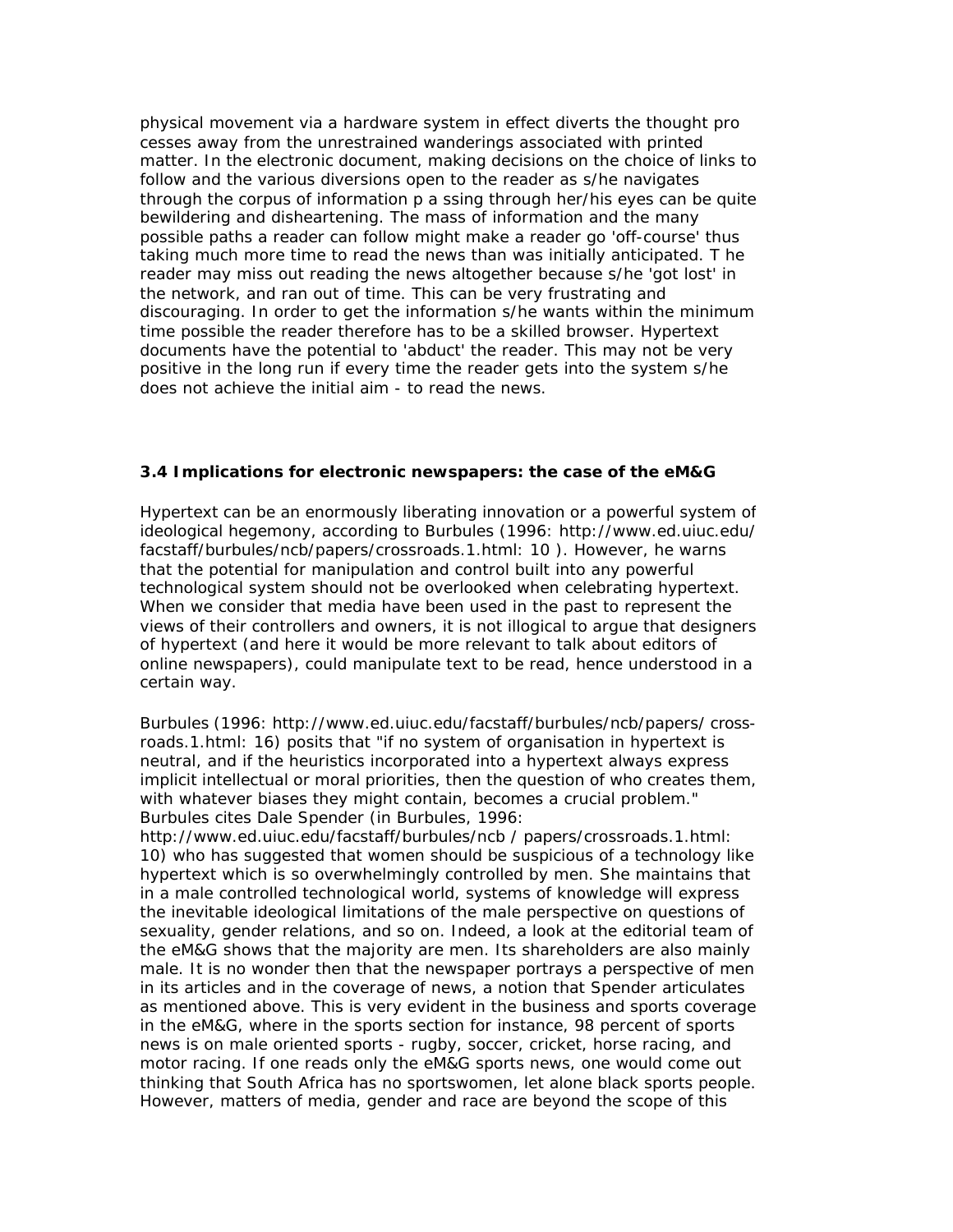study. Spender's fear nevertheless is not baseless.

According to Burbules (1996: http://www.ed.uiuc.edu/facstaff/burbules/ncb/ papers/crossroads.1.html: 10), authorship (editorship in the *eM&G*), of hypertexts as well as other texts, raises questions of authority: who will constitute this class of knowledge producers/knowledge organisers? Burbules concedes that, "cataloguers, archivists, and others who construct hypertexts are not just compiling and organising a separately existing body of knowledge; they are acting as interpreters and makers of knowledge themselves." As such, Burbules (1996:

http://www.ed.uiuc.edu/facstaff/burbules/ncb/papers/crossroads.1.html: 11) argues, they will control information (its organisation and dissemination) and access to it in ways that are potentially much less democratic and more restrictive and hegemonic than is now possible with simpler information systems.

The *eM&G* as hypertext has fundamental implications for how news is produced, presented, and received by readers as indicated in this study. The characteristics of hypertext identified in this study include: nonlinearity (Landow, 1994, 1997; Landow and Delany, 1991), decentring of text (Landow, 199 4 , 1997; Landow and Delany, 1991), creation of a plurivocal text with multiple narratives (Landow, 1994, 1997; Landow and Delany, 1991; Miles 1998), multiple pathways (Landow, 1997; Landow and Delany, 1991; Miles 1998), and giving marginalia voice or status within a document (Miles 1998). These elements of hypertext have impacted on the production and reading of online news, fundamentally changing the way in which these activities are carried out. This is because the reader of the *eM&G* is exposed to a much wider information market than the reader of the print version of the *M&G* . The reader of the eM&G is not only confined to hard news, but to a myriad of other related and non-related information that a hypertext publication is capable of opening up through the network. The news is produced and read in a non-linear way. In addition, a text with these characteristics produces a new reading arena, calling for a new kind of reader: one who is active and critical.

As we have seen in this study, the act of reading news on a computer screen is not the same as reading the print version of the newspaper. Reading on a computer screen changes our speed of reading, when we pause, how long we concentrate, how often we skip over material or jump back and re-read what we have read before, and so forth. These differences in turn impact on the ways that we interpret, understand, and remember what we read (Burbules, 1996 (a):

http://www.ed.uiuc.edu/facstaff/burbules/ncb/papers/rhetorics.html: 1). Reading hypertextually involves the reader making connections within and across texts, sometimes in ways that are structured by the author/editor, but often in ways determined by the reader. For example, as indicated in the previous section, two readers reading the Lesotho invasion news article will come up with two different stories. The way the two readers consume the news will definitely be different (since each chooses a different path), as well as the 'news article' with which each ends up. The reader of the *eM&G* therefore becomes the originator of the type of news s/he wants to read (consume) at the end of the day. The reader attains control of how s/he will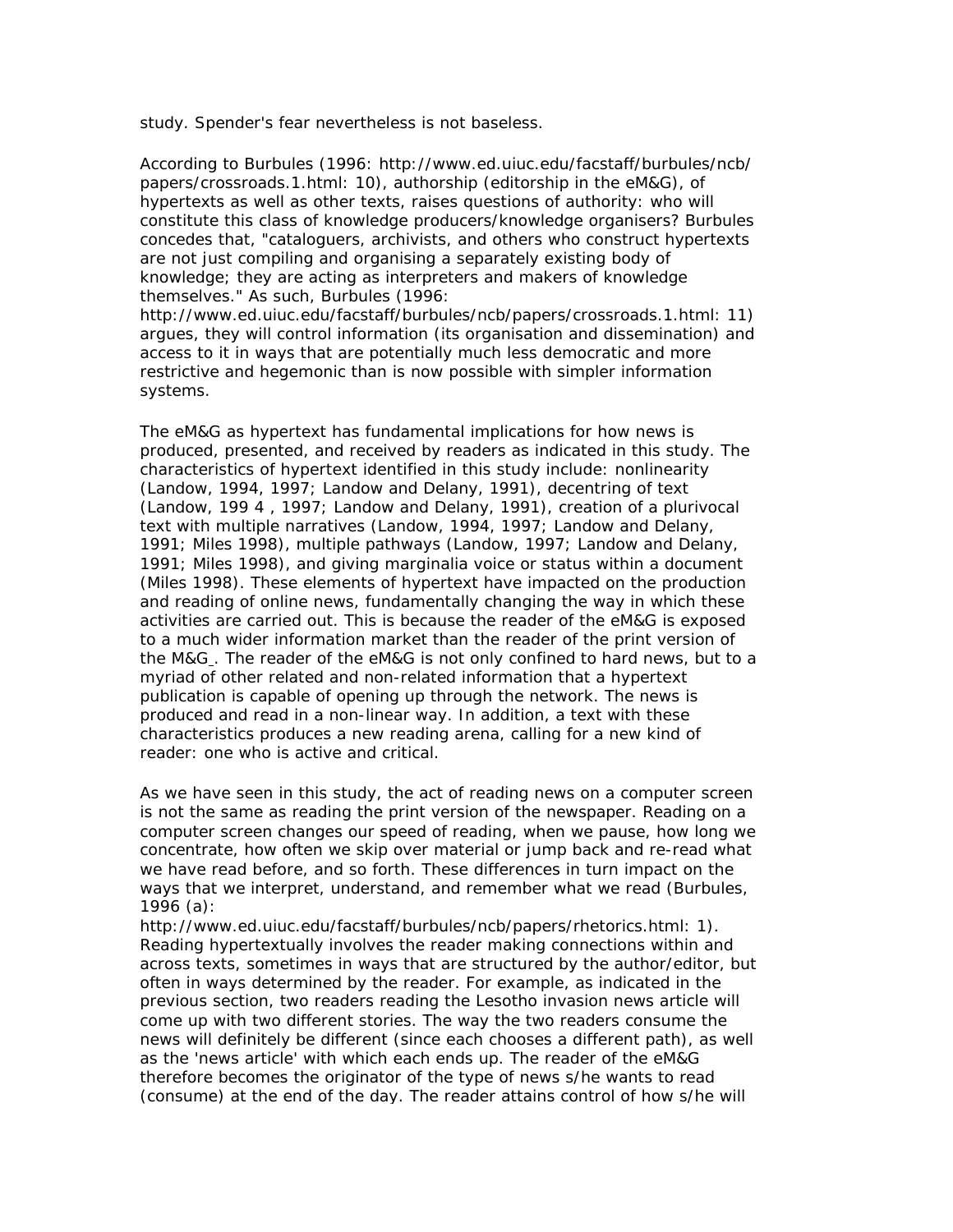read the news by creating or choosing via links, the path s/he wants to pursue to read this news article. As a result, in rea ding the *eM&G* , the reader has more authority in negotiating and determining what s/he wants to read. The editor or author of the news no longer has the power to determine or direct, as in linear texts, the path the reader should follow.

This study has indicated that hypertexts provide a unique and non-linear method of accessing information. It is an information technology that has not only reshaped our lives by giving us new tools to work with, but also by reshaping our consciousness on a fundamental leve l . Hypertext has reshaped our consciousness because as a network it is fluid, ever-evolving, new paths forming, old paths disappearing. This means that the notion that a document is a complete, unique statement is no longer valid. As such, hypertext is not only reshaping the way we read and write, the roles of a reader and author of texts, but also redefining texts. In view of this, this study therefore sees hypertext as tending towards increased dissemination of information, increased democratisation, and decentralisation of power.

With reference to the eM&G , what does increased dissemination of information, increased democratisation, and decentralisation of power entail? On the first page of all the five editions of the *eM&G* (Appendix 3) selected for this study, there are entry points. Thirty eight options mean a lot of ways in which any of the many readers of the *eM&G* can choose to 'enter' the online news. This also means exposure to a large bulk of information. In addition, the fact that the reader decides what to do with all this information without being directed to move from page one to the end of the newspaper as is the case with the print version means democratisation of the text (news) and the reader. Some power is decentralised from the editor or writer of the news to the reader who now makes decisions on how to actually read the online news. In other words, the online news readers are empowered, according to Landow (1997: 273), "ones who have more power relative both to the texts they read and the authors of these texts than readers of print materials have." The power of the text is also decentralised because any one entry point is as valid as any other - the index, for instance, or a 'footnote' (related news article) are as authentic points of entry into the as a main story or main node such as 'news', 'business' or 'sports'.

Landow (1994: 69) identifies the main feature in hypertext as discontinuity, which is achieved through the link. The link is what allows the nonlinear organisation and access of text in hypertext (Landow, 1997: 64). Thus through linking, a text is embedded in another text. It is the link therefore that enables the reader to navigate from one text to another (Landow, 1997: 11), creating her/his path in the network that is the news. If we take the first page of the *eM&G* of 28 September 1998 (Appendix 1, *News,* page 1) as already pointed out, there are possible entry points. If a reader selects to read the *news* section first, this means that s/he can either start with the first news article or the second, third or the last one. There are **eight** articles under 'news' and **nine** articles under the *specials* section of the *news* .

Let us assume that the reader clicks on the first article titled "*Troops will stay in Lesotho - SADC*" . The article opens, and the reader finds after the story, there is **one** link titled *Monday's earlier reports* . Below this, there are **seven**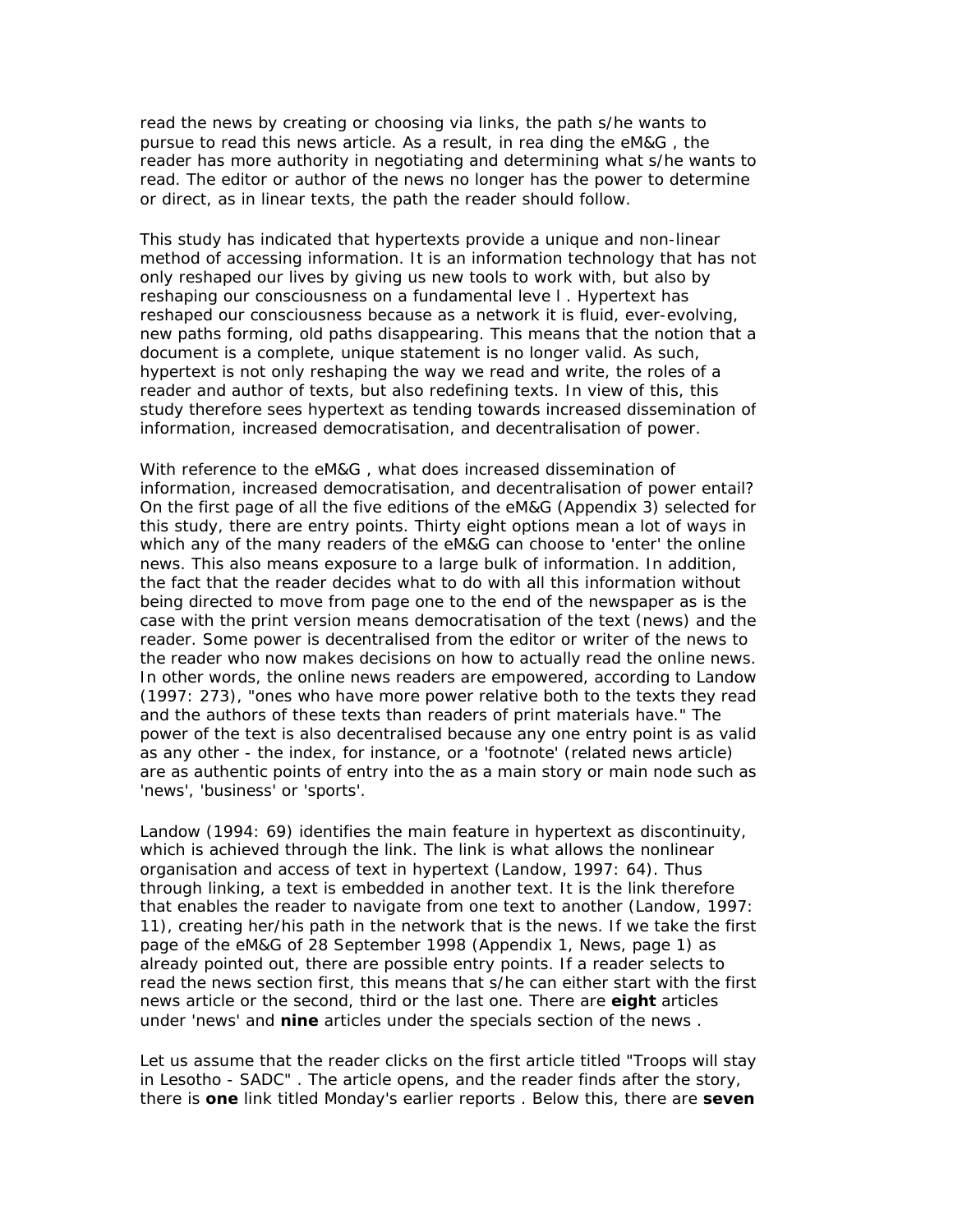related articles to this main story. The reader has **eight** related articles that s/he must decide either to read before going on, or to bypass and go on to the second news article.

To the right of the main news article is a Late Flashes story headed "*NP'S Marais Supports Boesak."* Below this article, there are **four** Background articles, one of them dated June 15 1995. Another one provides Background links to Alan Boesak, which means many more articles on how and when his case began. From only two articles, the reader is exposed to many more articles than s/he can go through in the 'news' section of the *eM&G's* issue of 28 September 1998. The reader is thus provided with much more information than is possible in the print newspaper.

Each of the **nine** articles under *news* in appendix 1 has some links: two articles have **two** links each, four have **three** links each, one has **ten** links, another has **eight,** and yet another, **seven** . For news only, the reader has a total of **41** articles to read. If the *news flashes* articles (28 of them) are included, the articles come to **69** in total. After this section, there is another section still under *news*, titled *Today's Features* with **eight** articles. What we are talking of here is a very large volume of information that is available to the reader. And we must bear in mind that this is only the *news* section of the paper, the *business* and *sports* sections have their stories too. No print version of a newspaper would be able to provide all this information within the confines of print pages as we know them today.

What makes this news scenario even more powerful and democratising is the fact that this is information anyone with a computer can freely access. There is no censoring, and even issues of copyright are not clear-cut yet. As such, this information can be taken and used in more ways than there are readers of the *eM&G* . If the eM&G was an advanced hypertext, thus allowing for comments and annotations to be added to or subtracted from the articles, the democratisation of the text that is the eM&G would be consummated.

To illustrate the differences in the way a news item is presented in print and electronic newspapers, and how the news item changes and changes the manner of reading it, I selected for this study the news article on "*Renaissance*" . In the *eM&G* issue of 28 September 1998 the article is headed "*No renaissance without democracy - Mbeki*" (Appendix 1, News, page 5). The article is only three paragraphs in length. But then after the news article, there are **ten** related articles - **nine** as background and **one** previous ZA\*NOW report. In the *M&G* (October 2 to 8 1998: 13) the story is headed "Renaissance Incorporated"

(Appendix 2). The article takes slightly less than three-quarters of page 13 of the *news* section of the print newspaper. Included are photographs of what the newspaper calls "The Deputy president's men."Thabo Mbeki, who is in the photo graphs is said to have "handpicked University of the Witwatersrand academic Malegapuru Makgoba and publisher Thami Mazwai to act as a [sic] midwives for Africa's rebirth." The story in the *M&G* weaves the historical background of African renaissance with current South African thinking and efforts to renew the notion of 'African renaissance'. It shows how the current South African situation will be incorporated in Deputy President Mbeki's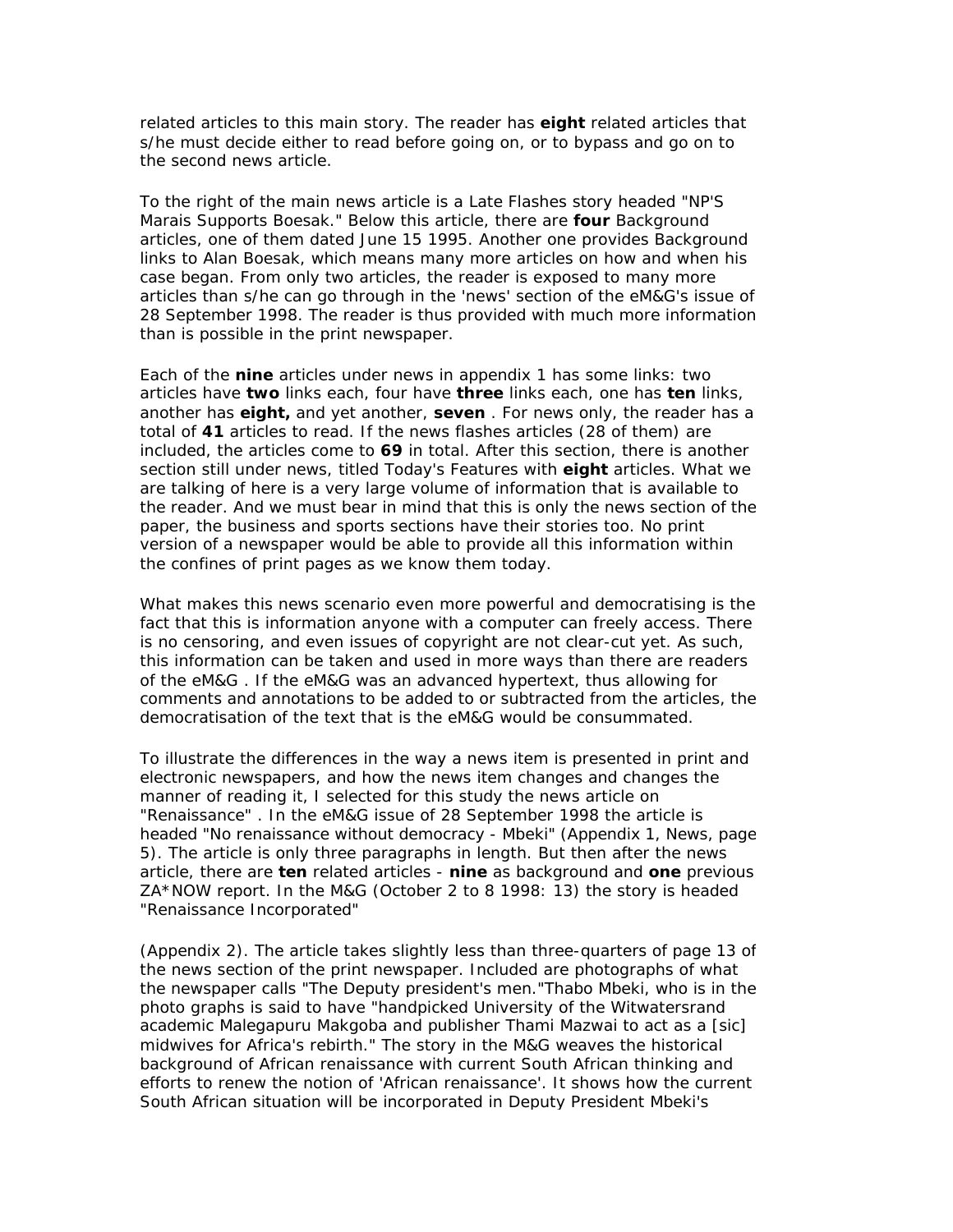ambition to make South Africa "an economic and intellectual centre like Timbuktu," a 14<sup>th</sup> 16<sup>th</sup> Century world-leading Islamic centre of learning. The idea is being applied to the renewal and reawakening in all facets of life in South Africa - economic, social ("moral renewal" and eradication of poverty), and industry. All this is presented on less than three-quarters of one page of the *M&G*.

On the other hand, the *eM&G* article on 'Renaissance' does not have any visuals. Indeed, none of the articles in the five issues chosen for this study had photographs. This makes the news pages where the renaissance story is covered in the *eM&G* very plain and more boring to read compared to the print version of the news article

In terms of news volume, it is evident that the *eM&G* has much more to offer because if one printed out the **ten** background articles, one could come up with many more pages of information related to the renaissance article. This option of tagging related/background articles to main stories probably influences the way online articles written briefly - as if they were written inadvertently. The article has no clear paragraphs, and it reads like a summary of news on radio or television. This size is quite unsatisfactory for an article that is supposed to stand on its own, but the previous ZA\*NOW report compensates for this shortcoming. Since we argue that each link can stand on its own as a chunk of complete news, this brief presentation of a news item should be avoided in online newspapers. It is not complete as it stands, unless a reader goes to the previous report. An article should be complete in itself if the logic of a link being a self-contained entity in hypertext is to make sense. This calls for online journalists writing for the *eM&G* to consider revisiting how they write their online articles.

In view of the enormous amount of information available to the reader, reading hypertext such as the *eM&G* is essentially a different experience from reading print material. This is because, as we have seen above, when a reader opens the 'front' page of an issue of the eM&G, s/he "cannot read it all, and when reading it, [s/he] cannot see the whole text" (Landow, 1994: 64). According to Landow, this makes the reader self-conscious about how to read the news; a self-consciousness that forces the reader to take responsibility for what s/he reads and to accept that it can never be the complete text. As such, one cannot talk of 'finishing' reading the *eM&G* because one cannot read through it the way one can read a print version of the *M&G* from page one to the end. In hypertext, the reader gets tired and decides to exit the text. S/he never can finish reading the *eM&G.*

In the *eM&G*, the virtual image of its text is produced and read on a computer screen. Behind this screen exists an unbounded field of other texts - what Landow and Delany (1991: 38) call "Barthesian networks." When positioned at the news section ( *News*, page 1) of page one of the September 28 1998 issue of the eM&G (Appendix 1), some links are visible but many more that are attached to these visible ones are behind the screen. For example, the Lesotho/SADC story is visible, while only the titles of its eight related articles are visible. The news stories and those of the articles related to these news stories are not visible. So at no time can all the links available be visible to the reader. It is up to the reader to use her/his browsing skills to access the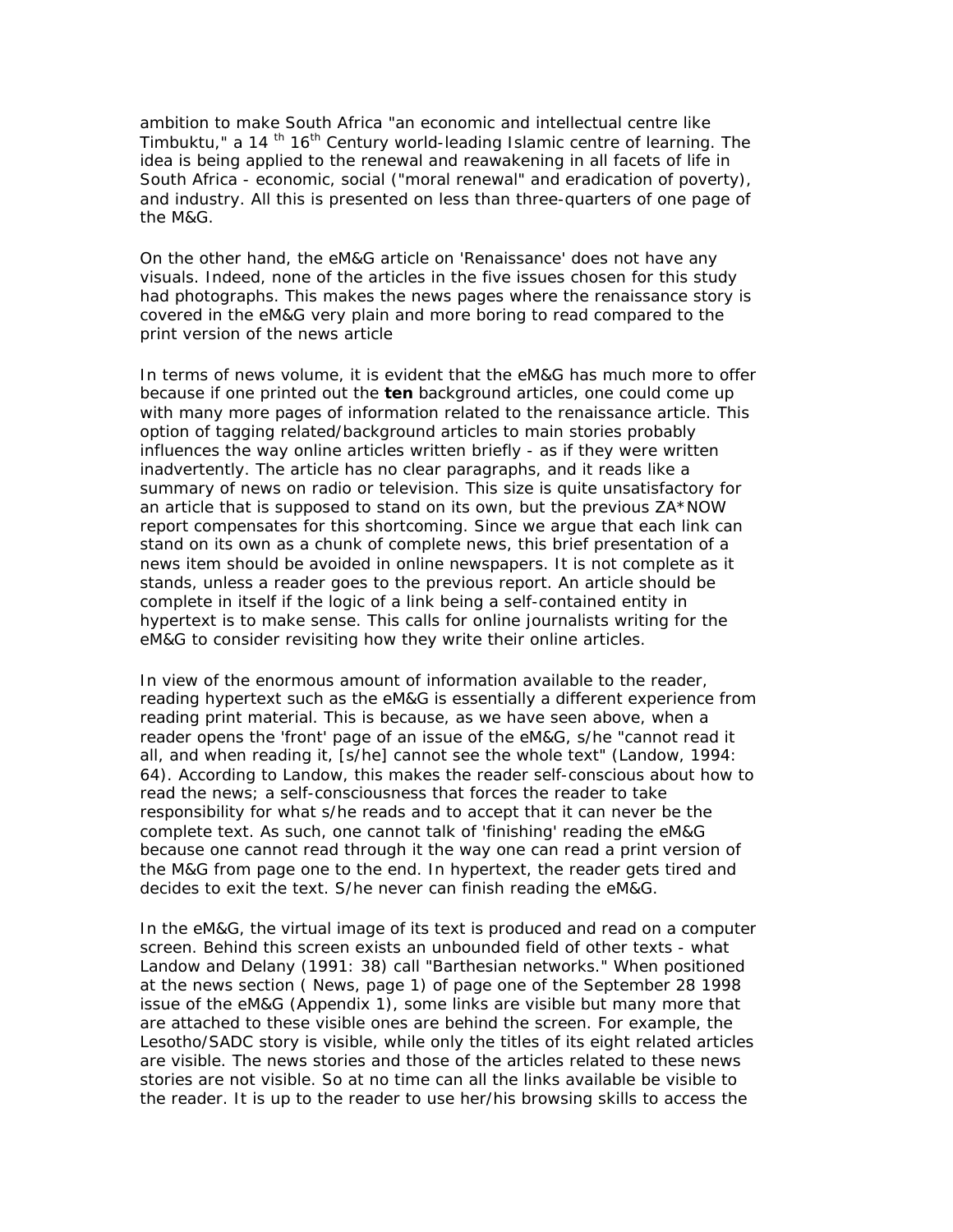relevant information s/he is interested in without either getting disoriented or experiencing cognitive overhead.

This takes us to the issue of what kind of reader the eM&G is aiming. Critics of hypertext such as McHoul and Roe (1998: http://abbott.com.emr.ca/guide/guide. 02.html) have argued that hypertext readers are a very select group by virtue of the equipment required to access hypertext documents. It is expensive to buy, to use, and maintain. The equipment includes a reasonably powerful personal computer (PC), connection software to a local mainframe and means of access to that mainframe, modem, and institutional rights which usually come with

#### In addition, McHoul and Roe (1998:

members hip, to, say, a university community.

http://abbott.com.emr.ca/guide/guide.02. html) point out that potential readers of hypertext need to be skilled in file transfer routines and in hypertext manipulations themselves. A reader therefore needs to have some computer skills to read an online newspaper. Consideration of the type of texts delivered in hypertext and who controls them raises issues of cost. For instance, hypertext authoring programs such as Authorware Professional, Macromedia Director and Toolbook, to name a few, do not come cheaply. They not only require even more powerful machines than those required merely to read, but also institutional sanctions which allow writer's to 'post' their texts on mainframes, or else, industrial links to CD-ROM manufactures for distribution. This effectively limits hypertext genres either to proinstitutional texts (so that many of the first forms available via WWW were in effect advertisements for universities and museums) or to texts which might be perceived as having a market (games, encyclopaedias, movie guides, and so on). In view of the above issues, McHoul and Roe assert that hypertext technologies appear, in terms of their propensities for free composition and distribution , more limited than conventional print technologies.

One of the criticisms of having to read news online is that the online reader must actually go to a desktop computer to be able to access the news article. One cannot read it while lounging on a settee o r a bed. This is true, but one should consider that a serious reader who is not about to doze over her/his news reading session would be better off seated than lying down as s/he reads the news. However, new efficient technology is improving the reading environment, making it more convenient and friendly for the reader.

For the eM&G, being online means "making savings, adding value to the editorial product, and connecting to new markets" (Berger, 1997:http://journ.ru.ac.za/staff/berger-misait.html : 12). Savings are made in so far as 'dispatching' the newspaper is no longer done via roads but through the information superhighway. This cuts down on funds needed to employ drivers, newspaper vendors, carry out mechanical repairs for cars and trucks, buy fuel and replace damaged newspapers. In addition, getting story material online via e-mail is faster and cheaper (as opposed to expensive and time-wasting telephone calls). It saves staff quality time to do justice to local stories, by helping to fill the news-hole with the best of global reports that can be republished, to mention just a few advantages. The ability to search newspaper archives around the world for articles further enriches this new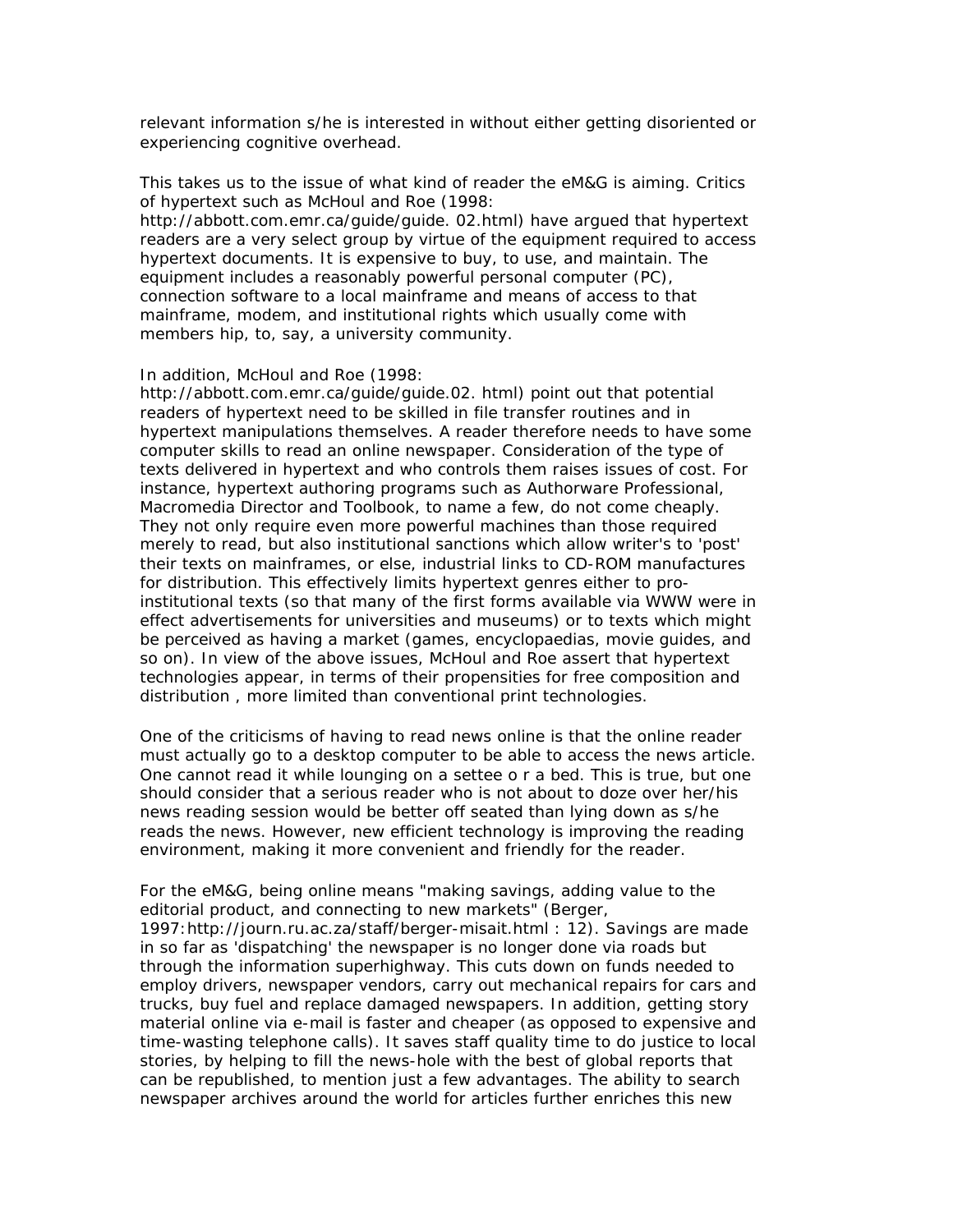vibrant publishing environment (Berger, 1997: http://journ.ru.ac.za/staff/berger-misait.html 12).

According to Berger (1997: http://journ.ru.ac.za/staff/berger-misait.html:9) , these developments have implications for journalists' working environments and work-practices, (one can add - for readers too) - such as re-skilling, multi-skilling, copyright, heightened competition in an environment that is becoming information-overloaded, ethics, interactivity with audiences, and so on. The issue of training for both journalists and readers is crucial. As pointed out in the study, accessing the online newspaper requires skills in computer handling knowledge. It also requires a reader who can browse and get the information they need without getting disoriented or succumb to cognitive overhead. This means that only a certain percentage of the population can afford a computer and have skills to access the online newspaper. This restricts the number of readers who can benefit from online newspapers.

Being an exploratory hypertext, the eM&G is useful for finding information. The path(s) that the reader follows is (are) explicitly determined by the newspaper editor and the reader cannot create new links or forge new paths through the text being read. In this sense, as an exploratory hypertext the eM&G reproduces the hierarchical power structure (author over reader) promoted by traditional print literacy while at the same time undermining the constraints of linearity found in traditional print literacy (Eyman, 1995: http://localsonly.wilmington.net/~eymand/ fintro.html:1). As shown in this study, although the eM&G is not yet a constructive hypertext, it offers much more in terms of interactivity and active readership to its consumers than the print version. It offers a new and more enriched kind of text (news), in addition to more information, than a print newspaper can ever offer. Indeed, it has not only provided a new reading arena, new text, new reading skills, but it has also introduced new production and reading processes that an online news reader is called upon to adopt. This adaptation empowers and ameliorates the reader by providing a more powerful and improved news text than that provided by the print media.

### *SECTION FOUR*

### **4. GENERAL CONCLUSIONS**

The main aim of carrying out this study was to investigate the production and reading processes of the eM&G as an online newspaper. The question of how the online newspaper differs from the print version, and what impact the existence of the online version has made on news presentation and reception (reading) was examined. Indeed, what effect a hypertext newspaper has on the dissemination of information in terms of who disseminates information, to whom, through what means, and how this information is received, was the gist of the study.

The study also examined the question of whether hypertextuality produces a different kind of text from the print version, therefore offering a different kind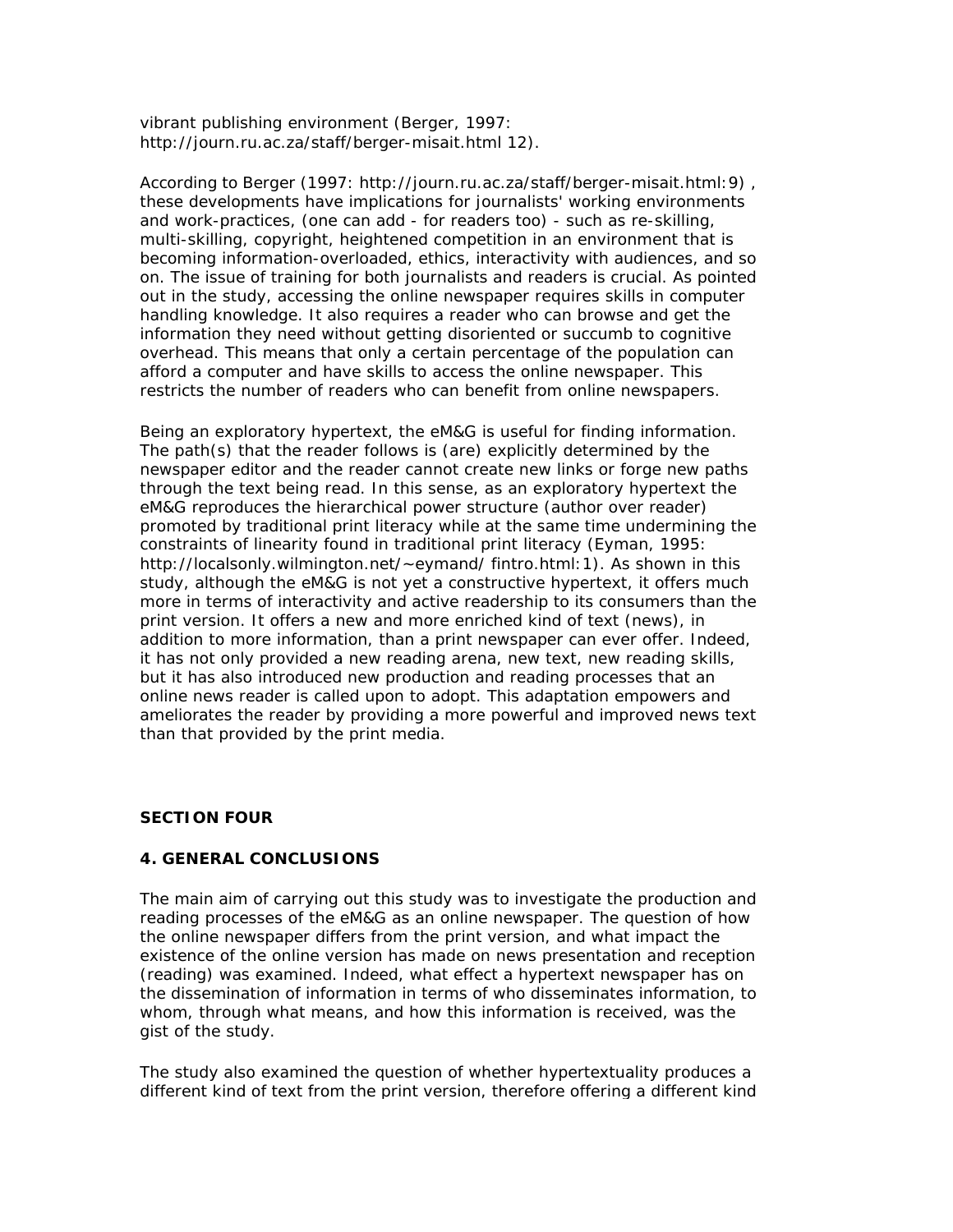of article. In view of this, the issues of whether the reader of an online newspaper needs additional skills to read it, whether the same volume and kind of news is offered, indeed, whether the reader maintains the same reading process or a new one is essential, were interrogated.

The project therefore included:

- a. Perusing one week's issues of the eM&G and looking at the news production process. This entails examining how the news is laid out hypertextually; who disseminates information; to whom; through what means; and how this information is received.
- b. Investigating the reading process that emanates from a hypertext format of news presentation. This involves investigating how the reader reads online news; what volume of news is received; what kind of news is offered; and whether the reader sustains the same reading process as that of reading the print version of news, or a new one is called for.
- c. Examining the role of the reader in a hypertext news-reading environment and the implications of the eM&G (as hypertext) to information dissemination.

This study has attempted to show the great possibilities inherent in an online newspaper such as the eM&G. Online publishing using digital technology has opened up hitherto unimagined possibilities for the publishing world. Reading newspapers on the computer screen and linking them to radio, television and video are new possibilities that technology has opened up. Very soon we may have our newspapers delivered to us on our personal computers (PCs). Probably online newspapers will develop into constructive hypertexts, enabling readers to annotate, add to and/or delete news articles, thus creating metadocuments of news. In such a liberating news environment, it will be interesting to find out how a news article develops and changes as it is added to and subtracted from. Indeed, issues of copyright regarding whose news article such a one will belong to provide interesting areas of investigation.

Online publishing has heralded a veritable revolution within the news media, with implications for the production, dissemination and reading of news. There can be no looking back for online newspapers such as the eM&G and 24.com. The challenge for the eM&G now is to open up greater interactivity for the reader so that the full potential of an advanced hypertext environment - complete with audio, video and animations - is realised.

The eM&G issues selected for this study had no images. This limits the visual richness that images provide in any news arena. As such, reading the print version of the M&G is more reader-friendly because pictures enhance the stories of newspapeps. The formidable task of eM&G is therefore to invest more in order to fully integrate the power of being hypertextual, thus giving the reader a richer reading environment. Today, many print newspapers are not only extending to online publishing but also making ventures in audio and video. This is a challenge the eM&G has to contend with if it has to remain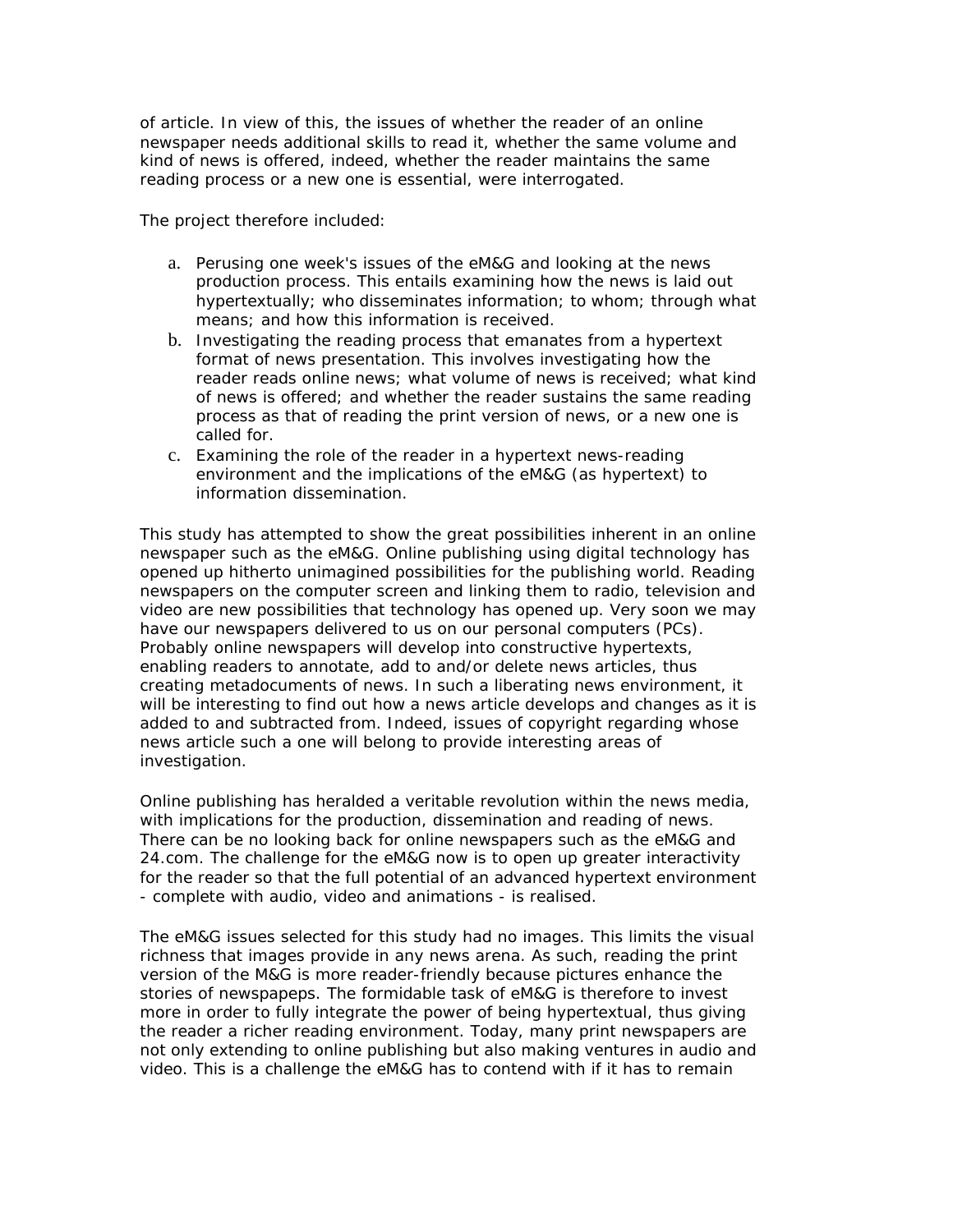competitive and maintain its position at the cutting edge of online publishing.

It is a fact that hypertext has significantly changed our notions of producing and reading in general. Indeed, as Burbules (1996:

http://www.ed.uiuc.edu/fac staff/burbules/ncb/papers/crossroads.1.html :1) asserts, hypertexts provide an interactive relation between the structure of a text and the strategies of reading it invites. They also facilitate reading strategies in which the reader is making connections laterally, beyond the text, as well as linearly, within it. Discussion of hypertext thus raises questions about the nature of reading texts of any sort. As discussed in this study, reading hypertextually not only requires acquiring new reading skills, but also access to a computer. In a Third World setting, the availability of facilities to make use of these new ways of reading online newspapers is further hampered by lack of electricity and telephone lines. In South Africa for example, the majority of the population live in rural areas where such facilities are non-existent. In addition, the level of literacy is so low that even if these facilities were available, they may be underutilised. The need for creating relevant educational opportunities to cater for the large uneducated populace in South Africa cannot be over emphasised.

The expense and sophistication of hypertext systems and of the technology needed to run them, raises questions for democracy as well. To echo Burbules (1996:

http://www.ed.uiuc.edu/facstaff/burbules/ncb/papers/crossroads.1.html:11), "will citizens be able to access these information sources through publicly subsidised media, or will they be available only with subscription price or other payment?" Asking people to pay for services that they may consider not useful in their daily lives may be unrealistic. After all, the habit of having a print newspaper I think is more 'real' to a lot of rural and some urban dwellers. Burbules further questions whether there will be a similar public commitment to providing access to hypertexts (similar to the one that led to the establishment of public libraries, for example). If reading via a computer becomes the way to do things in the future, will governments provide equal access to such resources, and the vastly enlarged learning opportunities they represent? Which South Africans, for instance, will have access to such materials from their homes, and which ones will not? Unless the government intervenes, the possibilities that new technologies are heralding will not be enjoyed by a large segment of the Third World population, at least not in the near future. Hopefully as time goes on, communities will get together and create communal access points to cater for their children. This will help open technological opportunities to more people in the society.

As a result of this study, several areas emerged that could make interesting topics for further investigation. Currently, only a few people have access to hypertexts. As such, ways of making facilities more available, and creation of hypertext systems that are user-friendly, should be investigated. Simpler navigation tools for online newspapers need to be designed to enable people to surf an online newspaper with minimum problems. Indeed, the question of the role of links and nodes in influencing the eM&G readers' choice of reading paths, and the issue of link and node labeling and how they impinge on the issue of predictability are other veritable areas of future research.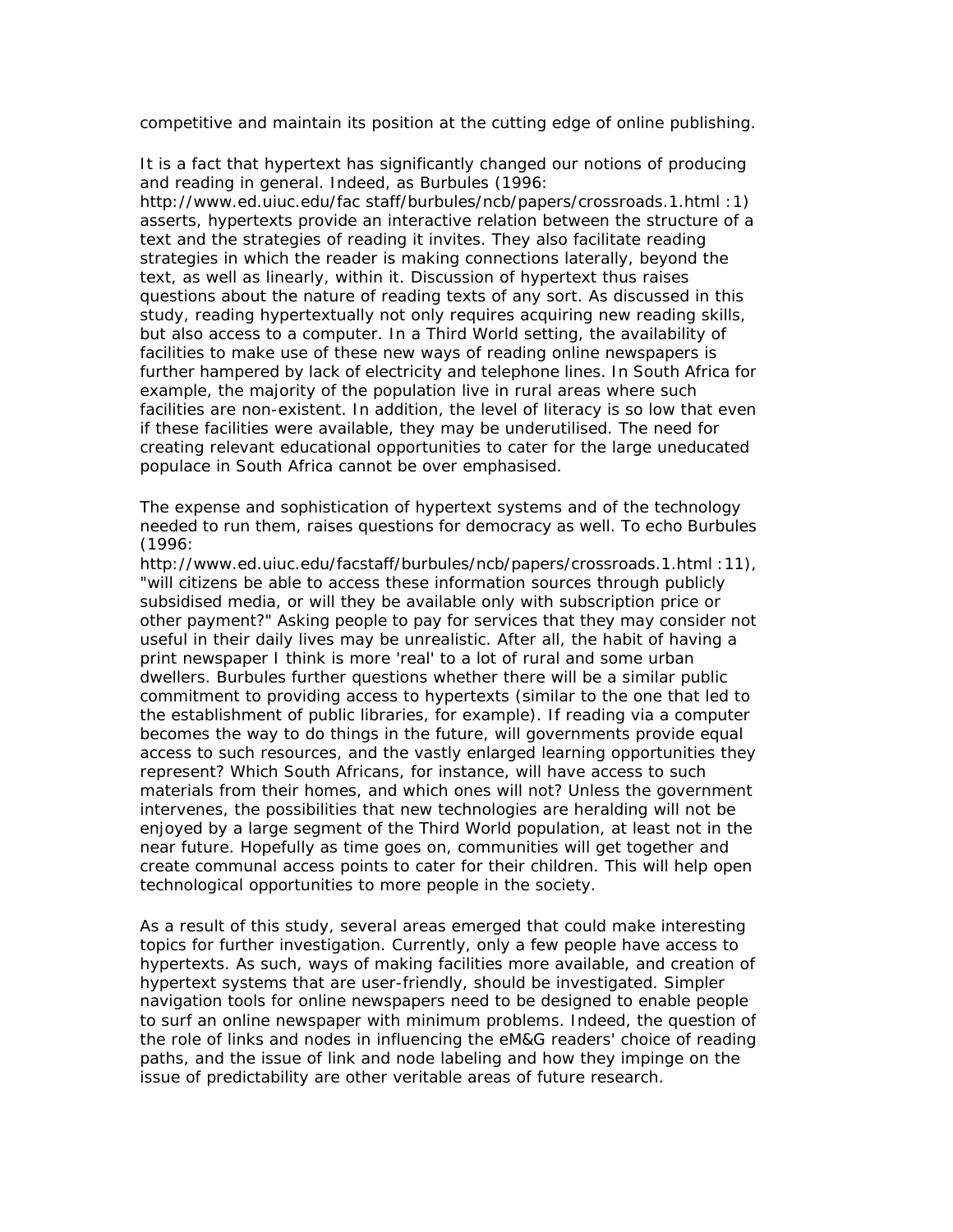Another area of investigation is that concerning the question of whether journalists have changed their way of writing in online newspapers and the implications of this to clarity, consistency and complete news articles.

Finally, the issue of what an unmoderated news article could mean for the online newspaper is another area that would make fascinating research. Such an investigation would involve finding out what an unmoderated news article would look like and how the original article eventually develops and changes with such development. An intriguing fact to find out would be: whose article is this going to belong to? Who will be its author? In an ideal hypertext environment where readers can annotate and add to texts, it is difficult to say who for sure wrote/authored such an article. This raises the issue of copyright, which I believe in an advanced hypertext eM&G could become another appealing area of investigation.

### **REFERENCES**

Berger, G. 1997. Harnessing new information technology for Africa's independent media: plant the crops at the start of the rainy season. Paper presented to conference on "The sustainability of the independent media in Southern Africa". The Media Institute of Southern Africa, October 6-8, Victoria Falls, Zimbabwe. URL http://journ.ru.ac.za/staff/berger-misait.html

# Burbules, N. 1996(a). **Rhetorics of the Web: hyperreading and critical literacy**

URLhttp://www.ed.uiuc.edu/facstaff/burbules/ncb/papers/crossroads.1.html

Burbules, N. 1996. Knowledge at crossroads: Some alternative futures of hypertext learning environments. URL http://www.ed.uiuc.edu/facstaff/burbules/ncb/papers/crossroads.1.html

Deemer, C. 1994 (a). **The Oregonian** URL http://www.teleport.com/~cdeemer/review.html

Deemer, C. 1994. **What is hypertext**? URL http://www.teleport.com/ cdeemer/essay.html

Eyman, D. A. 1995. Hypertextual collaboration in the computer-assisted composition: an introduction to computer-mediated communication pedagogy. A Masters Thesis submitted to the University of North Carolina. Wilmington: Faber and Faber. URL http://localsonly.wilmington.net/~eymand/fintro.html

Independent Online. World of news from South Africa. URL http://www.inc.co.za/)

Keep, C., McLaughlin, T. and Robin URL http://jefferson.village.virginia.edu/elab/hf10095.html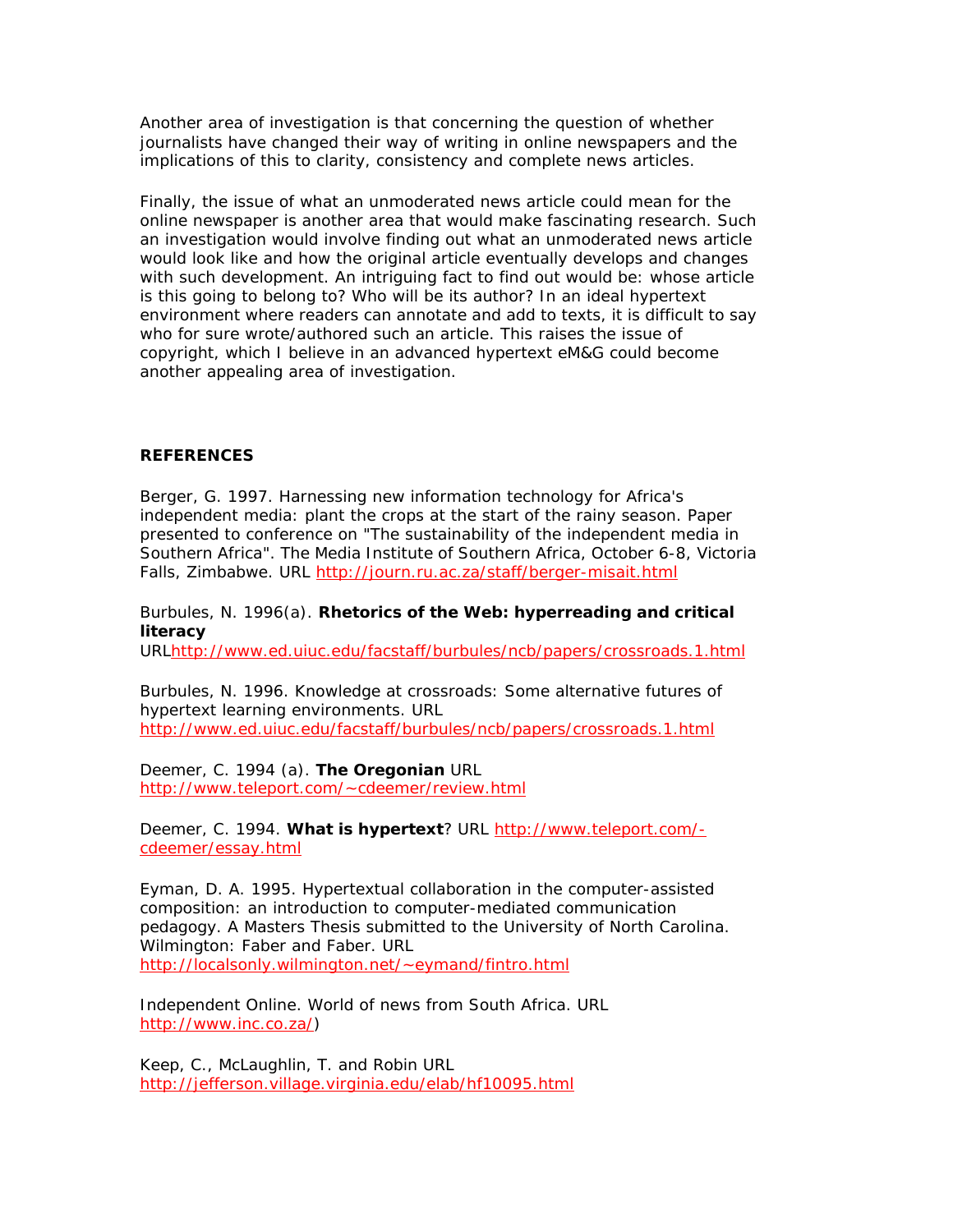Keep, C., McLaughlin, T. and Robin URL http://jefferson.village.virginia.edu/elab/hf10049.html

Keep, C., McLaughlin, T. and Robin. 1995. URL http://jefferson.village.virginia.edu/elab/hf10068.html

Keep, C., McLaughlin, T. and Robin. 1995. URL http://www.wmin.ac.uk/media/technowhore/theory/medhurst/ch2.html}

Keep, C., McLaughlin, T. and Robin. 1995. URL http://jefferson.village.virginia.edu/elab/hf10098.html

Keep, C., McLaughlin, T. and Robin. 1995. URL http://jefferson.village.virginia.edu/elab/hf10027.html

Landow, G. P. 1997. **Hypertext 2.0: the convergence of contemporary critical theory and technology**. Baltimore: The John Hopkins University Press.

Landow, G. P. 1994. **Hypertext theory** . Baltimore: The John Hopkins University Press.

Landow, G. P. & Delany, P. (Eds). 1991. **Hypermedia and literary studies** . Cambridge: The MIT Press.

McHoul, A. and Roe, P. 1998. URL http://abbott.com.emr.ca/guide/guide.02.htmlNe

Miles, A. 1998. Critical theory URL http://cs.art.rmit.edu.au/projects/media/ hypertext/online-hypertext/critical-theory.html

Miles, A. 1998. Writing and dialog URL http://cs.art.rmit.edu.au/projects/media/ hypertext/online-hypertext/writing-and-dialog.html

Miles, A. 1998. Multiple pathways URL http://cs.art.rmit.edu.au/projects/media/ hypertext/online-hypertext/multiplepathways.html

Miles, A. 1998. Plurivocal URL http://cs.art.rmit.edu.au/projects/media/ hypertex/online-hypertet/plurivocal.html

Miles, A. 1998. MarginaliaURL http://cs.art.rmit.edu.au/projects/media/ hypertext/online-hypertext/marginalia.html

Miles, A. 1998. The Canon URL http://cs.art.rmit.edu.au/projects/media/ hypertext/online-hypertext/the-canon.html

Miles, A. 1998. What hypertext should be URL http://cs.art.rmit.edu.au/projects/media/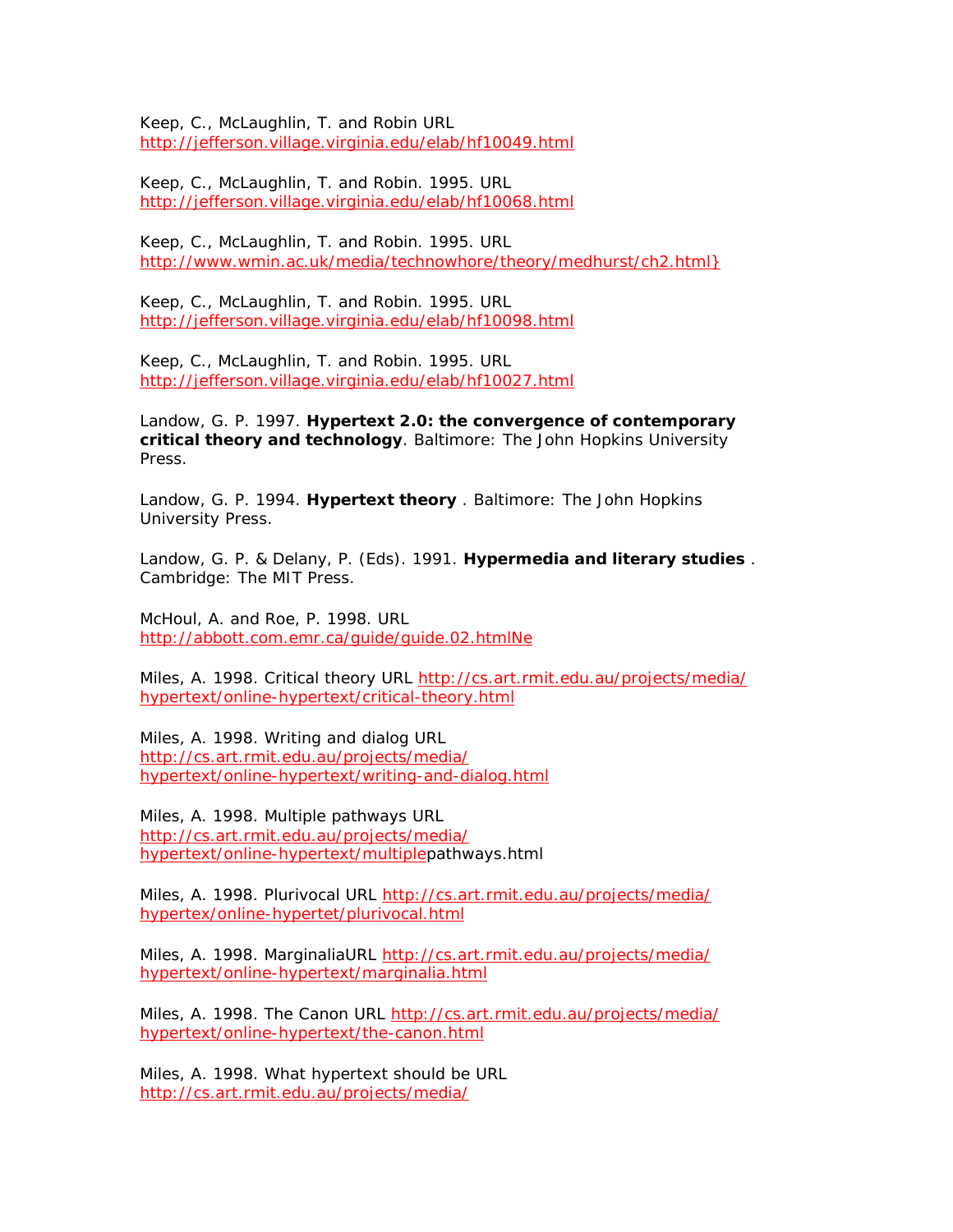hypertext/online-hypertext/hypertext-should.html

Nasionale Pers URL http://livenews.24.com/afrikaans/ die-burger/dieburger.asp

Quinn, S. 1998. Online journalism in Australia: The Internet and daily newspapers. **Equid Novi** 19 (1): 47-65.

Smith, A. 1998 URL http://www.wmin.ac.uk/media/technowhore/theory/medhurst/ch5.html:

Smith, F. 1985. **Reading**. New York: Hill and Wang.

Stromnes, L. 1998. The future of newspapers in the light of the threat posed by the Internet. Paper presented at the 3rd Annual Conference on Current Research in Commerce, September 4. University of Natal, Durban.

Taylor, M. and Saarinen, E. 1994: Cyber-wars: The 'Digital Space' race. URL http://www.wmin.ac.uk/media/ technowhore /theory/medhurst/ch5.html

24.com URL http://livenews 24.com/afrikaans/ die-burger/die-burger.asp or www.24.com

The eM&G related references

The eM&G, 28th September - 2nd October 1998.

ZA\* NOW September 28 1998 URL http://www.mg.co.za/mg/za/news.html#lesotho

ZA\* NOW Sports September 28 1998 URL http://www.mg.co.za/mg/mg/za/sports.html

ZA\* NOW Business September 28 1998 URL http://www.mg.co.za/mg/business.html

The Madam & Eve Home Sweet Home Site URL http://www.mg.co.za/madameve/today.htm}

ZA@PLAY - BOOKS 21/09/98 URL http://www.mg.co.za/mg/books/9809/980921-clitoris.html

ZA\* NOW September 29 1998 URL http://www.mg.co.za/mg/za/news.html

ZA\* NOW Sports September 29 1998 URL http://www.mg.co.za/mg/za/sports.html

ZA\* NOW Business September 29 1998 URL http://www.mg.co.za/mg/za/business.html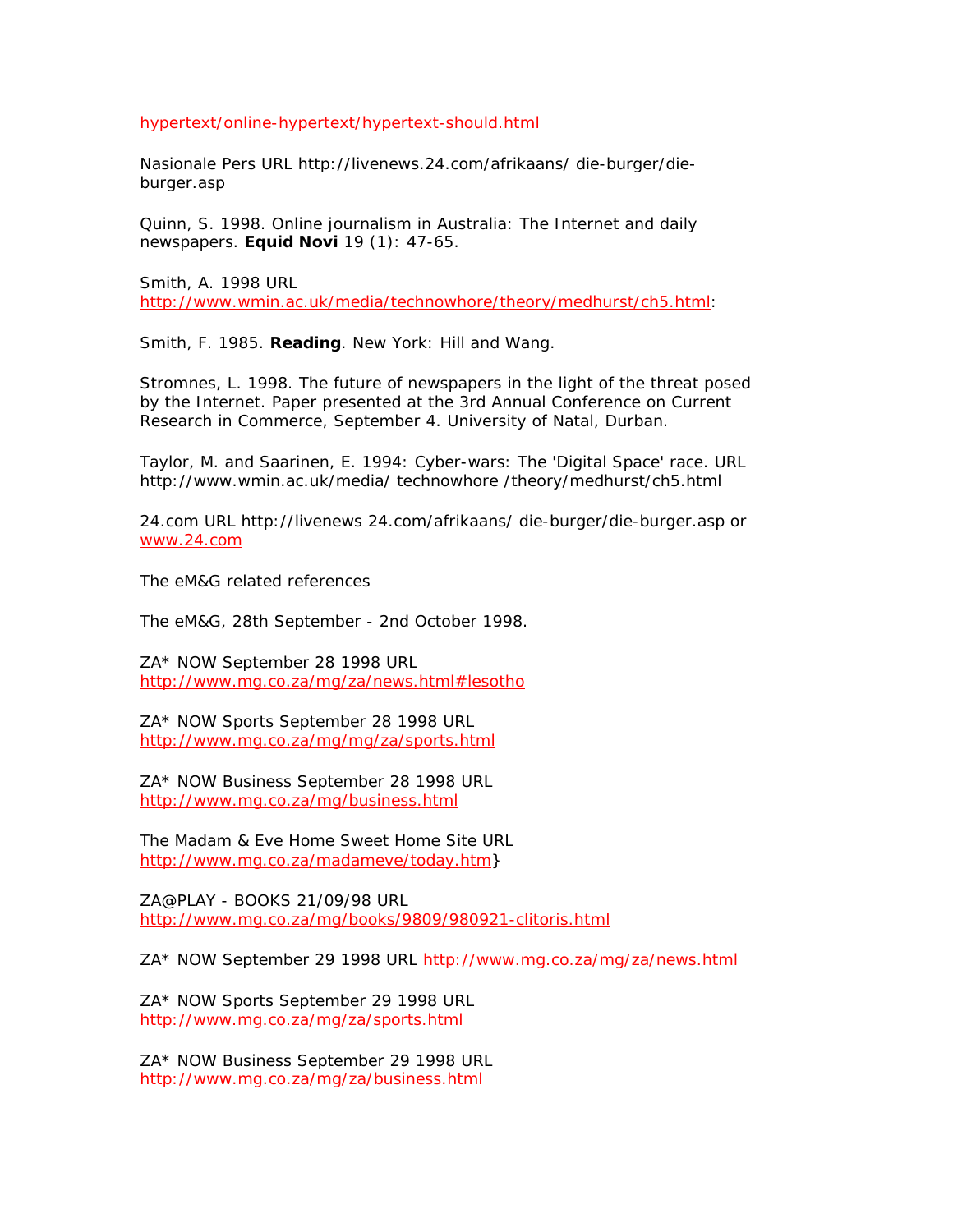ZA\* NOW September 30 1998 URL http://www.mg.co.za/mg/za/news.html

ZA\* NOW Sports September 30 1998 URL http://www.mg.co.za/mg/za/sports.html

ZA\* NOW Business September 30 1998 URL http://www.mg.co.za/mg/za/business.html

ZA\* NOW October 1 1998 URL http://www.mg.co.za/mg/za/news.html

ZA\* NOW Sports October 1 1998 URL http://www.mg.co.za/mg/za/sports.html

ZA\* NOW Business October 1 1998 URL http://www.mg.co.za/mg/za/business.html

ZA\* NOW October 2 1998 URL http://www.mg.co.za/mg/za/news.html

ZA\* NOW Sports October 2 1998 URL http://www.mg.co.za/mg/za/sports.html

ZA\* NOW Business October 2 1998 URL http://www.mg.co.za/mg/za/business.html

ZA\* NOW October 3 1998 URL http://www.mg.co.za/mg/za/news.html

ZA\* NOW Sports October 3 1998 URL http://www.mg.co.za/mg/za/sports.html

ZA\* NOW Business October 3 1998 URL http://www.mg.co.za/mg/za/business.html

ZA\* NOW October 4 1998 URL http://www.mg.co.za/mg/za/news.html

ZA\* NOW Sports October 4 1998 URL http://www.mg.co.za/mg/za/sports.html

ZA\* NOW Business October 4 1998 URL http://www.mg.co.za/mg/za/business.html

ZA\* NOW October 5 1998 URL http://www.mg.co.za/mg/za/news.html

ZA\* NOW Sports October 5 1998 URL http://www.mg.co.za/mg/za/sports.html

ZA\* NOW Business October 5 1998 URL http://www.mg.co.za/mg/za/business.html

The M&G Overview: URL